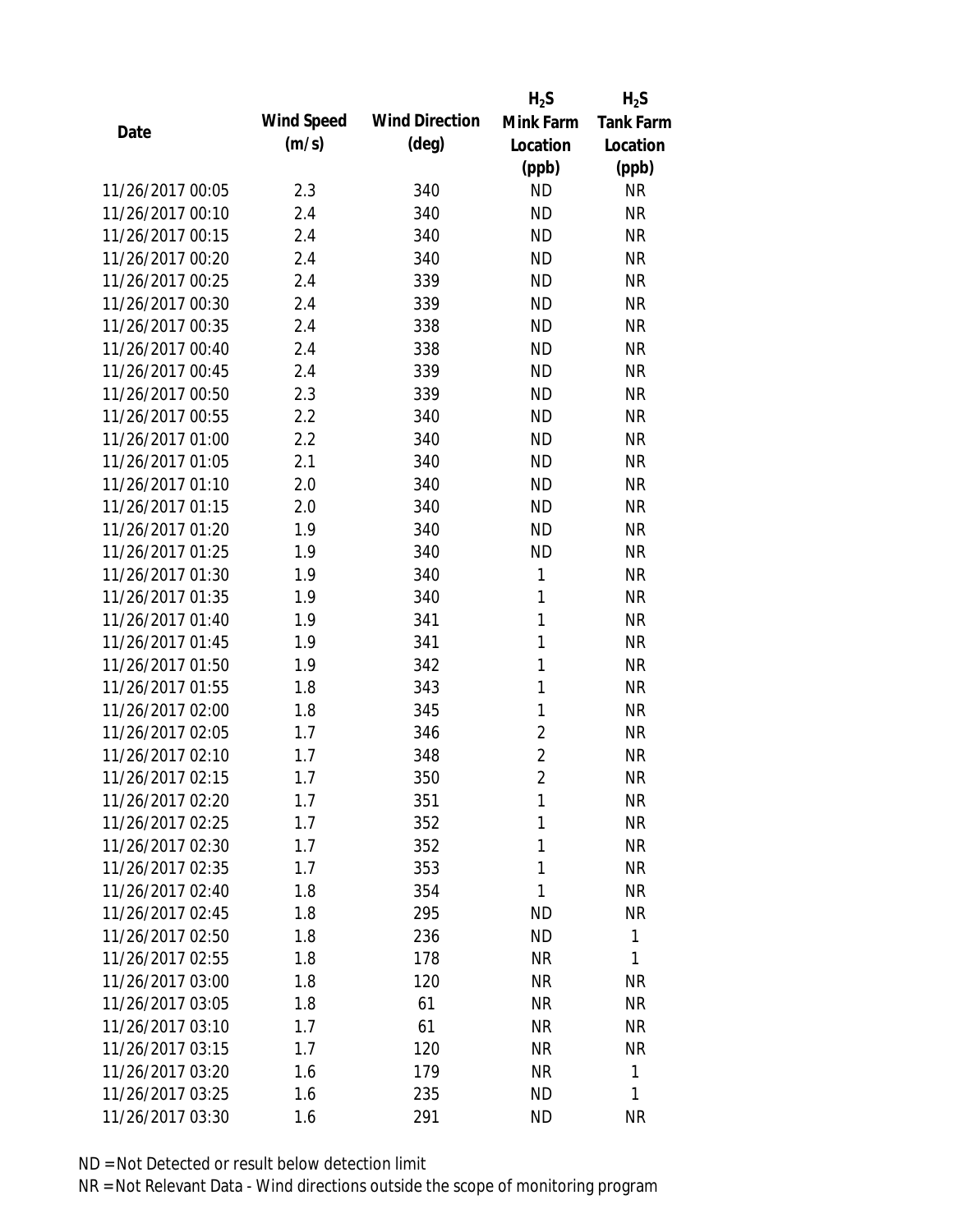|                  |                   |                       | $H_2S$    | $H_2S$           |
|------------------|-------------------|-----------------------|-----------|------------------|
|                  | <b>Wind Speed</b> | <b>Wind Direction</b> | Mink Farm | <b>Tank Farm</b> |
| Date             | (m/s)             | $(\text{deg})$        | Location  | Location         |
|                  |                   |                       | (ppb)     | (ppb)            |
| 11/26/2017 03:35 | 1.6               | 347                   | 1         | <b>NR</b>        |
| 11/26/2017 03:40 | 1.6               | 344                   | 1         | <b>NR</b>        |
| 11/26/2017 03:45 | 1.7               | 341                   | 1         | <b>NR</b>        |
| 11/26/2017 03:50 | 1.8               | 339                   | 1         | <b>NR</b>        |
| 11/26/2017 03:55 | 1.9               | 338                   | 1         | <b>NR</b>        |
| 11/26/2017 04:00 | 1.9               | 338                   | 1         | <b>NR</b>        |
| 11/26/2017 04:05 | 1.9               | 339                   | 1         | <b>NR</b>        |
| 11/26/2017 04:10 | 1.9               | 339                   | 1         | <b>NR</b>        |
| 11/26/2017 04:15 | 1.9               | 340                   | 1         | <b>NR</b>        |
| 11/26/2017 04:20 | 1.9               | 340                   | 1         | <b>NR</b>        |
| 11/26/2017 04:25 | 1.9               | 340                   | 1         | <b>NR</b>        |
| 11/26/2017 04:30 | 1.9               | 340                   | 1         | <b>NR</b>        |
| 11/26/2017 04:35 | 2.0               | 339                   | 1         | <b>NR</b>        |
| 11/26/2017 04:40 | 2.0               | 338                   | 1         | <b>NR</b>        |
| 11/26/2017 04:45 | 2.1               | 336                   | 1         | <b>NR</b>        |
| 11/26/2017 04:50 | 2.1               | 332                   | 1         | <b>NR</b>        |
| 11/26/2017 04:55 | 2.0               | 328                   | <b>ND</b> | <b>NR</b>        |
| 11/26/2017 05:00 | 1.9               | 322                   | <b>ND</b> | <b>NR</b>        |
| 11/26/2017 05:05 | 1.8               | 315                   | <b>ND</b> | <b>NR</b>        |
| 11/26/2017 05:10 | 1.7               | 307                   | <b>ND</b> | <b>NR</b>        |
| 11/26/2017 05:15 | 1.6               | 299                   | <b>ND</b> | <b>NR</b>        |
| 11/26/2017 05:20 | 1.5               | 292                   | <b>ND</b> | <b>NR</b>        |
| 11/26/2017 05:25 | 1.4               | 286                   | <b>ND</b> | <b>NR</b>        |
| 11/26/2017 05:30 | 1.4               | 282                   | <b>ND</b> | <b>NR</b>        |
| 11/26/2017 05:35 | 1.4               | 281                   | <b>ND</b> | <b>NR</b>        |
| 11/26/2017 05:40 | 1.5               | 282                   | <b>ND</b> | <b>NR</b>        |
| 11/26/2017 05:45 | 1.5               | 284                   | <b>ND</b> | <b>NR</b>        |
| 11/26/2017 05:50 | 1.6               | 288                   | ND        | <b>NR</b>        |
| 11/26/2017 05:55 | 1.7               | 293                   | <b>ND</b> | <b>NR</b>        |
| 11/26/2017 06:00 | 1.8               | 296                   | <b>ND</b> | <b>NR</b>        |
| 11/26/2017 06:05 | 1.8               | 299                   | <b>ND</b> | <b>NR</b>        |
| 11/26/2017 06:10 | 1.8               | 300                   | <b>ND</b> | <b>NR</b>        |
| 11/26/2017 06:15 | 1.8               | 298                   | ND        | NR               |
| 11/26/2017 06:20 | 1.8               | 294                   | <b>ND</b> | <b>NR</b>        |
| 11/26/2017 06:25 | 1.7               | 288                   | <b>ND</b> | <b>NR</b>        |
| 11/26/2017 06:30 | 1.7               | 281                   | <b>ND</b> | <b>NR</b>        |
| 11/26/2017 06:35 | 1.7               | 275                   | <b>ND</b> | 1                |
| 11/26/2017 06:40 | 1.7               | 270                   | ND        | 1                |
| 11/26/2017 06:45 | 1.8               | 265                   | <b>ND</b> | 1                |
| 11/26/2017 06:50 | 1.8               | 262                   | ND        | 1                |
| 11/26/2017 06:55 | 1.8               | 260                   | <b>ND</b> | 1                |
| 11/26/2017 07:00 | 1.9               | 257                   | <b>ND</b> | 1                |
|                  |                   |                       |           |                  |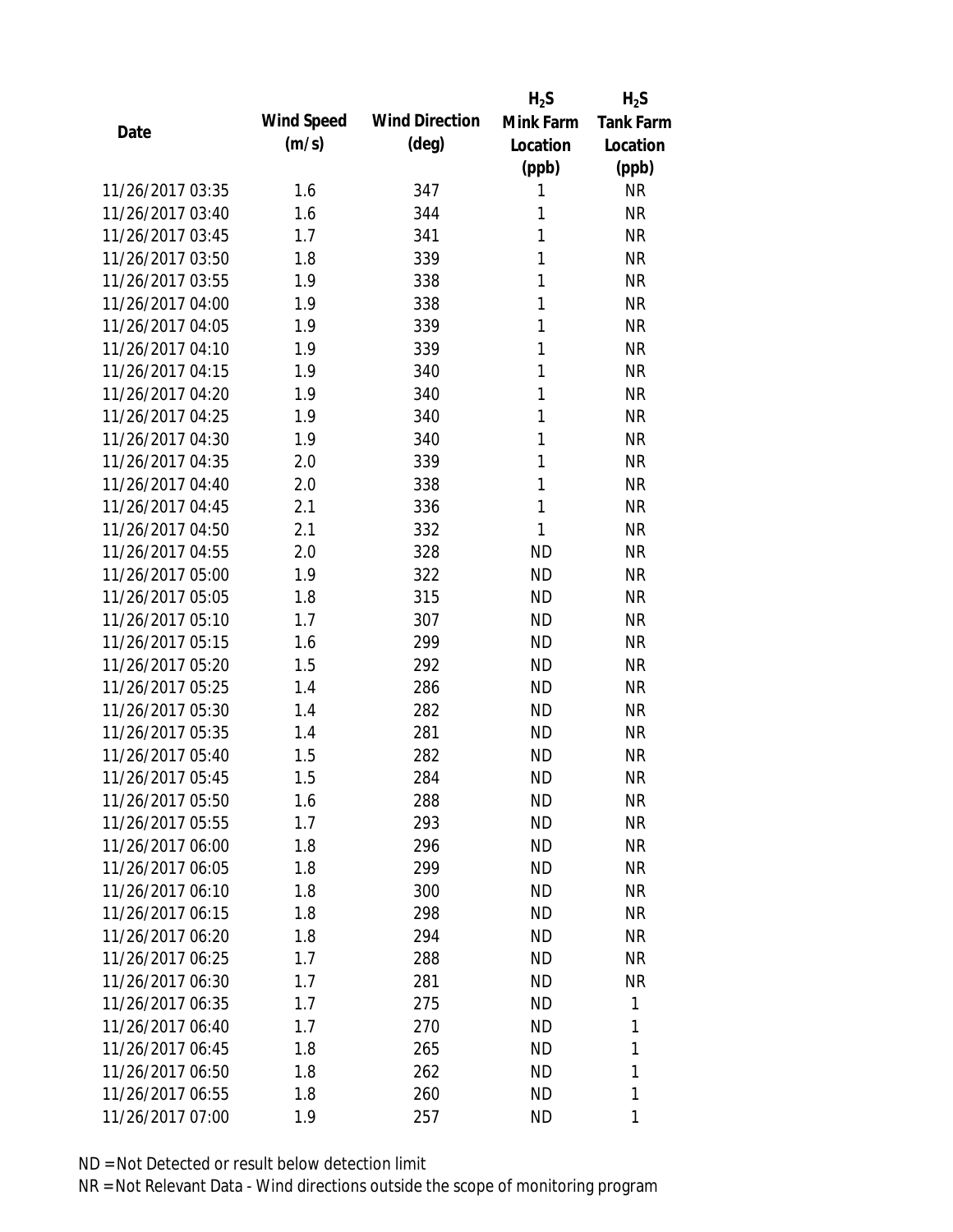|                  |            |                       | $H_2S$    | $H_2S$           |
|------------------|------------|-----------------------|-----------|------------------|
| Date             | Wind Speed | <b>Wind Direction</b> | Mink Farm | <b>Tank Farm</b> |
|                  | (m/s)      | $(\text{deg})$        | Location  | Location         |
|                  |            |                       | (ppb)     | (ppb)            |
| 11/26/2017 07:05 | 1.9        | 254                   | <b>ND</b> | 1                |
| 11/26/2017 07:10 | 1.9        | 252                   | <b>ND</b> | 1                |
| 11/26/2017 07:15 | 1.9        | 250                   | <b>ND</b> | $\mathbf{1}$     |
| 11/26/2017 07:20 | 1.9        | 248                   | <b>ND</b> | 1                |
| 11/26/2017 07:25 | 1.9        | 247                   | <b>ND</b> | <b>ND</b>        |
| 11/26/2017 07:30 | 1.9        | 247                   | <b>ND</b> | <b>ND</b>        |
| 11/26/2017 07:35 | 1.9        | 248                   | <b>ND</b> | <b>ND</b>        |
| 11/26/2017 07:40 | 1.9        | 248                   | <b>ND</b> | <b>ND</b>        |
| 11/26/2017 07:45 | 1.9        | 248                   | <b>ND</b> | <b>ND</b>        |
| 11/26/2017 07:50 | 1.9        | 248                   | <b>ND</b> | <b>ND</b>        |
| 11/26/2017 07:55 | 1.9        | 249                   | <b>ND</b> | 1                |
| 11/26/2017 08:00 | 1.9        | 249                   | <b>ND</b> | $\mathbf{1}$     |
| 11/26/2017 08:05 | 1.8        | 249                   | <b>ND</b> | 1                |
| 11/26/2017 08:10 | 1.8        | 249                   | <b>ND</b> | <b>ND</b>        |
| 11/26/2017 08:15 | 1.8        | 249                   | <b>ND</b> | <b>ND</b>        |
| 11/26/2017 08:20 | 1.8        | 249                   | <b>ND</b> | <b>ND</b>        |
| 11/26/2017 08:25 | 1.8        | 249                   | <b>ND</b> | <b>ND</b>        |
| 11/26/2017 08:30 | 1.8        | 249                   | <b>ND</b> | <b>ND</b>        |
| 11/26/2017 08:35 | 1.9        | 248                   | <b>ND</b> | <b>ND</b>        |
| 11/26/2017 08:40 | 1.9        | 248                   | <b>ND</b> | <b>ND</b>        |
| 11/26/2017 08:45 | 1.8        | 247                   | <b>ND</b> | <b>ND</b>        |
| 11/26/2017 08:50 | 1.8        | 248                   | <b>ND</b> | <b>ND</b>        |
| 11/26/2017 08:55 | 1.8        | 248                   | <b>ND</b> | 1                |
| 11/26/2017 09:00 | 1.8        | 249                   | <b>ND</b> | 1                |
| 11/26/2017 09:05 | 1.7        | 249                   | <b>ND</b> | <b>ND</b>        |
| 11/26/2017 09:10 | 1.7        | 250                   | <b>ND</b> | <b>ND</b>        |
| 11/26/2017 09:15 | 1.7        | 251                   | <b>ND</b> | <b>ND</b>        |
| 11/26/2017 09:20 | 1.6        | 251                   | <b>ND</b> | <b>ND</b>        |
| 11/26/2017 09:25 | 1.6        | 251                   | <b>ND</b> | <b>ND</b>        |
| 11/26/2017 09:30 | 1.6        | 250                   | ND        | <b>ND</b>        |
| 11/26/2017 09:35 | 1.6        | 250                   | <b>ND</b> | <b>ND</b>        |
| 11/26/2017 09:40 | 1.6        | 249                   | 1         | <b>ND</b>        |
| 11/26/2017 09:45 | 1.7        | 248                   | 1         | <b>ND</b>        |
| 11/26/2017 09:50 | 1.7        | 247                   | 1         | <b>ND</b>        |
| 11/26/2017 09:55 | 1.8        | 246                   | <b>ND</b> | <b>ND</b>        |
| 11/26/2017 10:00 | 1.8        | 245                   | <b>ND</b> | <b>ND</b>        |
| 11/26/2017 10:05 | 1.8        | 243                   | ND.       | <b>ND</b>        |
| 11/26/2017 10:10 | 1.9        | 240                   | <b>ND</b> | <b>ND</b>        |
| 11/26/2017 10:15 | 1.9        | 238                   | <b>ND</b> | <b>ND</b>        |
| 11/26/2017 10:20 | 1.9        | 235                   | <b>ND</b> | <b>ND</b>        |
| 11/26/2017 10:25 | 1.9        | 232                   | <b>ND</b> | 1                |
| 11/26/2017 10:30 | 2.0        | 230                   | <b>ND</b> | 1                |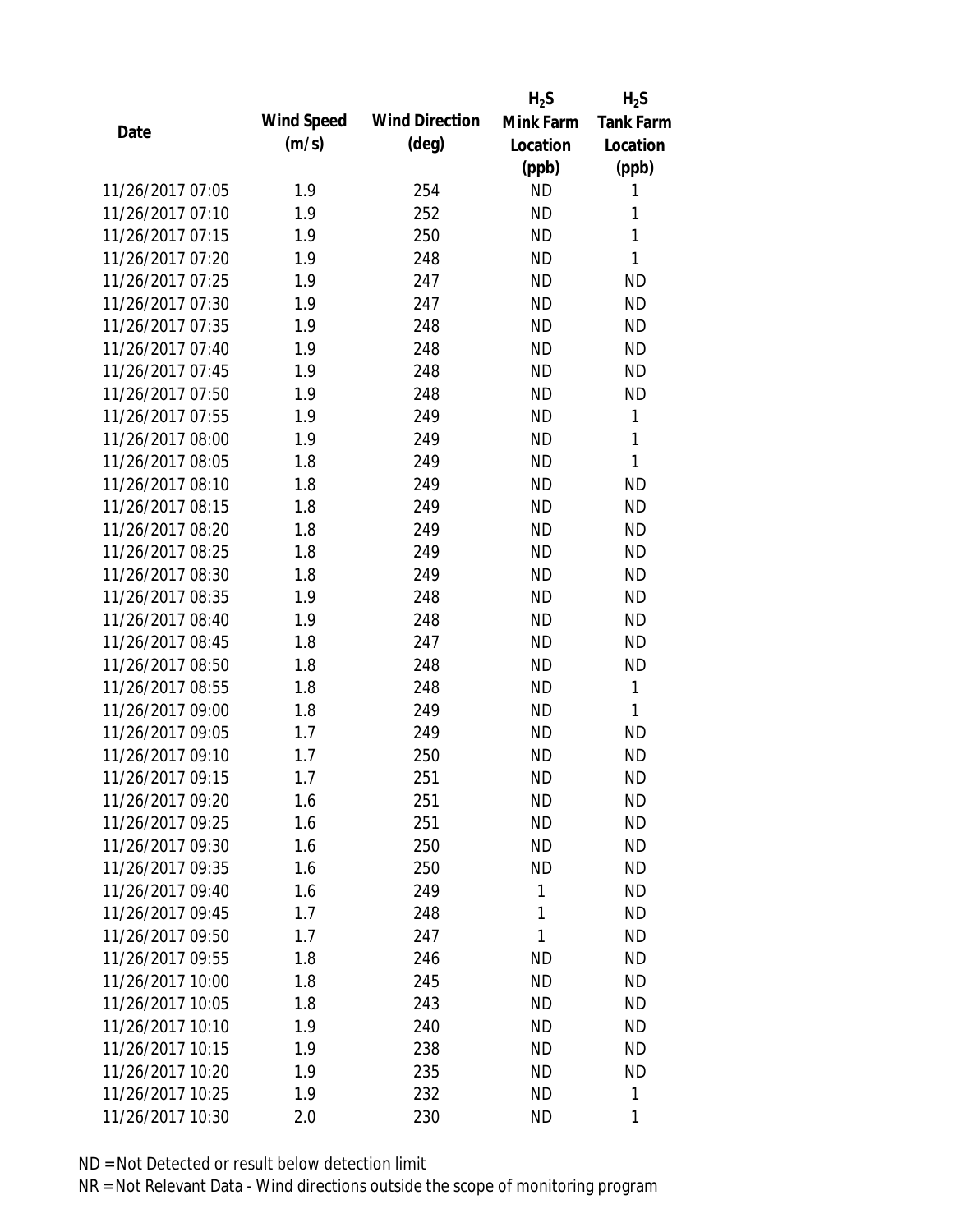|                  |            |                       | $H_2S$    | $H_2S$           |
|------------------|------------|-----------------------|-----------|------------------|
| Date             | Wind Speed | <b>Wind Direction</b> | Mink Farm | <b>Tank Farm</b> |
|                  | (m/s)      | $(\text{deg})$        | Location  | Location         |
|                  |            |                       | (ppb)     | (ppb)            |
| 11/26/2017 10:35 | 2.0        | 229                   | <b>NR</b> | 1                |
| 11/26/2017 10:40 | 2.1        | 228                   | <b>NR</b> | 1                |
| 11/26/2017 10:45 | 2.2        | 228                   | <b>NR</b> | 1                |
| 11/26/2017 10:50 | 2.3        | 230                   | <b>ND</b> | $\overline{2}$   |
| 11/26/2017 10:55 | 2.4        | 231                   | <b>ND</b> | 1                |
| 11/26/2017 11:00 | 2.5        | 233                   | <b>ND</b> | 1                |
| 11/26/2017 11:05 | 2.6        | 235                   | <b>ND</b> | 1                |
| 11/26/2017 11:10 | 2.7        | 237                   | <b>ND</b> | 1                |
| 11/26/2017 11:15 | 2.8        | 238                   | <b>ND</b> | <b>ND</b>        |
| 11/26/2017 11:20 | 2.9        | 238                   | <b>ND</b> | <b>ND</b>        |
| 11/26/2017 11:25 | 2.9        | 239                   | <b>ND</b> | <b>ND</b>        |
| 11/26/2017 11:30 | 3.0        | 240                   | <b>ND</b> | <b>ND</b>        |
| 11/26/2017 11:35 | 3.2        | 240                   | <b>ND</b> | <b>ND</b>        |
| 11/26/2017 11:40 | 3.3        | 243                   | <b>ND</b> | <b>ND</b>        |
| 11/26/2017 11:45 | 3.4        | 246                   | <b>ND</b> | <b>ND</b>        |
| 11/26/2017 11:50 | 3.6        | 249                   | <b>ND</b> | <b>ND</b>        |
| 11/26/2017 11:55 | 3.8        | 252                   | <b>ND</b> | <b>ND</b>        |
| 11/26/2017 12:00 | 4.0        | 255                   | <b>ND</b> | 1                |
| 11/26/2017 12:05 | 4.2        | 256                   | <b>ND</b> | 1                |
| 11/26/2017 12:10 | 4.4        | 256                   | <b>ND</b> | 1                |
| 11/26/2017 12:15 | 4.5        | 255                   | <b>ND</b> | 1                |
| 11/26/2017 12:20 | 4.5        | 253                   | <b>ND</b> | 1                |
| 11/26/2017 12:25 | 4.6        | 250                   | <b>ND</b> | 1                |
| 11/26/2017 12:30 | 4.6        | 246                   | <b>ND</b> | 1                |
| 11/26/2017 12:35 | 4.6        | 242                   | <b>ND</b> | 1                |
| 11/26/2017 12:40 | 4.6        | 238                   | <b>ND</b> | 1                |
| 11/26/2017 12:45 | 4.6        | 235                   | <b>ND</b> | 1                |
| 11/26/2017 12:50 | 4.6        | 233                   | <b>ND</b> | 1                |
| 11/26/2017 12:55 | 4.5        | 231                   | <b>ND</b> | 1                |
| 11/26/2017 13:00 | 4.5        | 232                   | ND        | 1                |
| 11/26/2017 13:05 | 4.4        | 234                   | <b>ND</b> | 1                |
| 11/26/2017 13:10 | 4.3        | 236                   | <b>ND</b> | <b>ND</b>        |
| 11/26/2017 13:15 | 4.3        | 238                   | ND        | <b>ND</b>        |
| 11/26/2017 13:20 | 4.2        | 239                   | <b>ND</b> | <b>ND</b>        |
| 11/26/2017 13:25 | 4.2        | 239                   | ND        | <b>ND</b>        |
| 11/26/2017 13:30 | 4.2        | 237                   | <b>ND</b> | <b>ND</b>        |
| 11/26/2017 13:35 | 4.2        | 235                   | ND.       | <b>ND</b>        |
| 11/26/2017 13:40 | 4.2        | 233                   | ND        | <b>ND</b>        |
| 11/26/2017 13:45 | 4.3        | 233                   | <b>ND</b> | <b>ND</b>        |
| 11/26/2017 13:50 | 4.3        | 233                   | <b>ND</b> | <b>ND</b>        |
| 11/26/2017 13:55 | 4.3        | 235                   | <b>ND</b> | <b>ND</b>        |
| 11/26/2017 14:00 | 4.3        | 239                   | <b>ND</b> | <b>ND</b>        |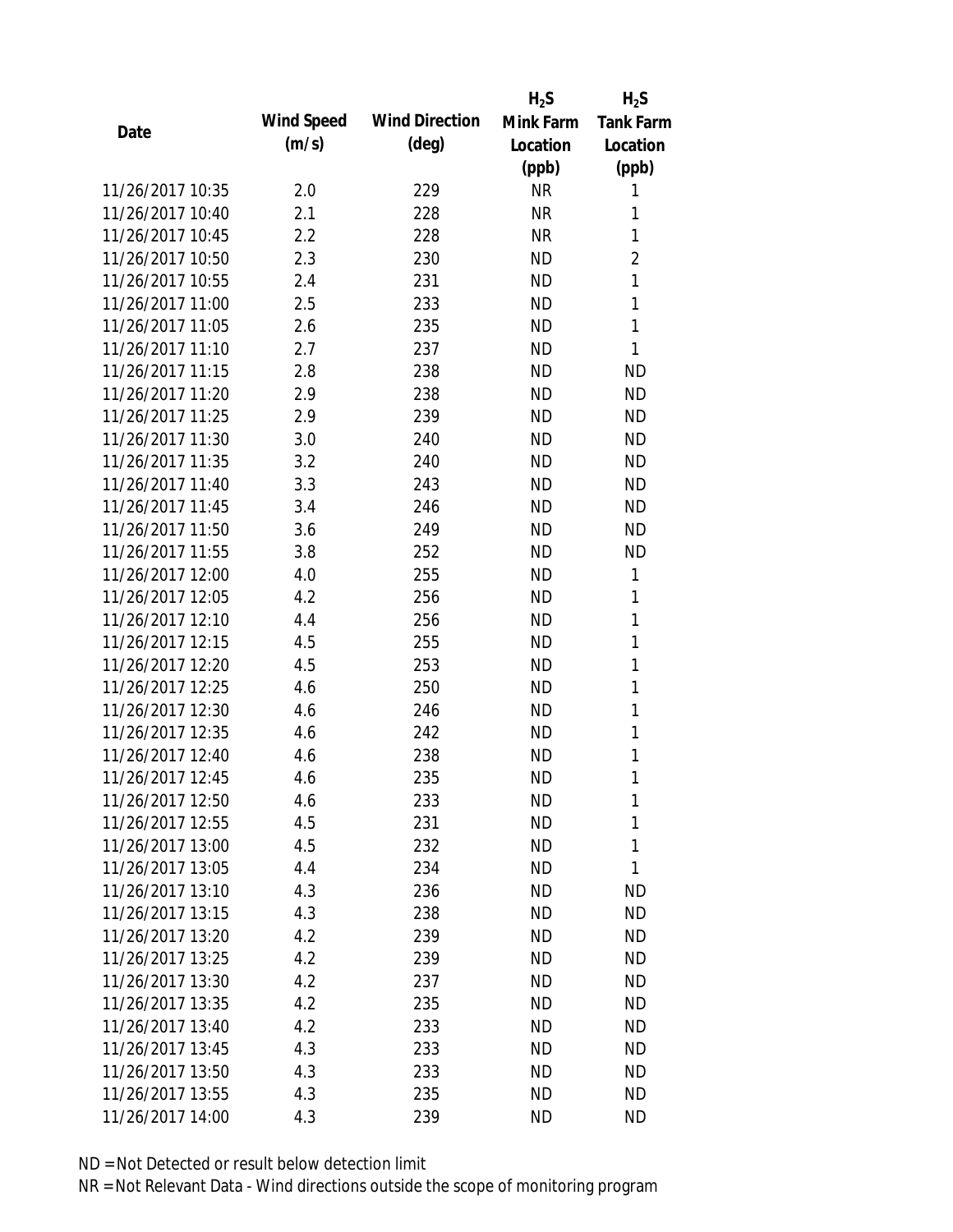|                  |                   |                       | $H_2S$    | $H_2S$           |
|------------------|-------------------|-----------------------|-----------|------------------|
|                  | <b>Wind Speed</b> | <b>Wind Direction</b> | Mink Farm | <b>Tank Farm</b> |
| Date             | (m/s)             | $(\text{deg})$        | Location  | Location         |
|                  |                   |                       | (ppb)     | (ppb)            |
| 11/26/2017 14:05 | 4.4               | 243                   | <b>ND</b> | <b>ND</b>        |
| 11/26/2017 14:10 | 4.4               | 246                   | <b>ND</b> | <b>ND</b>        |
| 11/26/2017 14:15 | 4.4               | 248                   | <b>ND</b> | <b>ND</b>        |
| 11/26/2017 14:20 | 4.4               | 249                   | <b>ND</b> | <b>ND</b>        |
| 11/26/2017 14:25 | 4.4               | 248                   | <b>ND</b> | <b>ND</b>        |
| 11/26/2017 14:30 | 4.4               | 247                   | <b>ND</b> | <b>ND</b>        |
| 11/26/2017 14:35 | 4.3               | 246                   | <b>ND</b> | <b>ND</b>        |
| 11/26/2017 14:40 | 4.2               | 245                   | <b>ND</b> | <b>ND</b>        |
| 11/26/2017 14:45 | 4.1               | 244                   | <b>ND</b> | <b>ND</b>        |
| 11/26/2017 14:50 | 4.0               | 244                   | <b>ND</b> | <b>ND</b>        |
| 11/26/2017 14:55 | 4.0               | 245                   | <b>ND</b> | <b>ND</b>        |
| 11/26/2017 15:00 | 3.9               | 246                   | <b>ND</b> | <b>ND</b>        |
| 11/26/2017 15:05 | 3.9               | 247                   | <b>ND</b> | <b>ND</b>        |
| 11/26/2017 15:10 | 3.9               | 247                   | <b>ND</b> | 1                |
| 11/26/2017 15:15 | 4.0               | 247                   | <b>ND</b> | 1                |
| 11/26/2017 15:20 | 4.0               | 247                   | <b>ND</b> | 1                |
| 11/26/2017 15:25 | 4.1               | 246                   | <b>ND</b> | 1                |
| 11/26/2017 15:30 | 4.1               | 246                   | <b>ND</b> | 1                |
| 11/26/2017 15:35 | 4.2               | 246                   | <b>ND</b> | $\mathbf{1}$     |
| 11/26/2017 15:40 | 4.2               | 245                   | <b>ND</b> | 1                |
| 11/26/2017 15:45 | 4.2               | 244                   | <b>ND</b> | 1                |
| 11/26/2017 15:50 | 4.2               | 244                   | <b>ND</b> | 1                |
| 11/26/2017 15:55 | 4.1               | 243                   | <b>ND</b> | 1                |
| 11/26/2017 16:00 | 4.1               | 243                   | <b>ND</b> | 1                |
| 11/26/2017 16:05 | 4.1               | 243                   | <b>ND</b> | 1                |
| 11/26/2017 16:10 | 4.1               | 242                   | <b>ND</b> | 1                |
| 11/26/2017 16:15 | 4.1               | 242                   | <b>ND</b> | 1                |
| 11/26/2017 16:20 | 4.1               | 240                   | ND        | 1                |
| 11/26/2017 16:25 | 4.1               | 238                   | <b>ND</b> | 1                |
| 11/26/2017 16:30 | 4.0               | 234                   | <b>ND</b> | 1                |
| 11/26/2017 16:35 | 4.0               | 230                   | ND        | 1                |
| 11/26/2017 16:40 | 4.0               | 227                   | NR        | 1                |
| 11/26/2017 16:45 | 4.0               | 224                   | NR        | 1                |
| 11/26/2017 16:50 | 4.0               | 221                   | <b>NR</b> | 1                |
| 11/26/2017 16:55 | 4.0               | 219                   | NR        | <b>ND</b>        |
| 11/26/2017 17:00 | 4.1               | 218                   | <b>NR</b> | <b>ND</b>        |
| 11/26/2017 17:05 | 4.1               | 216                   | NR        | ND               |
| 11/26/2017 17:10 | 4.1               | 215                   | NR        | ND               |
| 11/26/2017 17:15 | 4.2               | 214                   | NR        | <b>ND</b>        |
| 11/26/2017 17:20 | 4.2               | 213                   | NR        | <b>ND</b>        |
| 11/26/2017 17:25 | 4.2               | 213                   | <b>NR</b> | 1                |
| 11/26/2017 17:30 | 4.1               | 212                   | <b>NR</b> | 1                |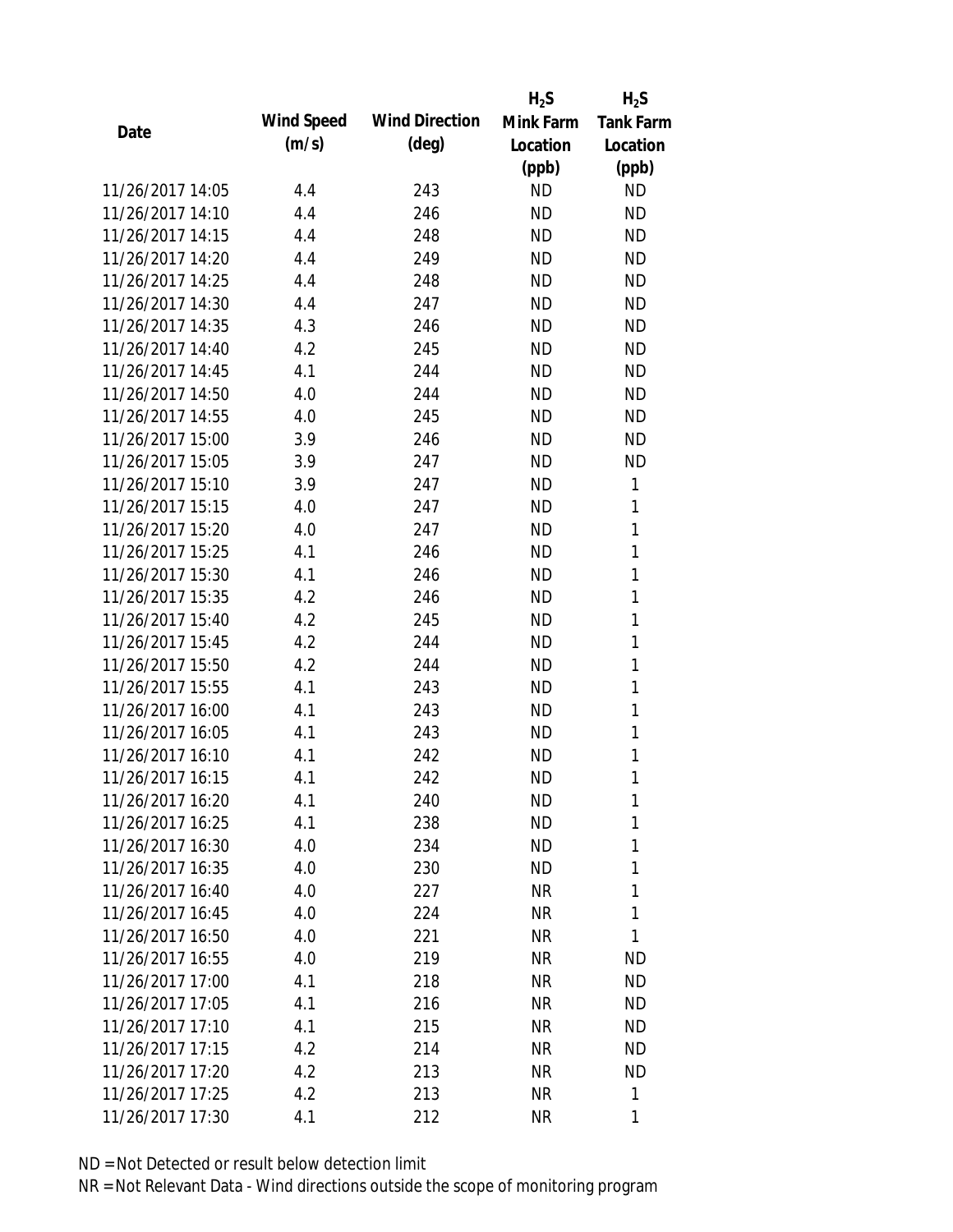|                  |            |                       | $H_2S$    | $H_2S$           |
|------------------|------------|-----------------------|-----------|------------------|
| Date             | Wind Speed | <b>Wind Direction</b> | Mink Farm | <b>Tank Farm</b> |
|                  | (m/s)      | $(\text{deg})$        | Location  | Location         |
|                  |            |                       | (ppb)     | (ppb)            |
| 11/26/2017 17:35 | 4.1        | 212                   | <b>NR</b> | 1                |
| 11/26/2017 17:40 | 4.0        | 212                   | <b>NR</b> | 1                |
| 11/26/2017 17:45 | 4.0        | 211                   | <b>NR</b> | 1                |
| 11/26/2017 17:50 | 3.9        | 211                   | <b>NR</b> | 1                |
| 11/26/2017 17:55 | 3.8        | 210                   | <b>NR</b> | 1                |
| 11/26/2017 18:00 | 3.8        | 209                   | <b>NR</b> | 1                |
| 11/26/2017 18:05 | 3.8        | 208                   | <b>NR</b> | 1                |
| 11/26/2017 18:10 | 3.8        | 208                   | <b>NR</b> | $\mathbf{1}$     |
| 11/26/2017 18:15 | 3.8        | 207                   | <b>NR</b> | 1                |
| 11/26/2017 18:20 | 3.8        | 207                   | <b>NR</b> | <b>ND</b>        |
| 11/26/2017 18:25 | 3.9        | 208                   | <b>NR</b> | <b>ND</b>        |
| 11/26/2017 18:30 | 3.9        | 209                   | <b>NR</b> | <b>ND</b>        |
| 11/26/2017 18:35 | 4.0        | 210                   | <b>NR</b> | <b>ND</b>        |
| 11/26/2017 18:40 | 4.0        | 212                   | <b>NR</b> | <b>ND</b>        |
| 11/26/2017 18:45 | 4.1        | 214                   | <b>NR</b> | <b>ND</b>        |
| 11/26/2017 18:50 | 4.2        | 215                   | <b>NR</b> | <b>ND</b>        |
| 11/26/2017 18:55 | 4.3        | 217                   | <b>NR</b> | <b>ND</b>        |
| 11/26/2017 19:00 | 4.3        | 218                   | <b>NR</b> | <b>ND</b>        |
| 11/26/2017 19:05 | 4.3        | 218                   | <b>NR</b> | <b>ND</b>        |
| 11/26/2017 19:10 | 4.3        | 218                   | <b>NR</b> | <b>ND</b>        |
| 11/26/2017 19:15 | 4.3        | 217                   | <b>NR</b> | <b>ND</b>        |
| 11/26/2017 19:20 | 4.2        | 216                   | <b>NR</b> | 1                |
| 11/26/2017 19:25 | 4.1        | 214                   | <b>NR</b> | 1                |
| 11/26/2017 19:30 | 4.0        | 212                   | <b>NR</b> | 1                |
| 11/26/2017 19:35 | 3.9        | 211                   | <b>NR</b> | 1                |
| 11/26/2017 19:40 | 3.9        | 210                   | <b>NR</b> | 1                |
| 11/26/2017 19:45 | 3.9        | 210                   | <b>NR</b> | 1                |
| 11/26/2017 19:50 | 4.0        | 211                   | NR        | 1                |
| 11/26/2017 19:55 | 3.9        | 213                   | <b>NR</b> | 1                |
| 11/26/2017 20:00 | 3.9        | 215                   | NR        | 1                |
| 11/26/2017 20:05 | 3.9        | 217                   | NR        | 1                |
| 11/26/2017 20:10 | 3.8        | 219                   | <b>NR</b> | 1                |
| 11/26/2017 20:15 | 3.7        | 221                   | NR        | 1                |
| 11/26/2017 20:20 | 3.7        | 222                   | <b>NR</b> | 1                |
| 11/26/2017 20:25 | 3.6        | 223                   | <b>NR</b> | <b>ND</b>        |
| 11/26/2017 20:30 | 3.6        | 223                   | NR        | <b>ND</b>        |
| 11/26/2017 20:35 | 3.5        | 224                   | NR        | <b>ND</b>        |
| 11/26/2017 20:40 | 3.5        | 223                   | NR        | <b>ND</b>        |
| 11/26/2017 20:45 | 3.4        | 223                   | <b>NR</b> | <b>ND</b>        |
| 11/26/2017 20:50 | 3.4        | 223                   | <b>NR</b> | <b>ND</b>        |
| 11/26/2017 20:55 | 3.4        | 223                   | <b>NR</b> | <b>ND</b>        |
|                  |            |                       | <b>NR</b> | <b>ND</b>        |
| 11/26/2017 21:00 | 3.4        | 224                   |           |                  |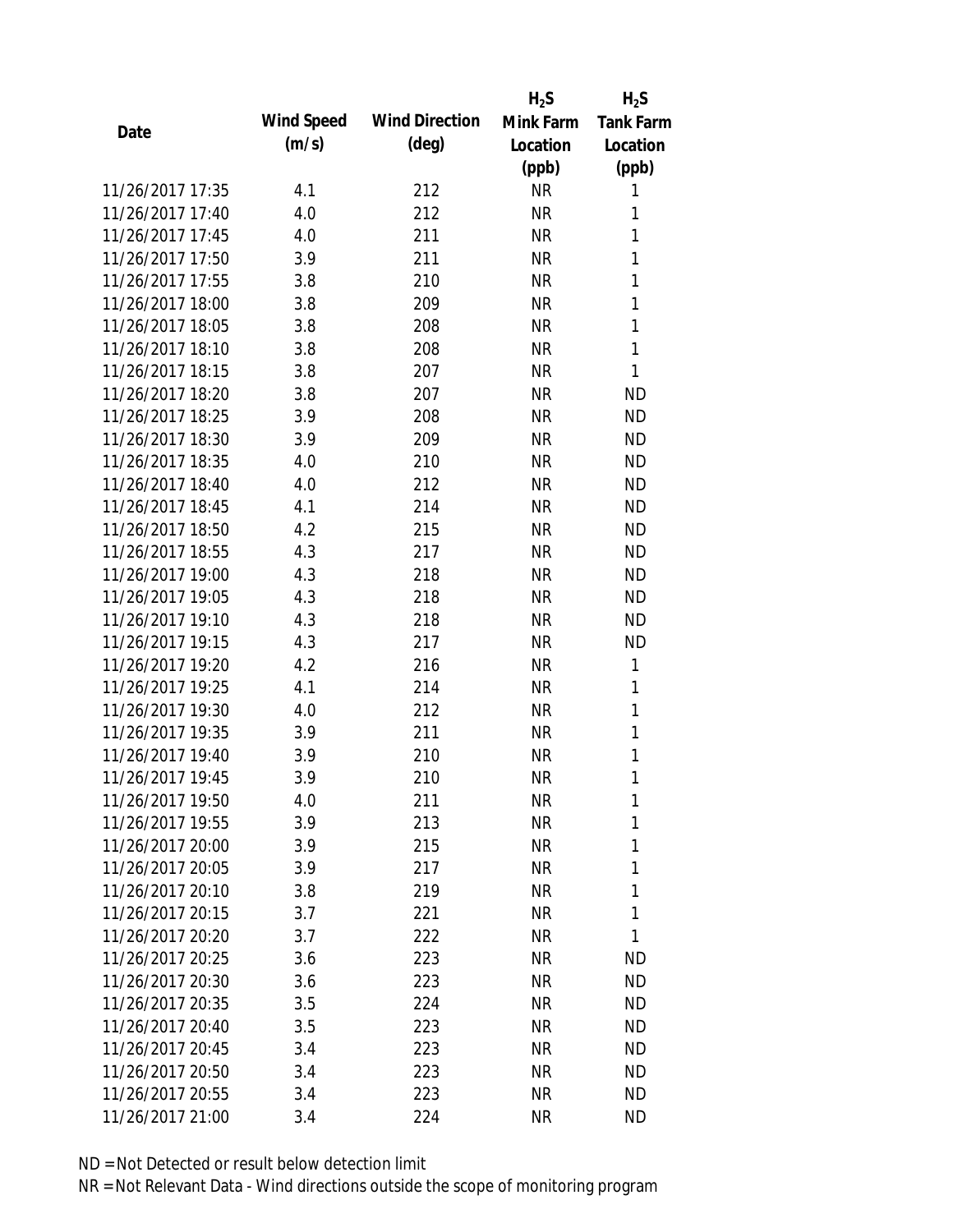|                  |                   |                       | $H_2S$    | $H_2S$           |
|------------------|-------------------|-----------------------|-----------|------------------|
|                  | <b>Wind Speed</b> | <b>Wind Direction</b> | Mink Farm | <b>Tank Farm</b> |
| Date             | (m/s)             | $(\text{deg})$        | Location  | Location         |
|                  |                   |                       | (ppb)     | (ppb)            |
| 11/26/2017 21:05 | 3.4               | 226                   | <b>NR</b> | <b>ND</b>        |
| 11/26/2017 21:10 | 3.6               | 228                   | <b>NR</b> | <b>ND</b>        |
| 11/26/2017 21:15 | 3.8               | 231                   | <b>ND</b> | <b>ND</b>        |
| 11/26/2017 21:20 | 4.1               | 235                   | <b>ND</b> | <b>ND</b>        |
| 11/26/2017 21:25 | 4.4               | 239                   | <b>ND</b> | 1                |
| 11/26/2017 21:30 | 4.7               | 243                   | <b>ND</b> | 1                |
| 11/26/2017 21:35 | 5.0               | 246                   | <b>ND</b> | 1                |
| 11/26/2017 21:40 | 5.2               | 248                   | <b>ND</b> | <b>ND</b>        |
| 11/26/2017 21:45 | 5.3               | 249                   | <b>ND</b> | <b>ND</b>        |
| 11/26/2017 21:50 | 5.3               | 250                   | <b>ND</b> | <b>ND</b>        |
| 11/26/2017 21:55 | 5.3               | 250                   | <b>ND</b> | <b>ND</b>        |
| 11/26/2017 22:00 | 5.2               | 251                   | <b>ND</b> | <b>ND</b>        |
| 11/26/2017 22:05 | 5.1               | 251                   | <b>ND</b> | <b>ND</b>        |
| 11/26/2017 22:10 | 5.0               | 251                   | <b>ND</b> | 1                |
| 11/26/2017 22:15 | 4.8               | 251                   | <b>ND</b> | 1                |
| 11/26/2017 22:20 | 4.6               | 250                   | <b>ND</b> | 1                |
| 11/26/2017 22:25 | 4.4               | 248                   | <b>ND</b> | 1                |
| 11/26/2017 22:30 | 4.1               | 245                   | <b>ND</b> | 1                |
| 11/26/2017 22:35 | 3.9               | 243                   | <b>ND</b> | 1                |
| 11/26/2017 22:40 | 3.6               | 240                   | <b>ND</b> | 1                |
| 11/26/2017 22:45 | 3.4               | 236                   | <b>ND</b> | 1                |
| 11/26/2017 22:50 | 3.2               | 232                   | <b>ND</b> | 1                |
| 11/26/2017 22:55 | 3.1               | 229                   | <b>NR</b> | 1                |
| 11/26/2017 23:00 | 2.9               | 225                   | <b>NR</b> | 1                |
| 11/26/2017 23:05 | 2.8               | 222                   | <b>NR</b> | 1                |
| 11/26/2017 23:10 | 2.8               | 219                   | <b>NR</b> | 1                |
| 11/26/2017 23:15 | 2.7               | 217                   | <b>NR</b> | 1                |
| 11/26/2017 23:20 | 2.7               | 215                   | NR        | 1                |
| 11/26/2017 23:25 | 2.7               | 214                   | <b>NR</b> | 1                |
| 11/26/2017 23:30 | 2.7               | 214                   | NR        | 1                |
| 11/26/2017 23:35 | 2.7               | 214                   | NR        | 1                |
| 11/26/2017 23:40 | 2.7               | 214                   | NR        | 1                |
| 11/26/2017 23:45 | 2.7               | 214                   | NR        | 1                |
| 11/26/2017 23:50 | 2.6               | 214                   | <b>NR</b> | 1                |
| 11/26/2017 23:55 | 2.6               | 213                   | NR        | 1                |
| 11/26/2017 24:00 | 2.5               | 211                   | NR        | 1                |
| 11/27/2017 00:05 | 2.5               | 210                   | NR        | 1                |
| 11/27/2017 00:10 | 2.5               | 209                   | NR        | 1                |
| 11/27/2017 00:15 | 2.5               | 209                   | NR        | 1                |
| 11/27/2017 00:20 | 2.5               | 209                   | NR        | 1                |
| 11/27/2017 00:25 | 2.5               | 210                   | <b>NR</b> | 1                |
| 11/27/2017 00:30 | 2.5               | 210                   | NR        | 1                |
|                  |                   |                       |           |                  |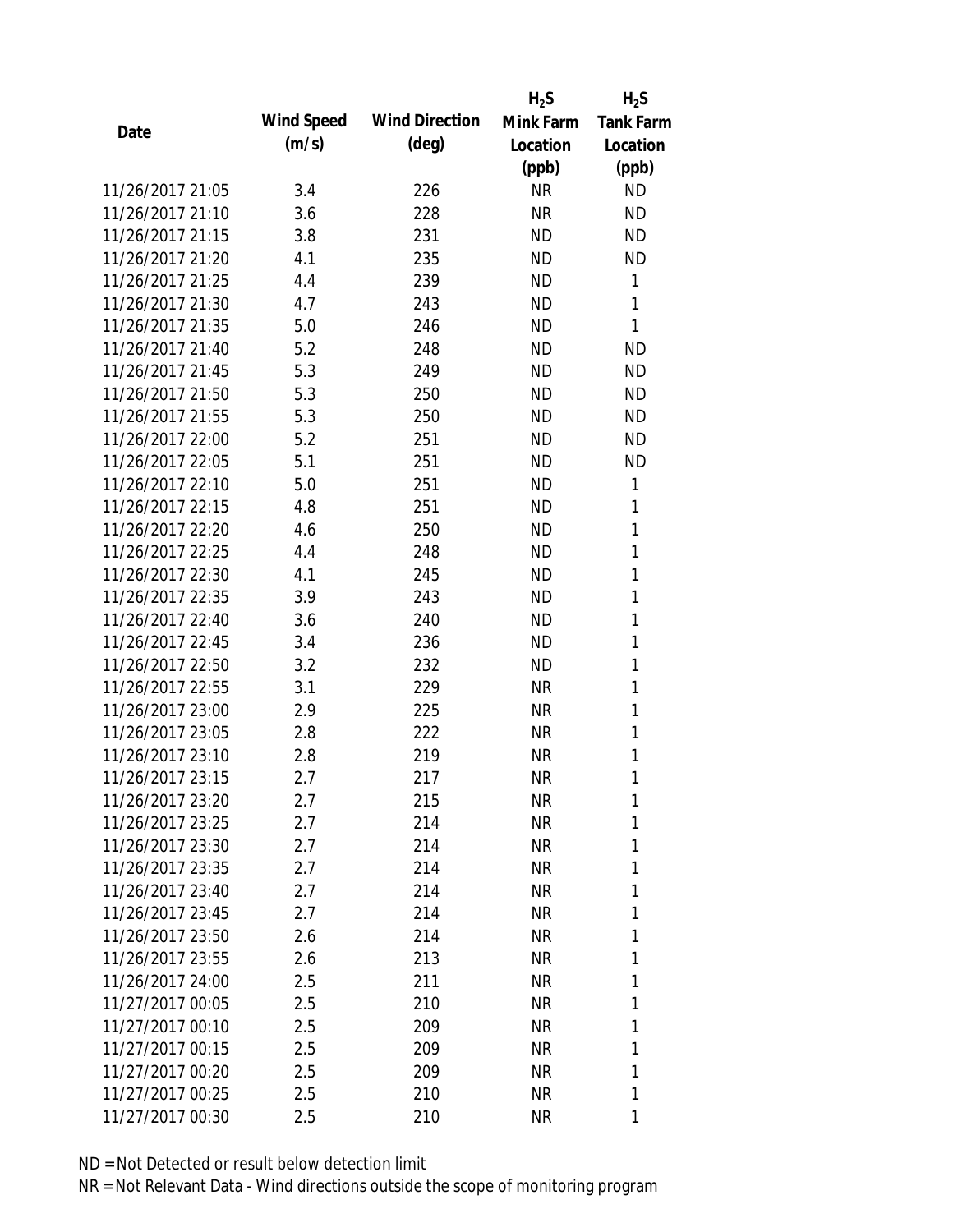|                  |            |                       | $H_2S$    | $H_2S$           |
|------------------|------------|-----------------------|-----------|------------------|
| Date             | Wind Speed | <b>Wind Direction</b> | Mink Farm | <b>Tank Farm</b> |
|                  | (m/s)      | $(\text{deg})$        | Location  | Location         |
|                  |            |                       | (ppb)     | (ppb)            |
| 11/27/2017 00:35 | 2.5        | 211                   | <b>NR</b> | 1                |
| 11/27/2017 00:40 | 2.5        | 211                   | <b>NR</b> | 1                |
| 11/27/2017 00:45 | 2.5        | 211                   | <b>NR</b> | 1                |
| 11/27/2017 00:50 | 2.5        | 210                   | <b>NR</b> | 1                |
| 11/27/2017 00:55 | 2.5        | 209                   | <b>NR</b> | 1                |
| 11/27/2017 01:00 | 2.5        | 209                   | <b>NR</b> | 1                |
| 11/27/2017 01:05 | 2.5        | 209                   | <b>NR</b> | 1                |
| 11/27/2017 01:10 | 2.5        | 209                   | <b>NR</b> | 1                |
| 11/27/2017 01:15 | 2.4        | 208                   | <b>NR</b> | 1                |
| 11/27/2017 01:20 | 2.3        | 207                   | <b>NR</b> | 1                |
| 11/27/2017 01:25 | 2.3        | 206                   | <b>NR</b> | 1                |
| 11/27/2017 01:30 | 2.2        | 203                   | <b>NR</b> | 1                |
| 11/27/2017 01:35 | 2.1        | 200                   | <b>NR</b> | 1                |
| 11/27/2017 01:40 | 2.1        | 197                   | <b>NR</b> | 1                |
| 11/27/2017 01:45 | 2.0        | 194                   | <b>NR</b> | 1                |
| 11/27/2017 01:50 | 2.0        | 192                   | <b>NR</b> | 1                |
| 11/27/2017 01:55 | 2.0        | 189                   | <b>NR</b> | 1                |
| 11/27/2017 02:00 | 2.0        | 186                   | <b>NR</b> | 1                |
| 11/27/2017 02:05 | 2.0        | 184                   | <b>NR</b> | 1                |
| 11/27/2017 02:10 | 2.0        | 182                   | <b>NR</b> | 1                |
| 11/27/2017 02:15 | 2.0        | 180                   | <b>NR</b> | 1                |
| 11/27/2017 02:20 | 2.0        | 179                   | <b>NR</b> | 1                |
| 11/27/2017 02:25 | 1.9        | 179                   | <b>NR</b> | 1                |
| 11/27/2017 02:30 | 1.9        | 178                   | <b>NR</b> | 1                |
| 11/27/2017 02:35 | 1.9        | 178                   | <b>NR</b> | 1                |
| 11/27/2017 02:40 | 1.9        | 177                   | <b>NR</b> | 1                |
| 11/27/2017 02:45 | 1.9        | 177                   | <b>NR</b> | 1                |
| 11/27/2017 02:50 | 1.9        | 175                   | <b>NR</b> | 1                |
| 11/27/2017 02:55 | 1.9        | 174                   | <b>NR</b> | 1                |
| 11/27/2017 03:00 | 2.0        | 172                   | <b>NR</b> | <b>ND</b>        |
| 11/27/2017 03:05 | 2.1        | 171                   | <b>NR</b> | <b>ND</b>        |
| 11/27/2017 03:10 | 2.1        | 170                   | <b>NR</b> | <b>ND</b>        |
| 11/27/2017 03:15 | 2.2        | 170                   | <b>NR</b> | <b>ND</b>        |
| 11/27/2017 03:20 | 2.2        | 170                   | <b>NR</b> | <b>ND</b>        |
| 11/27/2017 03:25 | 2.2        | 172                   | <b>NR</b> | <b>ND</b>        |
| 11/27/2017 03:30 | 2.2        | 174                   | <b>NR</b> | <b>ND</b>        |
| 11/27/2017 03:35 | 2.1        | 176                   | <b>NR</b> | <b>ND</b>        |
| 11/27/2017 03:40 | 2.0        | 178                   | <b>NR</b> | <b>ND</b>        |
| 11/27/2017 03:45 | 1.9        | 180                   | <b>NR</b> | <b>ND</b>        |
| 11/27/2017 03:50 | 1.8        | 182                   | <b>NR</b> | <b>ND</b>        |
| 11/27/2017 03:55 | 1.7        | 182                   | <b>NR</b> | <b>ND</b>        |
| 11/27/2017 04:00 | 1.7        | 182                   | <b>NR</b> | <b>ND</b>        |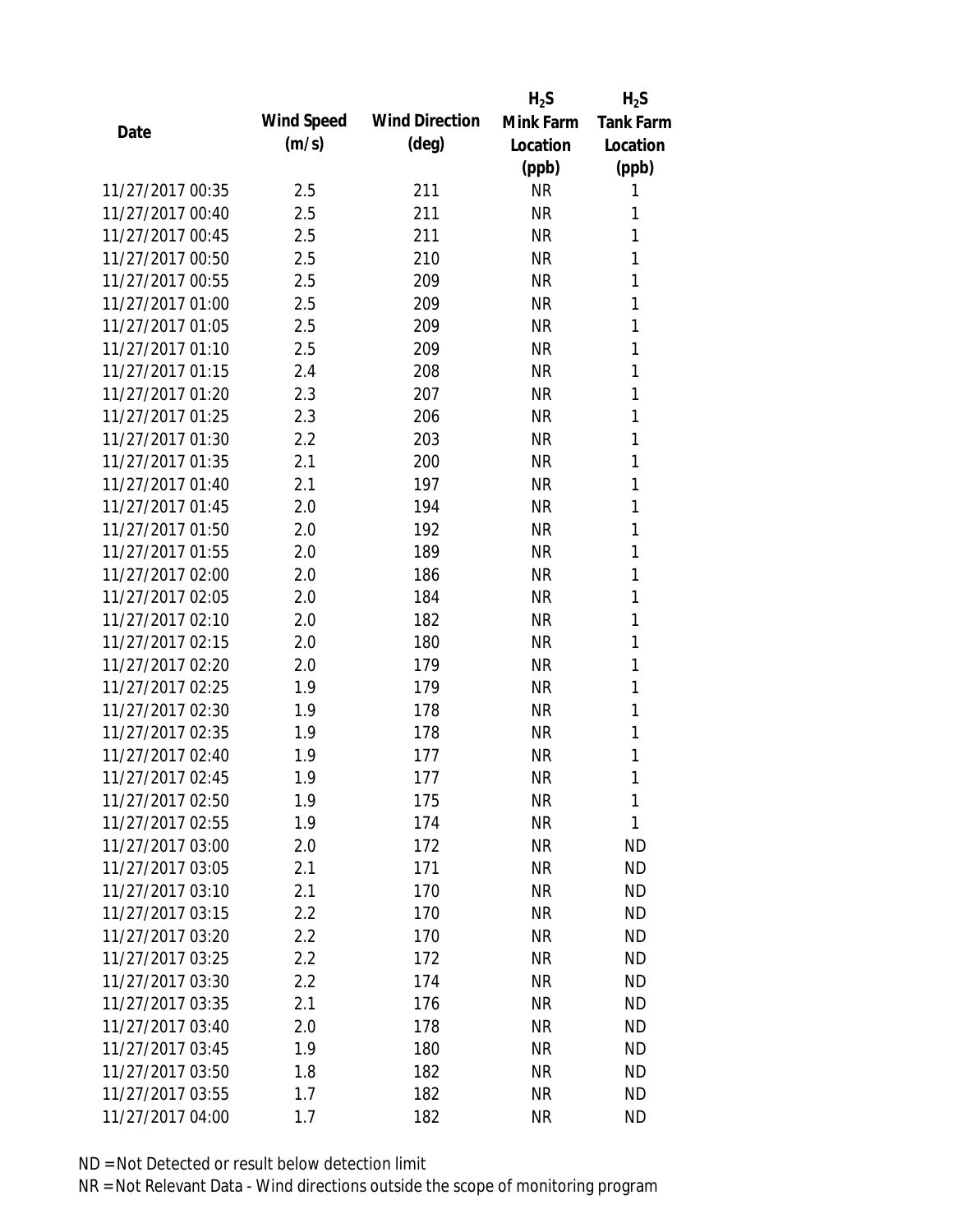|                  |            |                       | $H_2S$    | $H_2S$           |
|------------------|------------|-----------------------|-----------|------------------|
| Date             | Wind Speed | <b>Wind Direction</b> | Mink Farm | <b>Tank Farm</b> |
|                  | (m/s)      | $(\text{deg})$        | Location  | Location         |
|                  |            |                       | (ppb)     | (ppb)            |
| 11/27/2017 04:05 | 1.7        | 181                   | <b>NR</b> | <b>ND</b>        |
| 11/27/2017 04:10 | 1.8        | 180                   | <b>NR</b> | <b>ND</b>        |
| 11/27/2017 04:15 | 1.9        | 179                   | <b>NR</b> | <b>ND</b>        |
| 11/27/2017 04:20 | 2.0        | 178                   | <b>NR</b> | <b>ND</b>        |
| 11/27/2017 04:25 | 2.0        | 178                   | <b>NR</b> | <b>ND</b>        |
| 11/27/2017 04:30 | 2.0        | 178                   | <b>NR</b> | <b>ND</b>        |
| 11/27/2017 04:35 | 2.0        | 179                   | <b>NR</b> | <b>ND</b>        |
| 11/27/2017 04:40 | 1.9        | 180                   | <b>NR</b> | <b>ND</b>        |
| 11/27/2017 04:45 | 1.8        | 182                   | <b>NR</b> | <b>ND</b>        |
| 11/27/2017 04:50 | 1.8        | 183                   | <b>NR</b> | <b>ND</b>        |
| 11/27/2017 04:55 | 1.7        | 184                   | <b>NR</b> | <b>ND</b>        |
| 11/27/2017 05:00 | 1.7        | 184                   | <b>NR</b> | <b>ND</b>        |
| 11/27/2017 05:05 | 1.7        | 182                   | <b>NR</b> | <b>ND</b>        |
| 11/27/2017 05:10 | 1.8        | 180                   | <b>NR</b> | <b>ND</b>        |
| 11/27/2017 05:15 | 1.8        | 178                   | <b>NR</b> | <b>ND</b>        |
| 11/27/2017 05:20 | 1.8        | 175                   | <b>NR</b> | <b>ND</b>        |
| 11/27/2017 05:25 | 1.8        | 174                   | <b>NR</b> | <b>ND</b>        |
| 11/27/2017 05:30 | 1.7        | 175                   | <b>NR</b> | <b>ND</b>        |
| 11/27/2017 05:35 | 1.5        | 178                   | <b>NR</b> | <b>ND</b>        |
| 11/27/2017 05:40 | 1.3        | 182                   | <b>NR</b> | <b>ND</b>        |
| 11/27/2017 05:45 | 1.2        | 187                   | <b>NR</b> | <b>ND</b>        |
| 11/27/2017 05:50 | 1.0        | 193                   | <b>NR</b> | <b>ND</b>        |
| 11/27/2017 05:55 | 0.8        | 198                   | <b>NR</b> | 1                |
| 11/27/2017 06:00 | 0.7        | 199                   | <b>NR</b> | $\mathbf{1}$     |
| 11/27/2017 06:05 | 0.7        | 196                   | <b>NR</b> | 1                |
| 11/27/2017 06:10 | 0.7        | 193                   | <b>NR</b> | $\mathbf{1}$     |
| 11/27/2017 06:15 | 0.9        | 188                   | <b>NR</b> | 1                |
| 11/27/2017 06:20 | 1.0        | 182                   | <b>NR</b> | 1                |
| 11/27/2017 06:25 | 1.2        | 176                   | <b>NR</b> | 1                |
| 11/27/2017 06:30 | 1.3        | 175                   | NR        | 1                |
| 11/27/2017 06:35 | 1.4        | 176                   | NR        | 1                |
| 11/27/2017 06:40 | 1.5        | 178                   | <b>NR</b> | 1                |
| 11/27/2017 06:45 | 1.6        | 180                   | <b>NR</b> | 1                |
| 11/27/2017 06:50 | 1.8        | 182                   | <b>NR</b> | 1                |
| 11/27/2017 06:55 | 1.9        | 182                   | NR        | 1                |
| 11/27/2017 07:00 | 2.1        | 181                   | NR        | 1                |
| 11/27/2017 07:05 | 2.2        | 179                   | NR        | 1                |
| 11/27/2017 07:10 | 2.3        | 175                   | NR        | 1                |
| 11/27/2017 07:15 | 2.4        | 172                   | <b>NR</b> | 1                |
| 11/27/2017 07:20 | 2.4        | 170                   | <b>NR</b> | 1                |
| 11/27/2017 07:25 | 2.4        | 168                   | <b>NR</b> | <b>NR</b>        |
| 11/27/2017 07:30 | 2.3        | 168                   | <b>NR</b> | <b>NR</b>        |
|                  |            |                       |           |                  |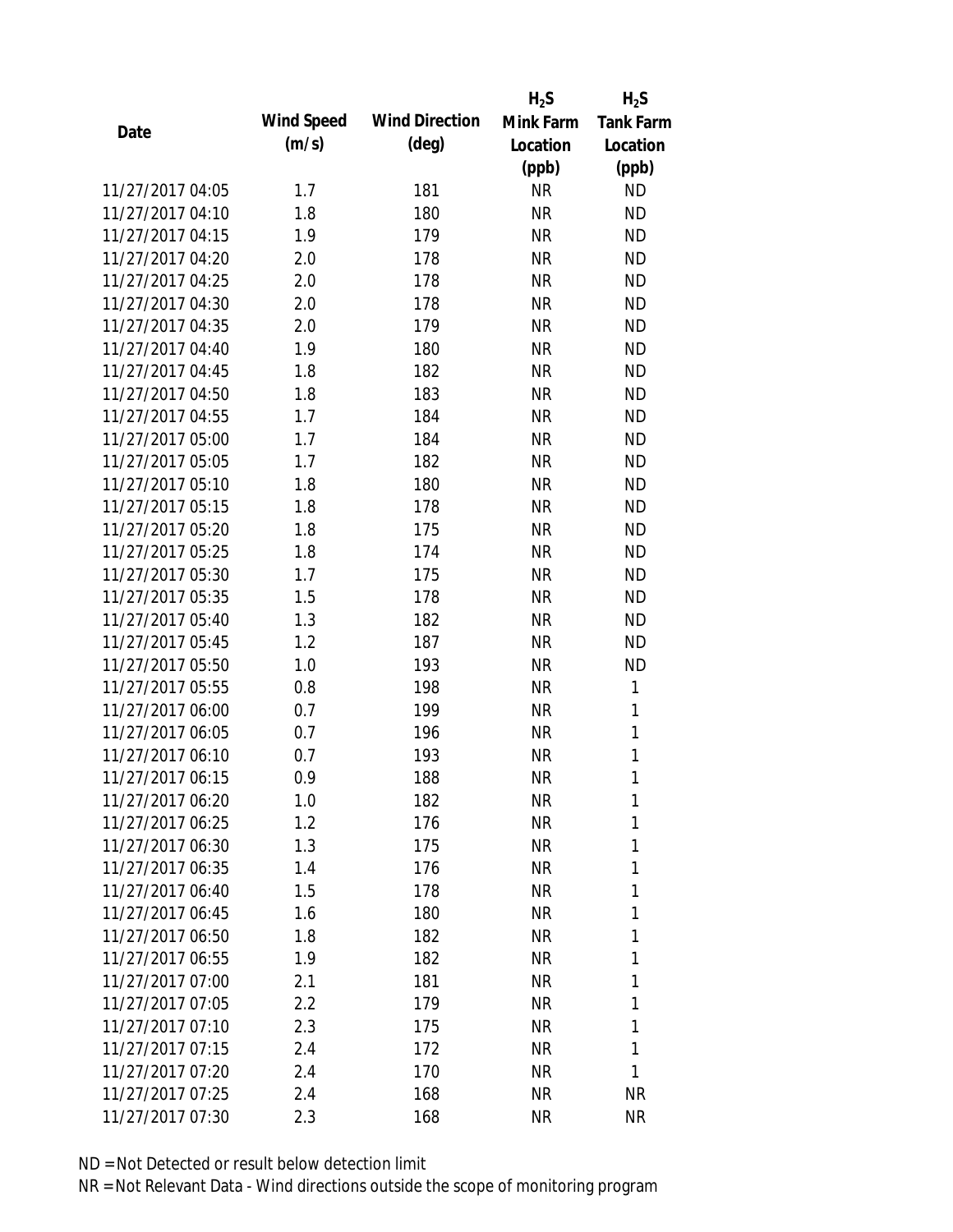|                  |            |                       | $H_2S$    | $H_2S$           |
|------------------|------------|-----------------------|-----------|------------------|
| Date             | Wind Speed | <b>Wind Direction</b> | Mink Farm | <b>Tank Farm</b> |
|                  | (m/s)      | $(\text{deg})$        | Location  | Location         |
|                  |            |                       | (ppb)     | (ppb)            |
| 11/27/2017 07:35 | 2.3        | 168                   | <b>NR</b> | <b>NR</b>        |
| 11/27/2017 07:40 | 2.2        | 169                   | <b>NR</b> | <b>NR</b>        |
| 11/27/2017 07:45 | 2.2        | 169                   | <b>NR</b> | <b>NR</b>        |
| 11/27/2017 07:50 | 2.2        | 170                   | <b>NR</b> | 1                |
| 11/27/2017 07:55 | 2.2        | 170                   | <b>NR</b> | 1                |
| 11/27/2017 08:00 | 2.3        | 169                   | <b>NR</b> | <b>NR</b>        |
| 11/27/2017 08:05 | 2.3        | 168                   | <b>NR</b> | <b>NR</b>        |
| 11/27/2017 08:10 | 2.4        | 166                   | <b>NR</b> | <b>NR</b>        |
| 11/27/2017 08:15 | 2.3        | 165                   | <b>NR</b> | <b>NR</b>        |
| 11/27/2017 08:20 | 2.3        | 165                   | <b>NR</b> | <b>NR</b>        |
| 11/27/2017 08:25 | 2.2        | 166                   | <b>NR</b> | <b>NR</b>        |
| 11/27/2017 08:30 | 2.0        | 168                   | <b>NR</b> | <b>NR</b>        |
| 11/27/2017 08:35 | 1.9        | 169                   | <b>NR</b> | <b>NR</b>        |
| 11/27/2017 08:40 | 1.7        | 171                   | <b>NR</b> | 1                |
| 11/27/2017 08:45 | 1.7        | 171                   | <b>NR</b> | 1                |
| 11/27/2017 08:50 | 1.7        | 170                   | <b>NR</b> | 1                |
| 11/27/2017 08:55 | 1.8        | 169                   | <b>NR</b> | <b>NR</b>        |
| 11/27/2017 09:00 | 1.9        | 167                   | <b>NR</b> | <b>NR</b>        |
| 11/27/2017 09:05 | 2.1        | 165                   | <b>NR</b> | <b>NR</b>        |
| 11/27/2017 09:10 | 2.2        | 164                   | <b>NR</b> | <b>NR</b>        |
| 11/27/2017 09:15 | 2.3        | 164                   | <b>NR</b> | <b>NR</b>        |
| 11/27/2017 09:20 | 2.3        | 165                   | <b>NR</b> | <b>NR</b>        |
| 11/27/2017 09:25 | 2.2        | 166                   | <b>NR</b> | <b>NR</b>        |
| 11/27/2017 09:30 | 2.0        | 167                   | <b>NR</b> | <b>NR</b>        |
| 11/27/2017 09:35 | 1.8        | 169                   | <b>NR</b> | <b>NR</b>        |
| 11/27/2017 09:40 | 1.6        | 170                   | <b>NR</b> | <b>ND</b>        |
| 11/27/2017 09:45 | 1.4        | 170                   | <b>NR</b> | <b>ND</b>        |
| 11/27/2017 09:50 | 1.2        | 171                   | <b>NR</b> | <b>ND</b>        |
| 11/27/2017 09:55 | 1.2        | 172                   | <b>NR</b> | <b>ND</b>        |
| 11/27/2017 10:00 | 1.1        | 173                   | <b>NR</b> | <b>ND</b>        |
| 11/27/2017 10:05 | 1.1        | 175                   | <b>NR</b> | <b>ND</b>        |
| 11/27/2017 10:10 | 1.2        | 177                   | <b>NR</b> | <b>ND</b>        |
| 11/27/2017 10:15 | 1.3        | 179                   | <b>NR</b> | <b>ND</b>        |
| 11/27/2017 10:20 | 1.4        | 181                   | <b>NR</b> | 1                |
| 11/27/2017 10:25 | 1.5        | 183                   | <b>NR</b> | 1                |
| 11/27/2017 10:30 | 1.6        | 184                   | <b>NR</b> | 1                |
| 11/27/2017 10:35 | 1.6        | 185                   | NR        | 1                |
| 11/27/2017 10:40 | 1.7        | 185                   | NR        | 1                |
| 11/27/2017 10:45 | 1.8        | 184                   | <b>NR</b> | <b>ND</b>        |
| 11/27/2017 10:50 | 1.8        | 182                   | <b>NR</b> | <b>ND</b>        |
| 11/27/2017 10:55 | 1.9        | 180                   | <b>NR</b> | <b>ND</b>        |
| 11/27/2017 11:00 | 1.9        | 179                   | <b>NR</b> | <b>ND</b>        |
|                  |            |                       |           |                  |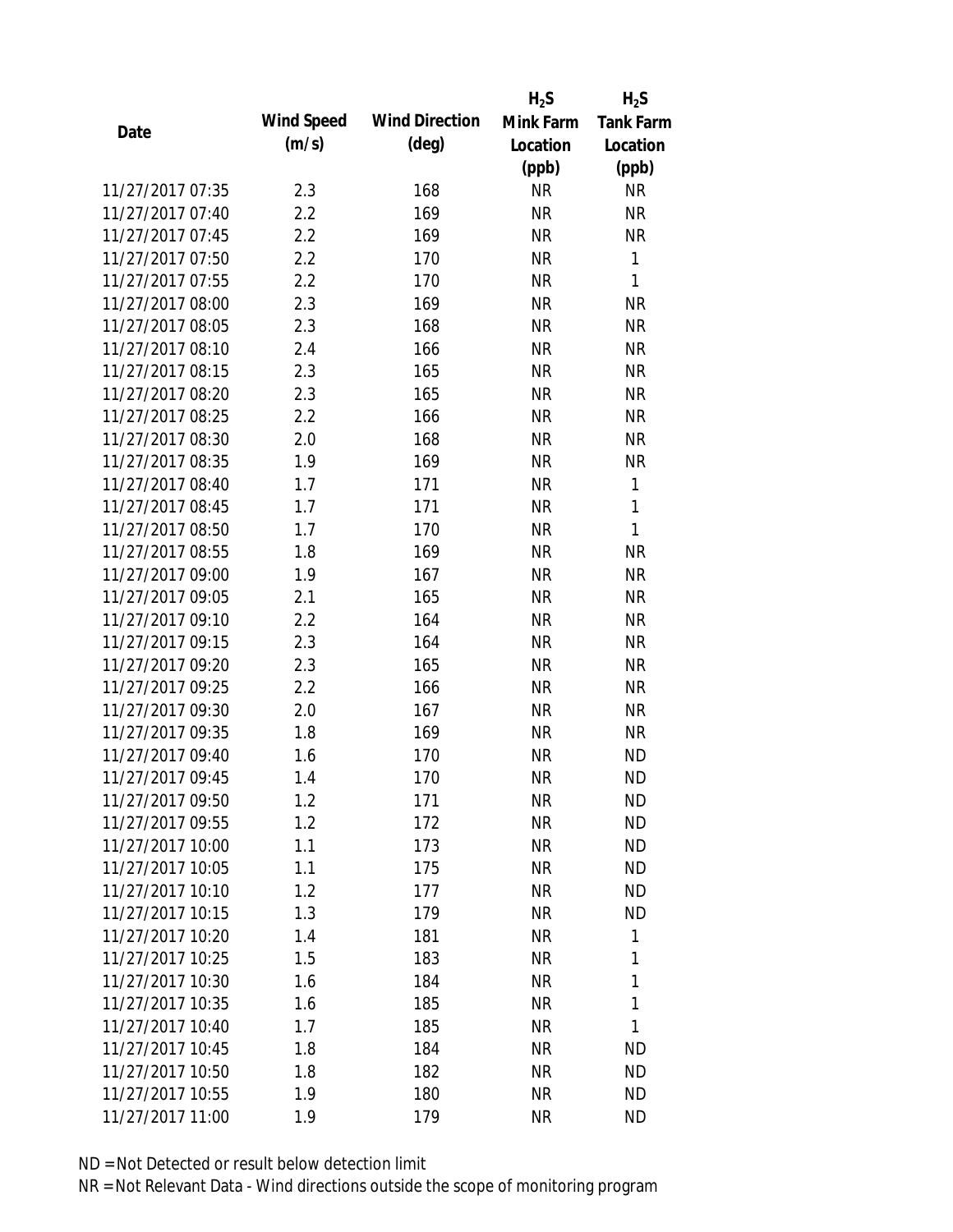|                  |            |                       | $H_2S$    | $H_2S$           |
|------------------|------------|-----------------------|-----------|------------------|
| Date             | Wind Speed | <b>Wind Direction</b> | Mink Farm | <b>Tank Farm</b> |
|                  | (m/s)      | $(\text{deg})$        | Location  | Location         |
|                  |            |                       | (ppb)     | (ppb)            |
| 11/27/2017 11:05 | 1.9        | 178                   | <b>NR</b> | <b>ND</b>        |
| 11/27/2017 11:10 | 1.9        | 178                   | <b>NR</b> | <b>ND</b>        |
| 11/27/2017 11:15 | 1.9        | 178                   | <b>NR</b> | <b>ND</b>        |
| 11/27/2017 11:20 | 1.9        | 178                   | <b>NR</b> | <b>ND</b>        |
| 11/27/2017 11:25 | 1.8        | 178                   | <b>NR</b> | <b>ND</b>        |
| 11/27/2017 11:30 | 1.8        | 178                   | <b>NR</b> | <b>ND</b>        |
| 11/27/2017 11:35 | 1.9        | 177                   | <b>NR</b> | <b>ND</b>        |
| 11/27/2017 11:40 | 1.9        | 177                   | <b>NR</b> | <b>ND</b>        |
| 11/27/2017 11:45 | 1.9        | 176                   | <b>NR</b> | <b>ND</b>        |
| 11/27/2017 11:50 | 1.8        | 175                   | <b>NR</b> | <b>ND</b>        |
| 11/27/2017 11:55 | 1.8        | 173                   | <b>NR</b> | <b>ND</b>        |
| 11/27/2017 12:00 | 1.7        | 168                   | <b>NR</b> | <b>NR</b>        |
| 11/27/2017 12:05 | 1.6        | 161                   | <b>NR</b> | <b>NR</b>        |
| 11/27/2017 12:10 | 1.5        | 154                   | <b>NR</b> | <b>NR</b>        |
| 11/27/2017 12:15 | 1.5        | 146                   | <b>NR</b> | <b>NR</b>        |
| 11/27/2017 12:20 | 1.5        | 140                   | <b>NR</b> | <b>NR</b>        |
| 11/27/2017 12:25 | 1.5        | 136                   | <b>NR</b> | <b>NR</b>        |
| 11/27/2017 12:30 | 1.6        | 137                   | <b>NR</b> | <b>NR</b>        |
| 11/27/2017 12:35 | 1.7        | 141                   | <b>NR</b> | <b>NR</b>        |
| 11/27/2017 12:40 | 1.7        | 146                   | <b>NR</b> | <b>NR</b>        |
| 11/27/2017 12:45 | 1.7        | 152                   | <b>NR</b> | <b>NR</b>        |
| 11/27/2017 12:50 | 1.8        | 155                   | <b>NR</b> | <b>NR</b>        |
| 11/27/2017 12:55 | 1.9        | 156                   | <b>NR</b> | <b>NR</b>        |
| 11/27/2017 13:00 | 1.9        | 155                   | <b>NR</b> | <b>NR</b>        |
| 11/27/2017 13:05 | 2.0        | 153                   | <b>NR</b> | <b>NR</b>        |
| 11/27/2017 13:10 | 2.1        | 150                   | <b>NR</b> | <b>NR</b>        |
| 11/27/2017 13:15 | 2.2        | 148                   | <b>NR</b> | <b>NR</b>        |
| 11/27/2017 13:20 | 2.3        | 149                   | <b>NR</b> | <b>NR</b>        |
| 11/27/2017 13:25 | 2.4        | 151                   | <b>NR</b> | <b>NR</b>        |
| 11/27/2017 13:30 | 2.5        | 154                   | NR        | <b>NR</b>        |
| 11/27/2017 13:35 | 2.7        | 157                   | <b>NR</b> | <b>NR</b>        |
| 11/27/2017 13:40 | 2.8        | 160                   | <b>NR</b> | <b>NR</b>        |
| 11/27/2017 13:45 | 2.9        | 162                   | <b>NR</b> | <b>NR</b>        |
| 11/27/2017 13:50 | 3.0        | 164                   | <b>NR</b> | <b>NR</b>        |
| 11/27/2017 13:55 | 3.2        | 164                   | <b>NR</b> | <b>NR</b>        |
| 11/27/2017 14:00 | 3.4        | 164                   | <b>NR</b> | <b>NR</b>        |
| 11/27/2017 14:05 | 3.6        | 164                   | <b>NR</b> | <b>NR</b>        |
| 11/27/2017 14:10 | 3.7        | 165                   | NR        | <b>NR</b>        |
| 11/27/2017 14:15 | 3.8        | 165                   | <b>NR</b> | <b>NR</b>        |
| 11/27/2017 14:20 | 3.8        | 166                   | <b>NR</b> | NR               |
| 11/27/2017 14:25 | 3.8        | 166                   | <b>NR</b> | <b>NR</b>        |
| 11/27/2017 14:30 | 3.7        | 167                   | <b>NR</b> | <b>NR</b>        |
|                  |            |                       |           |                  |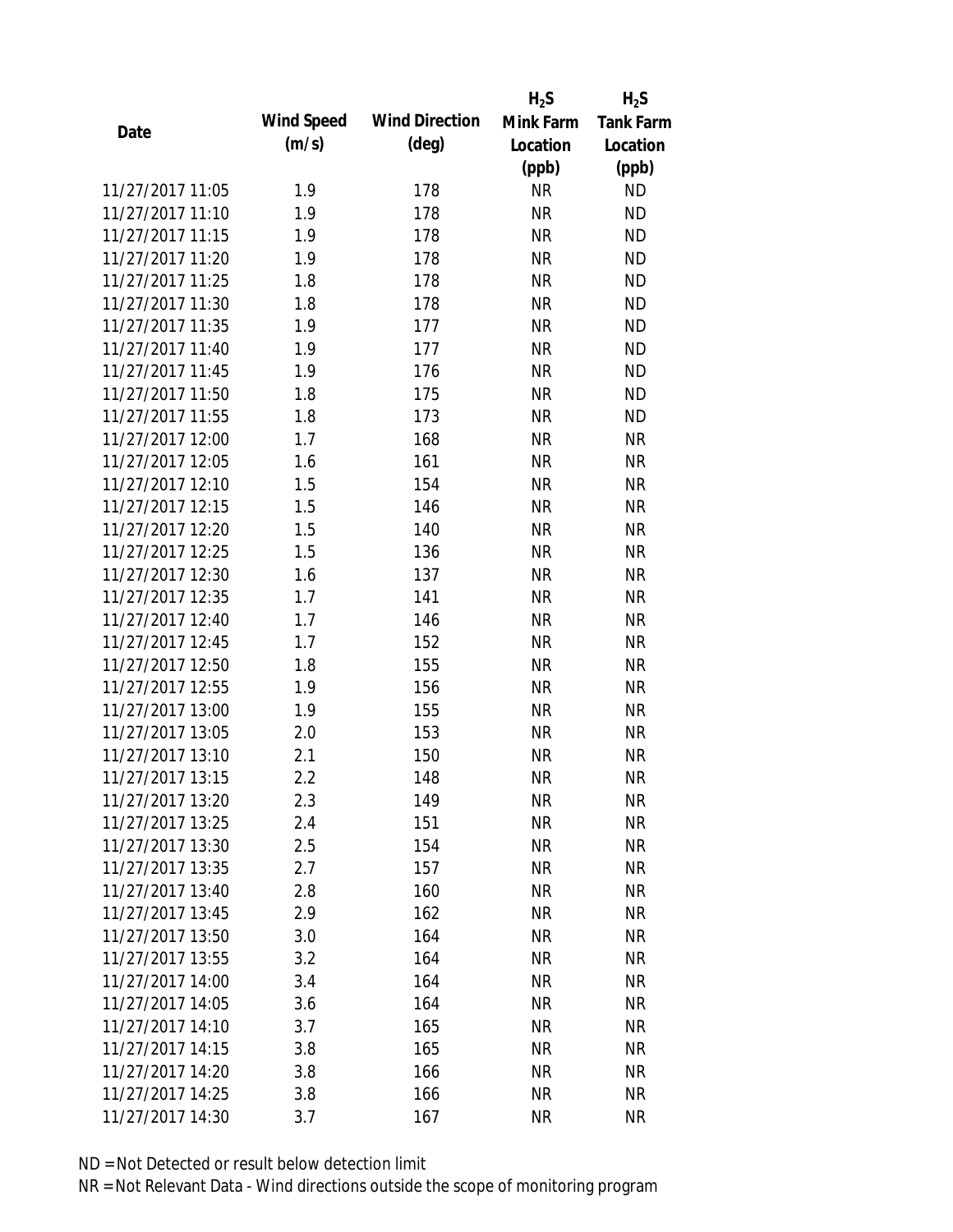|                  |            |                       | $H_2S$    | $H_2S$           |
|------------------|------------|-----------------------|-----------|------------------|
| Date             | Wind Speed | <b>Wind Direction</b> | Mink Farm | <b>Tank Farm</b> |
|                  | (m/s)      | $(\text{deg})$        | Location  | Location         |
|                  |            |                       | (ppb)     | (ppb)            |
| 11/27/2017 14:35 | 3.6        | 167                   | <b>NR</b> | <b>NR</b>        |
| 11/27/2017 14:40 | 3.4        | 167                   | <b>NR</b> | <b>NR</b>        |
| 11/27/2017 14:45 | 3.3        | 166                   | <b>NR</b> | <b>NR</b>        |
| 11/27/2017 14:50 | 3.2        | 165                   | <b>NR</b> | <b>NR</b>        |
| 11/27/2017 14:55 | 3.2        | 164                   | <b>NR</b> | <b>NR</b>        |
| 11/27/2017 15:00 | 3.2        | 163                   | <b>NR</b> | <b>NR</b>        |
| 11/27/2017 15:05 | 3.2        | 161                   | <b>NR</b> | <b>NR</b>        |
| 11/27/2017 15:10 | 3.2        | 161                   | <b>NR</b> | <b>NR</b>        |
| 11/27/2017 15:15 | 3.1        | 159                   | <b>NR</b> | <b>NR</b>        |
| 11/27/2017 15:20 | 3.1        | 158                   | <b>NR</b> | <b>NR</b>        |
| 11/27/2017 15:25 | 3.0        | 157                   | <b>NR</b> | <b>NR</b>        |
| 11/27/2017 15:30 | 2.9        | 155                   | <b>NR</b> | <b>NR</b>        |
| 11/27/2017 15:35 | 2.8        | 152                   | <b>NR</b> | <b>NR</b>        |
| 11/27/2017 15:40 | 2.7        | 150                   | <b>NR</b> | <b>NR</b>        |
| 11/27/2017 15:45 | 2.7        | 147                   | <b>NR</b> | <b>NR</b>        |
| 11/27/2017 15:50 | 2.7        | 145                   | <b>NR</b> | <b>NR</b>        |
| 11/27/2017 15:55 | 2.7        | 143                   | <b>NR</b> | <b>NR</b>        |
| 11/27/2017 16:00 | 2.7        | 142                   | <b>NR</b> | <b>NR</b>        |
| 11/27/2017 16:05 | 2.7        | 141                   | <b>NR</b> | <b>NR</b>        |
| 11/27/2017 16:10 | 2.7        | 141                   | <b>NR</b> | <b>NR</b>        |
| 11/27/2017 16:15 | 2.7        | 141                   | <b>NR</b> | <b>NR</b>        |
| 11/27/2017 16:20 | 2.7        | 141                   | <b>NR</b> | <b>NR</b>        |
| 11/27/2017 16:25 | 2.7        | 141                   | <b>NR</b> | <b>NR</b>        |
| 11/27/2017 16:30 | 2.7        | 141                   | <b>NR</b> | <b>NR</b>        |
| 11/27/2017 16:35 | 2.7        | 140                   | <b>NR</b> | <b>NR</b>        |
| 11/27/2017 16:40 | 2.7        | 140                   | <b>NR</b> | <b>NR</b>        |
| 11/27/2017 16:45 | 2.7        | 139                   | <b>NR</b> | <b>NR</b>        |
| 11/27/2017 16:50 | 2.7        | 140                   | <b>NR</b> | <b>NR</b>        |
| 11/27/2017 16:55 | 2.7        | 140                   | <b>NR</b> | <b>NR</b>        |
| 11/27/2017 17:00 | 2.7        | 141                   | <b>NR</b> | <b>NR</b>        |
| 11/27/2017 17:05 | 2.7        | 142                   | <b>NR</b> | <b>NR</b>        |
| 11/27/2017 17:10 | 2.7        | 143                   | <b>NR</b> | <b>NR</b>        |
| 11/27/2017 17:15 | 2.8        | 145                   | <b>NR</b> | <b>NR</b>        |
| 11/27/2017 17:20 | 2.8        | 147                   | <b>NR</b> | <b>NR</b>        |
| 11/27/2017 17:25 | 2.9        | 149                   | <b>NR</b> | <b>NR</b>        |
| 11/27/2017 17:30 | 3.1        | 151                   | <b>NR</b> | <b>NR</b>        |
| 11/27/2017 17:35 | 3.2        | 154                   | <b>NR</b> | <b>NR</b>        |
| 11/27/2017 17:40 | 3.3        | 156                   | NR        | <b>NR</b>        |
| 11/27/2017 17:45 | 3.4        | 158                   | <b>NR</b> | <b>NR</b>        |
| 11/27/2017 17:50 | 3.5        | 159                   | <b>NR</b> | <b>NR</b>        |
| 11/27/2017 17:55 | 3.5        | 161                   | <b>NR</b> | <b>NR</b>        |
| 11/27/2017 18:00 | 3.6        | 162                   | <b>NR</b> | <b>NR</b>        |
|                  |            |                       |           |                  |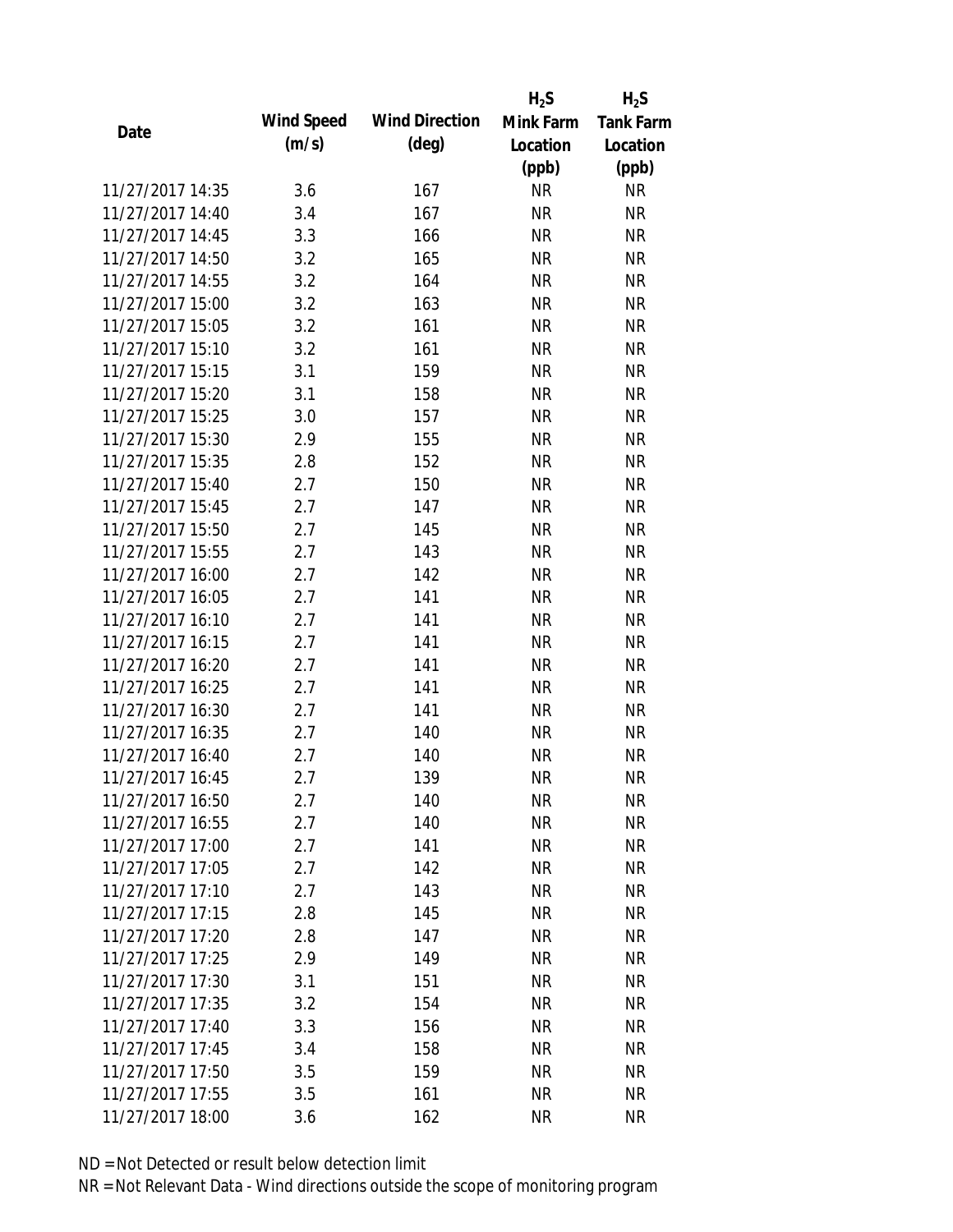|                  |            |                       | $H_2S$    | $H_2S$           |
|------------------|------------|-----------------------|-----------|------------------|
| Date             | Wind Speed | <b>Wind Direction</b> | Mink Farm | <b>Tank Farm</b> |
|                  | (m/s)      | $(\text{deg})$        | Location  | Location         |
|                  |            |                       | (ppb)     | (ppb)            |
| 11/27/2017 18:05 | 3.6        | 162                   | <b>NR</b> | <b>NR</b>        |
| 11/27/2017 18:10 | 3.7        | 163                   | <b>NR</b> | <b>NR</b>        |
| 11/27/2017 18:15 | 3.8        | 163                   | <b>NR</b> | <b>NR</b>        |
| 11/27/2017 18:20 | 3.9        | 164                   | <b>NR</b> | <b>NR</b>        |
| 11/27/2017 18:25 | 4.0        | 164                   | <b>NR</b> | <b>NR</b>        |
| 11/27/2017 18:30 | 4.1        | 164                   | <b>NR</b> | <b>NR</b>        |
| 11/27/2017 18:35 | 4.2        | 164                   | <b>NR</b> | <b>NR</b>        |
| 11/27/2017 18:40 | 4.3        | 164                   | <b>NR</b> | <b>NR</b>        |
| 11/27/2017 18:45 | 4.4        | 165                   | <b>NR</b> | <b>NR</b>        |
| 11/27/2017 18:50 | 4.5        | 165                   | <b>NR</b> | <b>NR</b>        |
| 11/27/2017 18:55 | 4.7        | 166                   | <b>NR</b> | <b>NR</b>        |
| 11/27/2017 19:00 | 4.9        | 166                   | <b>NR</b> | <b>NR</b>        |
| 11/27/2017 19:05 | 5.1        | 167                   | <b>NR</b> | <b>NR</b>        |
| 11/27/2017 19:10 | 5.2        | 168                   | <b>NR</b> | <b>NR</b>        |
| 11/27/2017 19:15 | 5.3        | 169                   | <b>NR</b> | <b>NR</b>        |
| 11/27/2017 19:20 | 5.4        | 170                   | <b>NR</b> | <b>ND</b>        |
| 11/27/2017 19:25 | 5.4        | 170                   | <b>NR</b> | <b>ND</b>        |
| 11/27/2017 19:30 | 5.4        | 171                   | <b>NR</b> | 1                |
| 11/27/2017 19:35 | 5.3        | 171                   | <b>NR</b> | 1                |
| 11/27/2017 19:40 | 5.2        | 171                   | <b>NR</b> | 1                |
| 11/27/2017 19:45 | 5.2        | 172                   | <b>NR</b> | $\mathbf{1}$     |
| 11/27/2017 19:50 | 5.2        | 172                   | <b>NR</b> | $\mathbf{1}$     |
| 11/27/2017 19:55 | 5.2        | 172                   | <b>NR</b> | 1                |
| 11/27/2017 20:00 | 5.3        | 172                   | <b>NR</b> | $\mathbf{1}$     |
| 11/27/2017 20:05 | 5.4        | 172                   | <b>NR</b> | 1                |
| 11/27/2017 20:10 | 5.4        | 172                   | <b>NR</b> | 1                |
| 11/27/2017 20:15 | 5.5        | 172                   | <b>NR</b> | 1                |
| 11/27/2017 20:20 | 5.5        | 172                   | <b>NR</b> | 1                |
| 11/27/2017 20:25 | 5.6        | 172                   | <b>NR</b> | <b>ND</b>        |
| 11/27/2017 20:30 | 5.6        | 173                   | NR        | <b>ND</b>        |
| 11/27/2017 20:35 | 5.6        | 173                   | <b>NR</b> | <b>ND</b>        |
| 11/27/2017 20:40 | 5.6        | 174                   | <b>NR</b> | <b>ND</b>        |
| 11/27/2017 20:45 | 5.6        | 174                   | <b>NR</b> | <b>ND</b>        |
| 11/27/2017 20:50 | 5.6        | 175                   | <b>NR</b> | <b>ND</b>        |
| 11/27/2017 20:55 | 5.5        | 175                   | <b>NR</b> | <b>ND</b>        |
| 11/27/2017 21:00 | 5.5        | 176                   | <b>NR</b> | <b>ND</b>        |
| 11/27/2017 21:05 | 5.5        | 176                   | NR        | <b>ND</b>        |
| 11/27/2017 21:10 | 5.5        | 177                   | NR        | <b>ND</b>        |
| 11/27/2017 21:15 | 5.5        | 177                   | <b>NR</b> | <b>ND</b>        |
| 11/27/2017 21:20 | 5.5        | 177                   | <b>NR</b> | <b>ND</b>        |
| 11/27/2017 21:25 | 5.6        | 177                   | <b>NR</b> | <b>ND</b>        |
| 11/27/2017 21:30 | 5.6        | 177                   | <b>NR</b> | <b>ND</b>        |
|                  |            |                       |           |                  |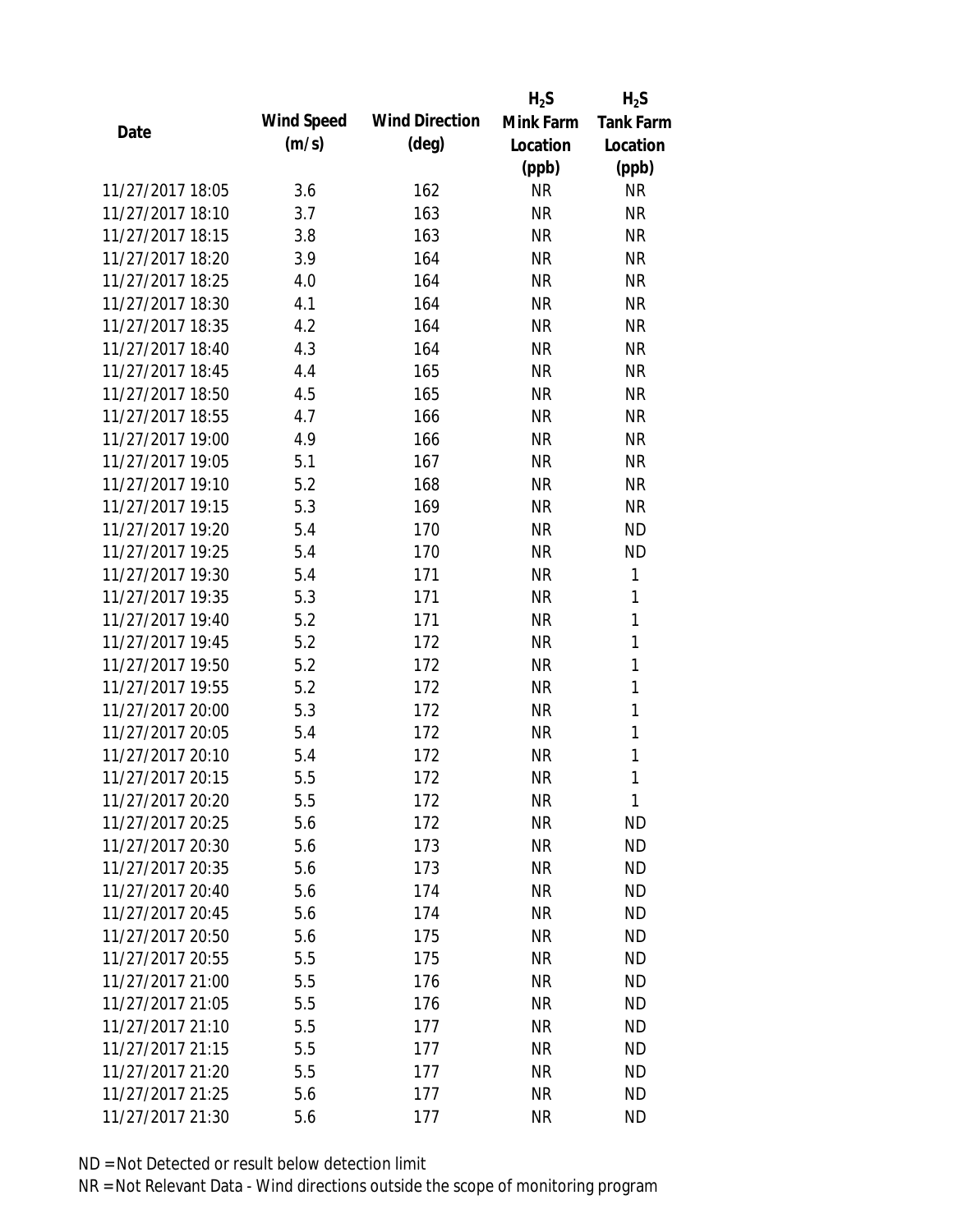|                  |            |                       | $H_2S$    | $H_2S$           |
|------------------|------------|-----------------------|-----------|------------------|
| Date             | Wind Speed | <b>Wind Direction</b> | Mink Farm | <b>Tank Farm</b> |
|                  | (m/s)      | $(\text{deg})$        | Location  | Location         |
|                  |            |                       | (ppb)     | (ppb)            |
| 11/27/2017 21:35 | 5.6        | 177                   | <b>NR</b> | <b>ND</b>        |
| 11/27/2017 21:40 | 5.6        | 176                   | <b>NR</b> | <b>ND</b>        |
| 11/27/2017 21:45 | 5.6        | 176                   | <b>NR</b> | <b>ND</b>        |
| 11/27/2017 21:50 | 5.5        | 176                   | <b>NR</b> | <b>ND</b>        |
| 11/27/2017 21:55 | 5.5        | 176                   | <b>NR</b> | <b>ND</b>        |
| 11/27/2017 22:00 | 5.4        | 177                   | <b>NR</b> | <b>ND</b>        |
| 11/27/2017 22:05 | 5.4        | 177                   | <b>NR</b> | <b>ND</b>        |
| 11/27/2017 22:10 | 5.4        | 178                   | <b>NR</b> | <b>ND</b>        |
| 11/27/2017 22:15 | 5.4        | 179                   | <b>NR</b> | 1                |
| 11/27/2017 22:20 | 5.3        | 180                   | <b>NR</b> | $\mathbf{1}$     |
| 11/27/2017 22:25 | 5.3        | 180                   | <b>NR</b> | <b>ND</b>        |
| 11/27/2017 22:30 | 5.3        | 180                   | <b>NR</b> | <b>ND</b>        |
| 11/27/2017 22:35 | 5.4        | 181                   | <b>NR</b> | <b>ND</b>        |
| 11/27/2017 22:40 | 5.5        | 181                   | <b>NR</b> | <b>ND</b>        |
| 11/27/2017 22:45 | 5.6        | 181                   | <b>NR</b> | <b>ND</b>        |
| 11/27/2017 22:50 | 5.7        | 181                   | <b>NR</b> | <b>ND</b>        |
| 11/27/2017 22:55 | 5.8        | 182                   | <b>NR</b> | <b>ND</b>        |
| 11/27/2017 23:00 | 5.8        | 183                   | <b>NR</b> | <b>ND</b>        |
| 11/27/2017 23:05 | 5.9        | 184                   | <b>NR</b> | <b>ND</b>        |
| 11/27/2017 23:10 | 5.8        | 185                   | <b>NR</b> | <b>ND</b>        |
| 11/27/2017 23:15 | 5.8        | 186                   | <b>NR</b> | <b>ND</b>        |
| 11/27/2017 23:20 | 5.8        | 187                   | <b>NR</b> | <b>ND</b>        |
| 11/27/2017 23:25 | 5.8        | 188                   | <b>NR</b> | <b>ND</b>        |
| 11/27/2017 23:30 | 5.9        | 188                   | <b>NR</b> | <b>ND</b>        |
| 11/27/2017 23:35 | 5.9        | 189                   | <b>NR</b> | <b>ND</b>        |
| 11/27/2017 23:40 | 6.0        | 189                   | <b>NR</b> | <b>ND</b>        |
| 11/27/2017 23:45 | 6.1        | 190                   | <b>NR</b> | <b>ND</b>        |
| 11/27/2017 23:50 | 6.2        | 190                   | <b>NR</b> | <b>ND</b>        |
| 11/27/2017 23:55 | 6.3        | 191                   | <b>NR</b> | <b>ND</b>        |
| 11/27/2017 24:00 | 6.4        | 192                   | NR        | <b>ND</b>        |
| 11/28/2017 00:05 | 6.5        | 193                   | <b>NR</b> | 1                |
| 11/28/2017 00:10 | 6.6        | 194                   | <b>NR</b> | 1                |
| 11/28/2017 00:15 | 6.7        | 194                   | <b>NR</b> | 1                |
| 11/28/2017 00:20 | 6.8        | 195                   | <b>NR</b> | 1                |
| 11/28/2017 00:25 | 6.8        | 196                   | <b>NR</b> | 1                |
| 11/28/2017 00:30 | 6.8        | 196                   | <b>NR</b> | 1                |
| 11/28/2017 00:35 | 6.8        | 197                   | NR        | 1                |
| 11/28/2017 00:40 | 6.8        | 198                   | NR        | 1                |
| 11/28/2017 00:45 | 6.6        | 199                   | <b>NR</b> | 1                |
| 11/28/2017 00:50 | 6.5        | 200                   | <b>NR</b> | ND               |
| 11/28/2017 00:55 | 6.4        | 200                   | <b>NR</b> | <b>ND</b>        |
| 11/28/2017 01:00 | 6.3        | 201                   | <b>NR</b> | ND               |
|                  |            |                       |           |                  |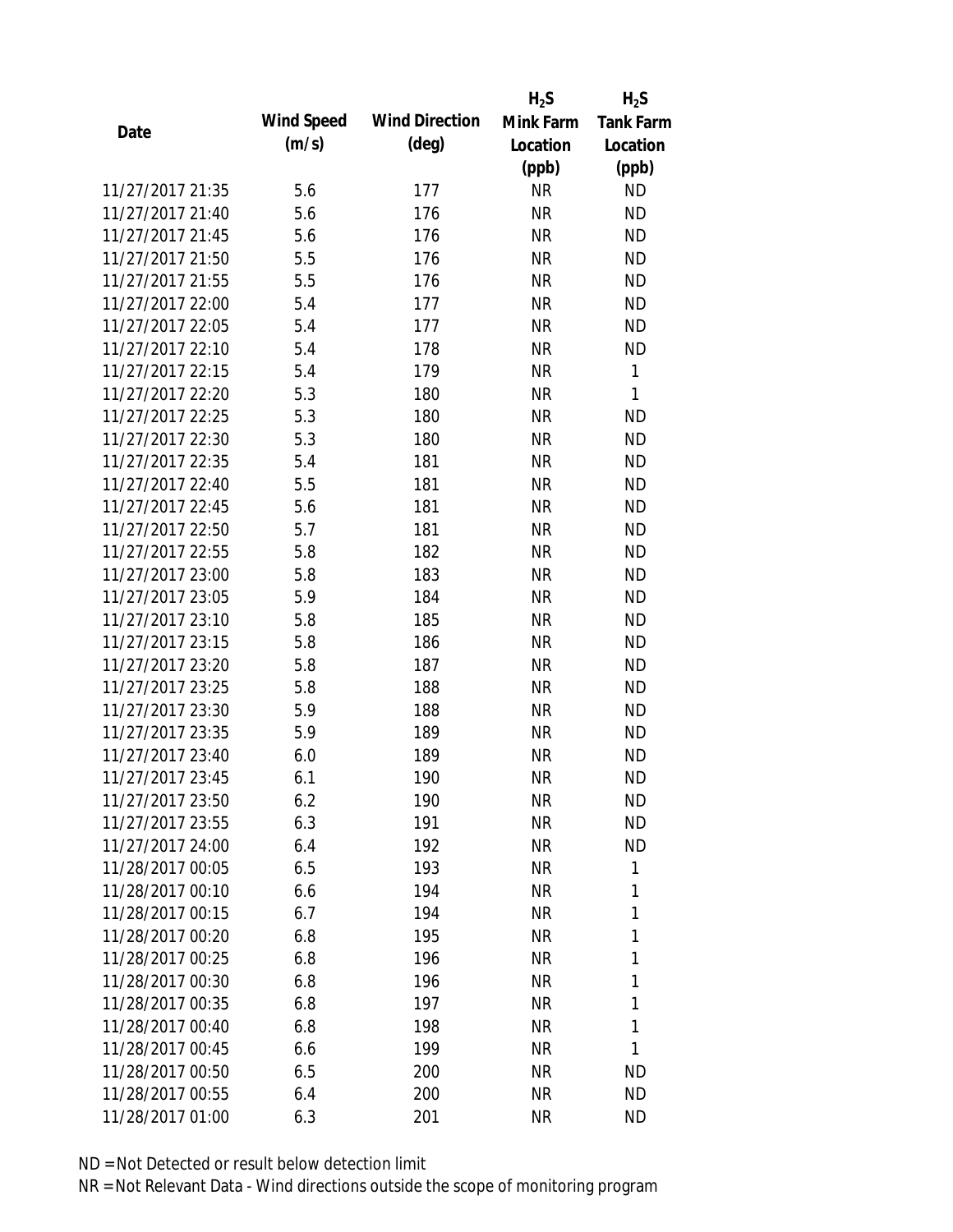|                  |            |                       | $H_2S$    | $H_2S$           |
|------------------|------------|-----------------------|-----------|------------------|
| Date             | Wind Speed | <b>Wind Direction</b> | Mink Farm | <b>Tank Farm</b> |
|                  | (m/s)      | $(\text{deg})$        | Location  | Location         |
|                  |            |                       | (ppb)     | (ppb)            |
| 11/28/2017 01:05 | 6.2        | 201                   | <b>NR</b> | <b>ND</b>        |
| 11/28/2017 01:10 | 6.1        | 201                   | <b>NR</b> | <b>ND</b>        |
| 11/28/2017 01:15 | 6.1        | 201                   | <b>NR</b> | <b>ND</b>        |
| 11/28/2017 01:20 | 6.1        | 201                   | <b>NR</b> | <b>ND</b>        |
| 11/28/2017 01:25 | 6.1        | 200                   | <b>NR</b> | <b>ND</b>        |
| 11/28/2017 01:30 | 6.0        | 200                   | <b>NR</b> | <b>ND</b>        |
| 11/28/2017 01:35 | 6.0        | 199                   | <b>NR</b> | <b>ND</b>        |
| 11/28/2017 01:40 | 6.0        | 199                   | <b>NR</b> | <b>ND</b>        |
| 11/28/2017 01:45 | 6.0        | 198                   | <b>NR</b> | <b>ND</b>        |
| 11/28/2017 01:50 | 6.0        | 198                   | <b>NR</b> | <b>ND</b>        |
| 11/28/2017 01:55 | 5.9        | 197                   | <b>NR</b> | <b>ND</b>        |
| 11/28/2017 02:00 | 5.9        | 196                   | <b>NR</b> | <b>ND</b>        |
| 11/28/2017 02:05 | 5.8        | 196                   | <b>NR</b> | <b>ND</b>        |
| 11/28/2017 02:10 | 5.8        | 196                   | <b>NR</b> | <b>ND</b>        |
| 11/28/2017 02:15 | 5.7        | 197                   | <b>NR</b> | <b>ND</b>        |
| 11/28/2017 02:20 | 5.7        | 198                   | <b>NR</b> | <b>ND</b>        |
| 11/28/2017 02:25 | 5.6        | 199                   | <b>NR</b> | <b>ND</b>        |
| 11/28/2017 02:30 | 5.6        | 200                   | <b>NR</b> | <b>ND</b>        |
| 11/28/2017 02:35 | 5.7        | 200                   | <b>NR</b> | <b>ND</b>        |
| 11/28/2017 02:40 | 5.8        | 200                   | <b>NR</b> | <b>ND</b>        |
| 11/28/2017 02:45 | 5.9        | 200                   | <b>NR</b> | <b>ND</b>        |
| 11/28/2017 02:50 | 6.1        | 200                   | <b>NR</b> | <b>ND</b>        |
| 11/28/2017 02:55 | 6.2        | 200                   | <b>NR</b> | <b>ND</b>        |
| 11/28/2017 03:00 | 6.3        | 201                   | <b>NR</b> | <b>ND</b>        |
| 11/28/2017 03:05 | 6.4        | 201                   | <b>NR</b> | <b>ND</b>        |
| 11/28/2017 03:10 | 6.4        | 202                   | <b>NR</b> | <b>ND</b>        |
| 11/28/2017 03:15 | 6.4        | 202                   | <b>NR</b> | <b>ND</b>        |
| 11/28/2017 03:20 | 6.4        | 202                   | <b>NR</b> | <b>ND</b>        |
| 11/28/2017 03:25 | 6.4        | 202                   | <b>NR</b> | <b>ND</b>        |
| 11/28/2017 03:30 | 6.3        | 201                   | NR        | <b>ND</b>        |
| 11/28/2017 03:35 | 6.3        | 201                   | <b>NR</b> | 1                |
| 11/28/2017 03:40 | 6.2        | 201                   | <b>NR</b> | 1                |
| 11/28/2017 03:45 | 6.1        | 200                   | <b>NR</b> | <b>ND</b>        |
| 11/28/2017 03:50 | 6.0        | 200                   | <b>NR</b> | <b>ND</b>        |
| 11/28/2017 03:55 | 6.0        | 200                   | <b>NR</b> | <b>ND</b>        |
| 11/28/2017 04:00 | 6.0        | 200                   | <b>NR</b> | <b>ND</b>        |
| 11/28/2017 04:05 | 5.9        | 200                   | <b>NR</b> | <b>ND</b>        |
| 11/28/2017 04:10 | 5.9        | 200                   | NR        | <b>ND</b>        |
| 11/28/2017 04:15 | 5.9        | 199                   | <b>NR</b> | <b>ND</b>        |
| 11/28/2017 04:20 | 5.9        | 199                   | <b>NR</b> | <b>ND</b>        |
| 11/28/2017 04:25 | 5.9        | 198                   | <b>NR</b> | <b>ND</b>        |
| 11/28/2017 04:30 | 5.9        | 197                   | <b>NR</b> | <b>ND</b>        |
|                  |            |                       |           |                  |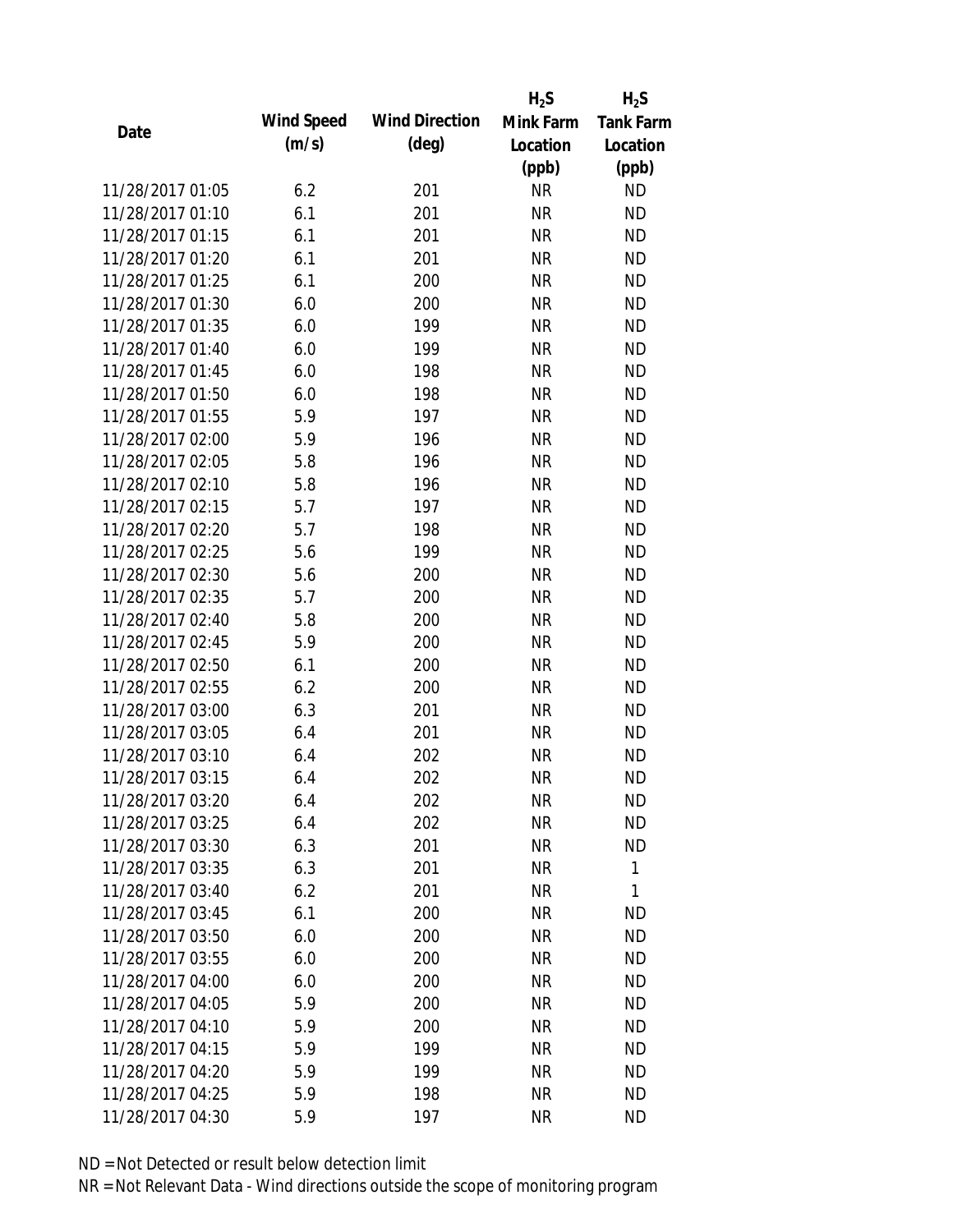|                  |                   |                       | $H_2S$    | $H_2S$           |
|------------------|-------------------|-----------------------|-----------|------------------|
| Date             | <b>Wind Speed</b> | <b>Wind Direction</b> | Mink Farm | <b>Tank Farm</b> |
|                  | (m/s)             | $(\text{deg})$        | Location  | Location         |
|                  |                   |                       | (ppb)     | (ppb)            |
| 11/28/2017 04:35 | 5.9               | 196                   | <b>NR</b> | <b>ND</b>        |
| 11/28/2017 04:40 | 6.0               | 194                   | <b>NR</b> | <b>ND</b>        |
| 11/28/2017 04:45 | 6.0               | 193                   | <b>NR</b> | <b>ND</b>        |
| 11/28/2017 04:50 | 6.1               | 192                   | <b>NR</b> | <b>ND</b>        |
| 11/28/2017 04:55 | 6.1               | 192                   | <b>NR</b> | <b>ND</b>        |
| 11/28/2017 05:00 | 6.2               | 191                   | <b>NR</b> | <b>ND</b>        |
| 11/28/2017 05:05 | 6.1               | 191                   | <b>NR</b> | <b>ND</b>        |
| 11/28/2017 05:10 | 6.1               | 191                   | <b>NR</b> | <b>ND</b>        |
| 11/28/2017 05:15 | 6.1               | 191                   | <b>NR</b> | <b>ND</b>        |
| 11/28/2017 05:20 | 6.0               | 191                   | <b>NR</b> | <b>ND</b>        |
| 11/28/2017 05:25 | 5.9               | 191                   | <b>NR</b> | <b>ND</b>        |
| 11/28/2017 05:30 | 5.8               | 192                   | <b>NR</b> | <b>ND</b>        |
| 11/28/2017 05:35 | 5.8               | 193                   | <b>NR</b> | <b>ND</b>        |
| 11/28/2017 05:40 | 5.7               | 193                   | <b>NR</b> | <b>ND</b>        |
| 11/28/2017 05:45 | 5.7               | 194                   | <b>NR</b> | <b>ND</b>        |
| 11/28/2017 05:50 | 5.7               | 195                   | <b>NR</b> | <b>ND</b>        |
| 11/28/2017 05:55 | 5.7               | 195                   | <b>NR</b> | <b>ND</b>        |
| 11/28/2017 06:00 | 5.7               | 195                   | <b>NR</b> | <b>ND</b>        |
| 11/28/2017 06:05 | 5.8               | 196                   | <b>NR</b> | 1                |
| 11/28/2017 06:10 | 5.8               | 196                   | <b>NR</b> | 1                |
| 11/28/2017 06:15 | 5.9               | 196                   | <b>NR</b> | $\mathbf{1}$     |
| 11/28/2017 06:20 | 5.9               | 195                   | <b>NR</b> | $\mathbf{1}$     |
| 11/28/2017 06:25 | 6.0               | 195                   | <b>NR</b> | 1                |
| 11/28/2017 06:30 | 6.0               | 195                   | <b>NR</b> | $\mathbf{1}$     |
| 11/28/2017 06:35 | 6.0               | 195                   | <b>NR</b> | 1                |
| 11/28/2017 06:40 | 6.1               | 195                   | <b>NR</b> | 1                |
| 11/28/2017 06:45 | 6.2               | 195                   | <b>NR</b> | <b>ND</b>        |
| 11/28/2017 06:50 | 6.2               | 195                   | <b>NR</b> | ND               |
| 11/28/2017 06:55 | 6.3               | 195                   | <b>NR</b> | <b>ND</b>        |
| 11/28/2017 07:00 | 6.4               | 196                   | NR        | ND               |
| 11/28/2017 07:05 | 6.4               | 196                   | <b>NR</b> | <b>ND</b>        |
| 11/28/2017 07:10 | 6.4               | 196                   | <b>NR</b> | <b>ND</b>        |
| 11/28/2017 07:15 | 6.4               | 196                   | <b>NR</b> | <b>ND</b>        |
| 11/28/2017 07:20 | 6.3               | 196                   | <b>NR</b> | 1                |
| 11/28/2017 07:25 | 6.2               | 196                   | NR        | 1                |
| 11/28/2017 07:30 | 6.1               | 196                   | <b>NR</b> | 1                |
| 11/28/2017 07:35 | 6.0               | 196                   | <b>NR</b> | 1                |
| 11/28/2017 07:40 | 5.8               | 197                   | <b>NR</b> | 1                |
| 11/28/2017 07:45 | 5.7               | 197                   | <b>NR</b> | 1                |
| 11/28/2017 07:50 | 5.6               | 197                   | <b>NR</b> | 1                |
| 11/28/2017 07:55 | 5.5               | 198                   | <b>NR</b> | 1                |
| 11/28/2017 08:00 | 5.4               | 198                   | <b>NR</b> | 1                |
|                  |                   |                       |           |                  |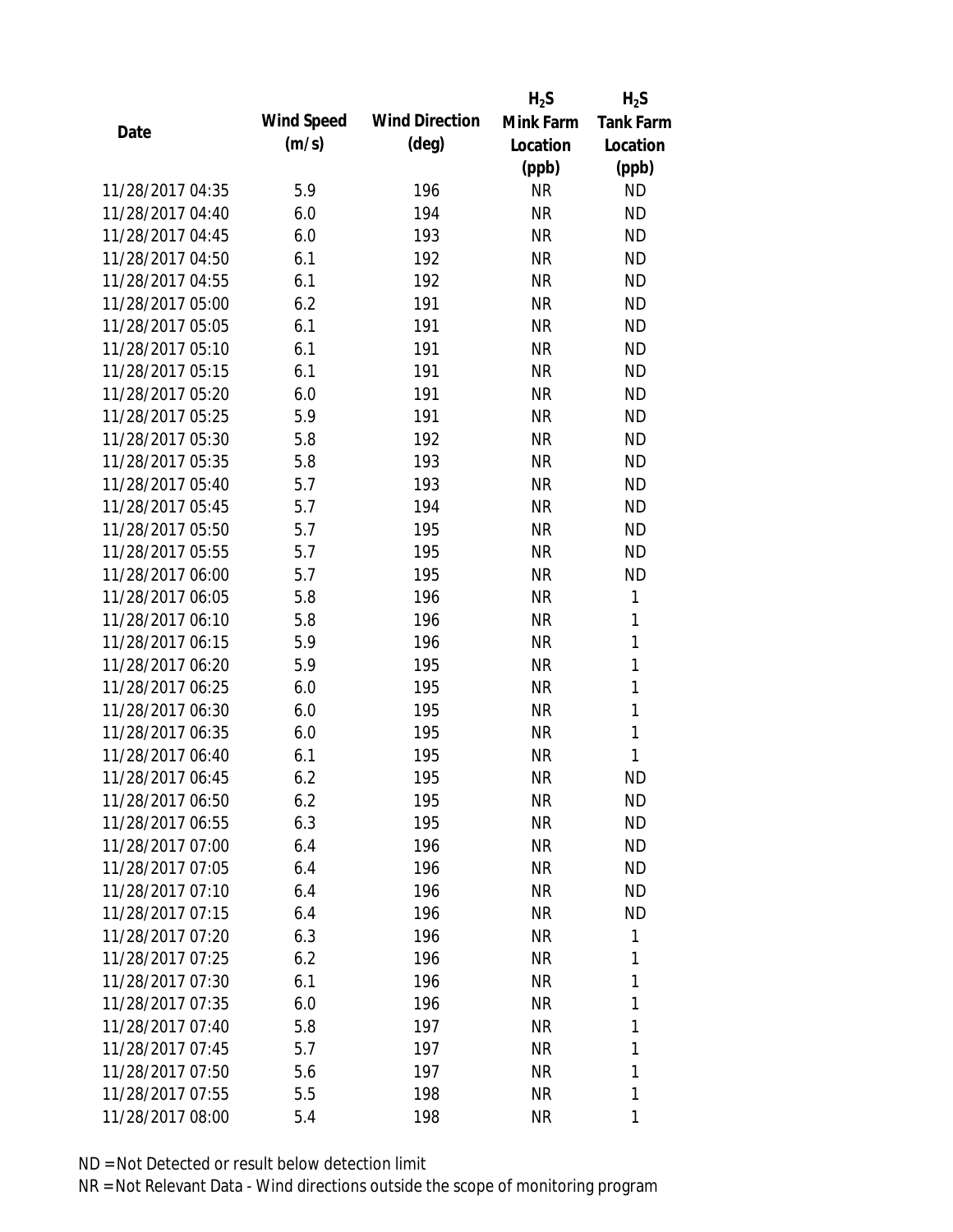|                  |            |                       | $H_2S$    | $H_2S$           |
|------------------|------------|-----------------------|-----------|------------------|
| Date             | Wind Speed | <b>Wind Direction</b> | Mink Farm | <b>Tank Farm</b> |
|                  | (m/s)      | $(\text{deg})$        | Location  | Location         |
|                  |            |                       | (ppb)     | (ppb)            |
| 11/28/2017 08:05 | 5.3        | 199                   | <b>NR</b> | 1                |
| 11/28/2017 08:10 | 5.3        | 200                   | <b>NR</b> | 1                |
| 11/28/2017 08:15 | 5.2        | 200                   | <b>NR</b> | 1                |
| 11/28/2017 08:20 | 5.1        | 200                   | <b>NR</b> | <b>ND</b>        |
| 11/28/2017 08:25 | 5.1        | 201                   | <b>NR</b> | <b>ND</b>        |
| 11/28/2017 08:30 | 5.1        | 201                   | <b>NR</b> | <b>ND</b>        |
| 11/28/2017 08:35 | 5.1        | 201                   | <b>NR</b> | <b>ND</b>        |
| 11/28/2017 08:40 | 5.0        | 201                   | <b>NR</b> | <b>ND</b>        |
| 11/28/2017 08:45 | 5.1        | 201                   | <b>NR</b> | <b>ND</b>        |
| 11/28/2017 08:50 | 5.1        | 200                   | <b>NR</b> | <b>ND</b>        |
| 11/28/2017 08:55 | 5.1        | 200                   | <b>NR</b> | <b>ND</b>        |
| 11/28/2017 09:00 | 5.2        | 200                   | <b>NR</b> | <b>ND</b>        |
| 11/28/2017 09:05 | 5.3        | 200                   | <b>NR</b> | <b>ND</b>        |
| 11/28/2017 09:10 | 5.3        | 199                   | <b>NR</b> | <b>ND</b>        |
| 11/28/2017 09:15 | 5.4        | 199                   | <b>NR</b> | <b>ND</b>        |
| 11/28/2017 09:20 | 5.5        | 198                   | <b>NR</b> | <b>ND</b>        |
| 11/28/2017 09:25 | 5.6        | 197                   | <b>NR</b> | <b>ND</b>        |
| 11/28/2017 09:30 | 5.7        | 196                   | <b>NR</b> | 1                |
| 11/28/2017 09:35 | 5.7        | 196                   | <b>NR</b> | 1                |
| 11/28/2017 09:40 | 5.7        | 196                   | <b>NR</b> | 1                |
| 11/28/2017 09:45 | 5.8        | 196                   | <b>NR</b> | 1                |
| 11/28/2017 09:50 | 5.8        | 196                   | <b>NR</b> | 1                |
| 11/28/2017 09:55 | 5.7        | 197                   | <b>NR</b> | 1                |
| 11/28/2017 10:00 | 5.7        | 197                   | <b>NR</b> | $\mathbf{1}$     |
| 11/28/2017 10:05 | 5.6        | 198                   | <b>NR</b> | 1                |
| 11/28/2017 10:10 | 5.6        | 198                   | <b>NR</b> | 1                |
| 11/28/2017 10:15 | 5.6        | 199                   | <b>NR</b> | 1                |
| 11/28/2017 10:20 | 5.5        | 200                   | NR        | 1                |
| 11/28/2017 10:25 | 5.5        | 200                   | <b>NR</b> | 1                |
| 11/28/2017 10:30 | 5.5        | 201                   | NR        | 1                |
| 11/28/2017 10:35 | 5.5        | 201                   | NR        | 1                |
| 11/28/2017 10:40 | 5.5        | 202                   | <b>NR</b> | 1                |
| 11/28/2017 10:45 | 5.5        | 202                   | NR        | 1                |
| 11/28/2017 10:50 | 5.5        | 202                   | <b>NR</b> | 1                |
| 11/28/2017 10:55 | 5.5        | 202                   | NR        | 1                |
| 11/28/2017 11:00 | 5.5        | 202                   | NR        | 1                |
| 11/28/2017 11:05 | 5.6        | 202                   | NR        | 1                |
| 11/28/2017 11:10 | 5.6        | 202                   | NR        | 1                |
| 11/28/2017 11:15 | 5.7        | 203                   | NR        | 1                |
| 11/28/2017 11:20 | 5.7        | 202                   | NR        | 1                |
| 11/28/2017 11:25 | 5.8        | 202                   | <b>NR</b> | 1                |
| 11/28/2017 11:30 | 5.8        | 202                   | NR        | 1                |
|                  |            |                       |           |                  |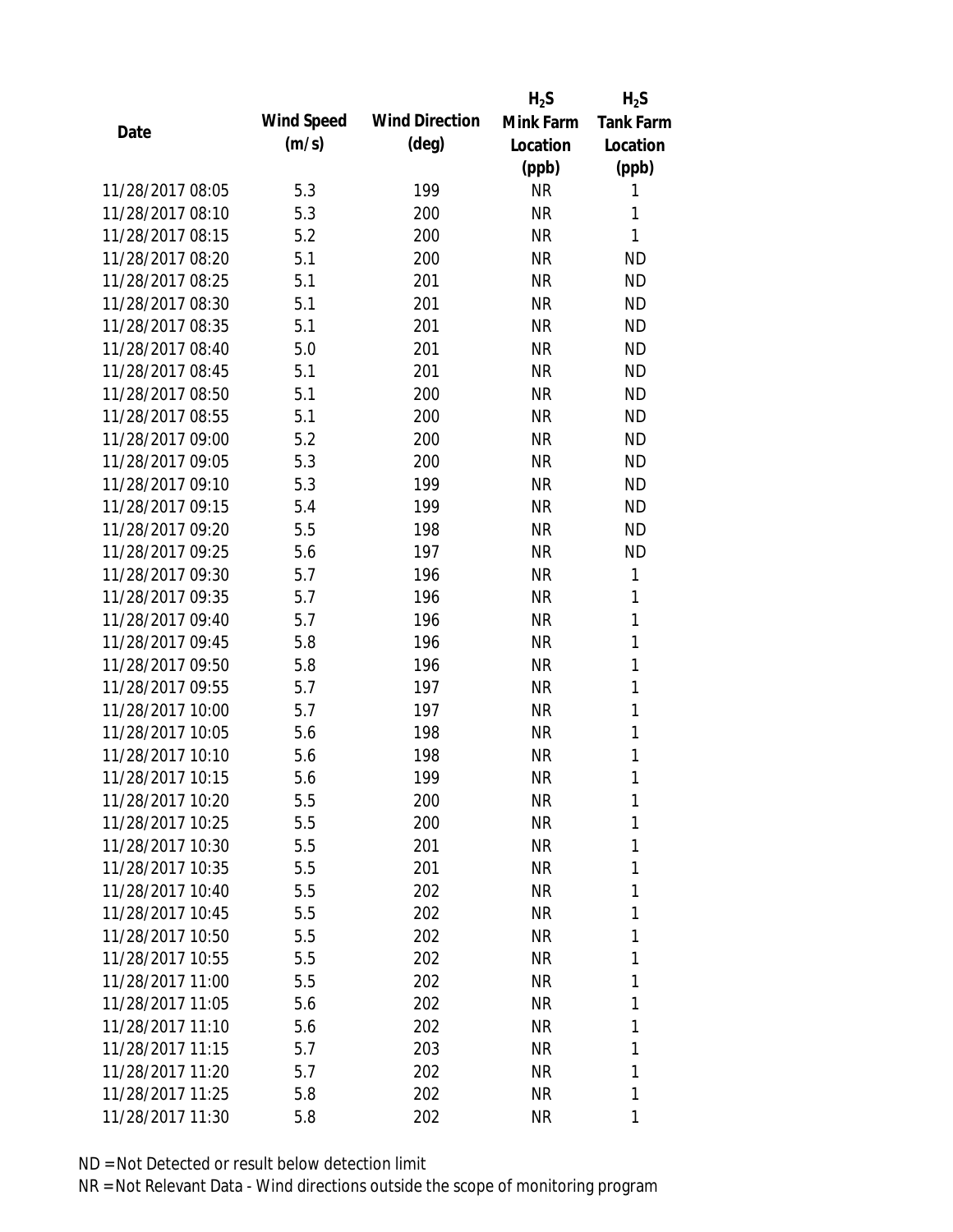|                  |            |                       | $H_2S$    | $H_2S$           |
|------------------|------------|-----------------------|-----------|------------------|
| Date             | Wind Speed | <b>Wind Direction</b> | Mink Farm | <b>Tank Farm</b> |
|                  | (m/s)      | $(\text{deg})$        | Location  | Location         |
|                  |            |                       | (ppb)     | (ppb)            |
| 11/28/2017 11:35 | 5.8        | 202                   | <b>NR</b> | 1                |
| 11/28/2017 11:40 | 5.8        | 202                   | <b>NR</b> | 1                |
| 11/28/2017 11:45 | 5.8        | 202                   | <b>NR</b> | 1                |
| 11/28/2017 11:50 | 5.9        | 203                   | <b>NR</b> | 1                |
| 11/28/2017 11:55 | 5.9        | 205                   | <b>NR</b> | 1                |
| 11/28/2017 12:00 | 5.9        | 205                   | <b>NR</b> | 1                |
| 11/28/2017 12:05 | 6.0        | 207                   | <b>NR</b> | 1                |
| 11/28/2017 12:10 | 5.9        | 208                   | <b>NR</b> | 1                |
| 11/28/2017 12:15 | 5.9        | 209                   | <b>NR</b> | 1                |
| 11/28/2017 12:20 | 6.0        | 211                   | <b>NR</b> | 1                |
| 11/28/2017 12:25 | 6.1        | 212                   | <b>NR</b> | 1                |
| 11/28/2017 12:30 | 6.2        | 214                   | <b>NR</b> | 1                |
| 11/28/2017 12:35 | 6.5        | 215                   | <b>NR</b> | 1                |
| 11/28/2017 12:40 | 6.8        | 217                   | <b>NR</b> | 1                |
| 11/28/2017 12:45 | 7.1        | 218                   | <b>NR</b> | 1                |
| 11/28/2017 12:50 | 7.3        | 218                   | <b>NR</b> | 1                |
| 11/28/2017 12:55 | 7.5        | 219                   | <b>NR</b> | 1                |
| 11/28/2017 13:00 | 7.6        | 219                   | <b>NR</b> | 1                |
| 11/28/2017 13:05 | 7.6        | 219                   | <b>NR</b> | <b>ND</b>        |
| 11/28/2017 13:10 | 7.5        | 219                   | <b>NR</b> | <b>ND</b>        |
| 11/28/2017 13:15 | 7.4        | 220                   | <b>NR</b> | <b>ND</b>        |
| 11/28/2017 13:20 | 7.2        | 220                   | <b>NR</b> | <b>ND</b>        |
| 11/28/2017 13:25 | 7.2        | 220                   | <b>NR</b> | <b>ND</b>        |
| 11/28/2017 13:30 | 7.1        | 220                   | <b>NR</b> | <b>ND</b>        |
| 11/28/2017 13:35 | 7.0        | 220                   | <b>NR</b> | <b>ND</b>        |
| 11/28/2017 13:40 | 6.9        | 221                   | <b>NR</b> | <b>ND</b>        |
| 11/28/2017 13:45 | 6.9        | 221                   | <b>NR</b> | <b>ND</b>        |
| 11/28/2017 13:50 | 6.8        | 223                   | <b>NR</b> | <b>ND</b>        |
| 11/28/2017 13:55 | 6.8        | 226                   | <b>NR</b> | <b>ND</b>        |
| 11/28/2017 14:00 | 6.6        | 229                   | <b>NR</b> | <b>ND</b>        |
| 11/28/2017 14:05 | 6.5        | 232                   | ND        | <b>ND</b>        |
| 11/28/2017 14:10 | 6.5        | 236                   | <b>ND</b> | <b>ND</b>        |
| 11/28/2017 14:15 | 6.4        | 239                   | <b>ND</b> | <b>ND</b>        |
| 11/28/2017 14:20 | 6.4        | 242                   | <b>ND</b> | <b>ND</b>        |
| 11/28/2017 14:25 | 6.4        | 244                   | ND        | <b>ND</b>        |
| 11/28/2017 14:30 | 6.5        | 246                   | <b>ND</b> | <b>ND</b>        |
| 11/28/2017 14:35 | 6.5        | 248                   | ND        | <b>ND</b>        |
| 11/28/2017 14:40 | 6.5        | 249                   | <b>ND</b> | <b>ND</b>        |
| 11/28/2017 14:45 | 6.6        | 250                   | <b>ND</b> | <b>ND</b>        |
| 11/28/2017 14:50 | 6.7        | 250                   | <b>ND</b> | <b>ND</b>        |
| 11/28/2017 14:55 | 6.8        | 251                   | <b>ND</b> | <b>ND</b>        |
| 11/28/2017 15:00 | 6.8        | 251                   | <b>ND</b> | <b>ND</b>        |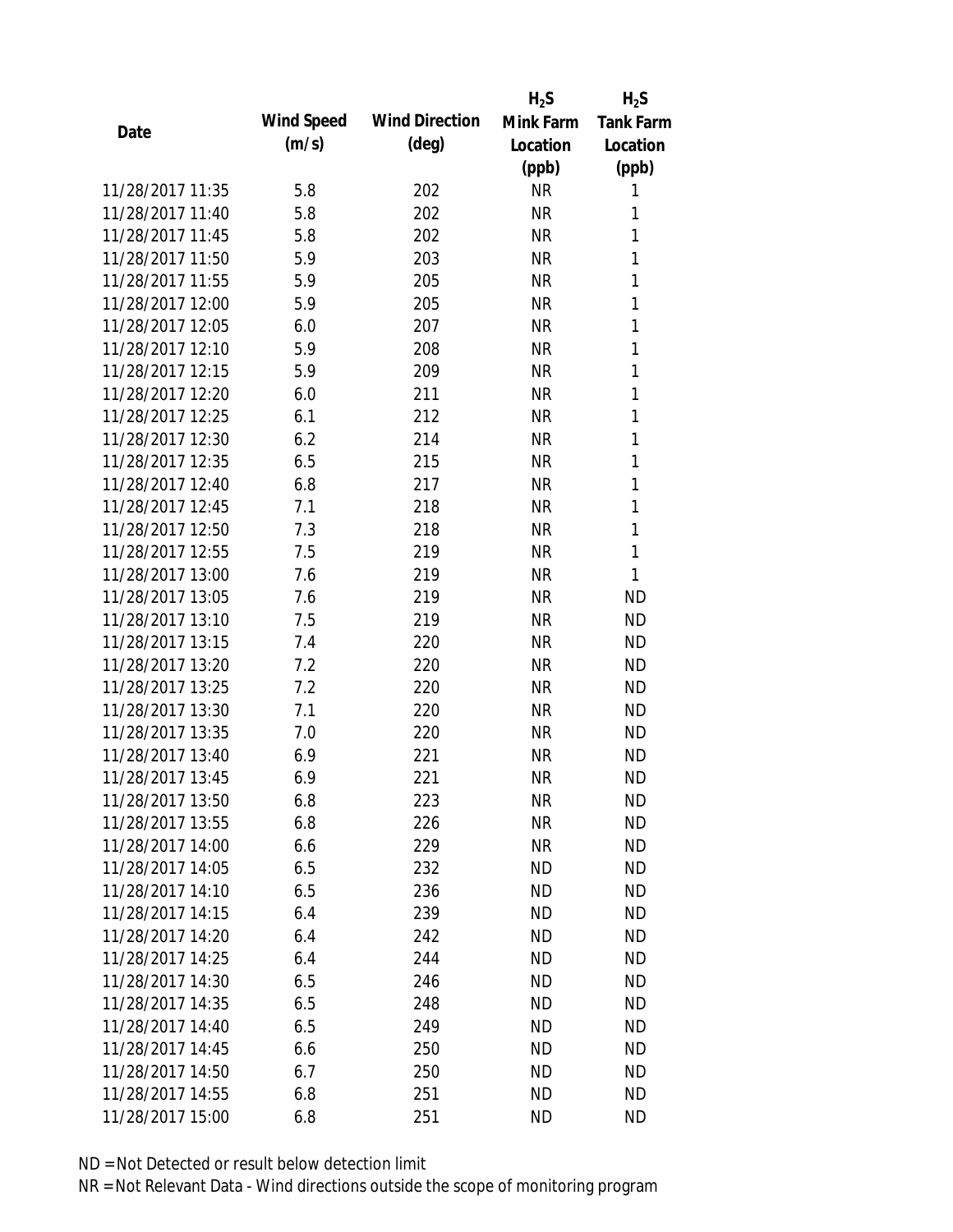|                  |            |                       | $H_2S$    | $H_2S$           |
|------------------|------------|-----------------------|-----------|------------------|
| Date             | Wind Speed | <b>Wind Direction</b> | Mink Farm | <b>Tank Farm</b> |
|                  | (m/s)      | $(\text{deg})$        | Location  | Location         |
|                  |            |                       | (ppb)     | (ppb)            |
| 11/28/2017 15:05 | 6.8        | 250                   | <b>ND</b> | <b>ND</b>        |
| 11/28/2017 15:10 | 6.8        | 250                   | <b>ND</b> | <b>ND</b>        |
| 11/28/2017 15:15 | 6.7        | 251                   | <b>ND</b> | <b>ND</b>        |
| 11/28/2017 15:20 | 6.6        | 251                   | <b>ND</b> | <b>ND</b>        |
| 11/28/2017 15:25 | 6.4        | 252                   | <b>ND</b> | <b>ND</b>        |
| 11/28/2017 15:30 | 6.3        | 253                   | <b>ND</b> | <b>ND</b>        |
| 11/28/2017 15:35 | 6.2        | 253                   | <b>ND</b> | <b>ND</b>        |
| 11/28/2017 15:40 | 6.2        | 253                   | <b>ND</b> | <b>ND</b>        |
| 11/28/2017 15:45 | 6.2        | 253                   | <b>ND</b> | <b>ND</b>        |
| 11/28/2017 15:50 | 6.2        | 253                   | <b>ND</b> | <b>ND</b>        |
| 11/28/2017 15:55 | 6.2        | 252                   | <b>ND</b> | <b>ND</b>        |
| 11/28/2017 16:00 | 6.2        | 252                   | <b>ND</b> | <b>ND</b>        |
| 11/28/2017 16:05 | 6.2        | 252                   | <b>ND</b> | <b>ND</b>        |
| 11/28/2017 16:10 | 6.2        | 252                   | <b>ND</b> | <b>ND</b>        |
| 11/28/2017 16:15 | 6.1        | 252                   | <b>ND</b> | <b>ND</b>        |
| 11/28/2017 16:20 | 6.1        | 253                   | <b>ND</b> | <b>ND</b>        |
| 11/28/2017 16:25 | 6.1        | 253                   | <b>ND</b> | <b>ND</b>        |
| 11/28/2017 16:30 | 6.0        | 254                   | <b>ND</b> | <b>ND</b>        |
| 11/28/2017 16:35 | 6.0        | 254                   | <b>ND</b> | <b>ND</b>        |
| 11/28/2017 16:40 | 5.9        | 254                   | <b>ND</b> | <b>ND</b>        |
| 11/28/2017 16:45 | 5.8        | 254                   | <b>ND</b> | <b>ND</b>        |
| 11/28/2017 16:50 | 5.7        | 255                   | <b>ND</b> | <b>ND</b>        |
| 11/28/2017 16:55 | 5.5        | 255                   | <b>ND</b> | <b>ND</b>        |
| 11/28/2017 17:00 | 5.3        | 257                   | <b>ND</b> | <b>ND</b>        |
| 11/28/2017 17:05 | 5.1        | 258                   | <b>ND</b> | <b>ND</b>        |
| 11/28/2017 17:10 | 4.9        | 260                   | <b>ND</b> | <b>ND</b>        |
| 11/28/2017 17:15 | 4.7        | 263                   | <b>ND</b> | <b>ND</b>        |
| 11/28/2017 17:20 | 4.6        | 265                   | <b>ND</b> | <b>ND</b>        |
| 11/28/2017 17:25 | 4.6        | 267                   | <b>ND</b> | <b>ND</b>        |
| 11/28/2017 17:30 | 4.7        | 269                   | ND        | <b>ND</b>        |
| 11/28/2017 17:35 | 4.8        | 271                   | <b>ND</b> | 1                |
| 11/28/2017 17:40 | 4.9        | 273                   | <b>ND</b> | 1                |
| 11/28/2017 17:45 | 5.0        | 275                   | 1         | 1                |
| 11/28/2017 17:50 | 5.0        | 277                   | 1         | <b>NR</b>        |
| 11/28/2017 17:55 | 5.0        | 279                   | 1         | <b>NR</b>        |
| 11/28/2017 18:00 | 5.0        | 281                   | 1         | <b>NR</b>        |
| 11/28/2017 18:05 | 5.0        | 283                   | 1         | <b>NR</b>        |
| 11/28/2017 18:10 | 5.0        | 285                   | 1         | <b>NR</b>        |
| 11/28/2017 18:15 | 5.1        | 287                   | <b>ND</b> | <b>NR</b>        |
| 11/28/2017 18:20 | 5.1        | 288                   | <b>ND</b> | NR               |
| 11/28/2017 18:25 | 5.0        | 288                   | <b>ND</b> | <b>NR</b>        |
|                  |            |                       | <b>ND</b> | <b>NR</b>        |
| 11/28/2017 18:30 | 4.9        | 288                   |           |                  |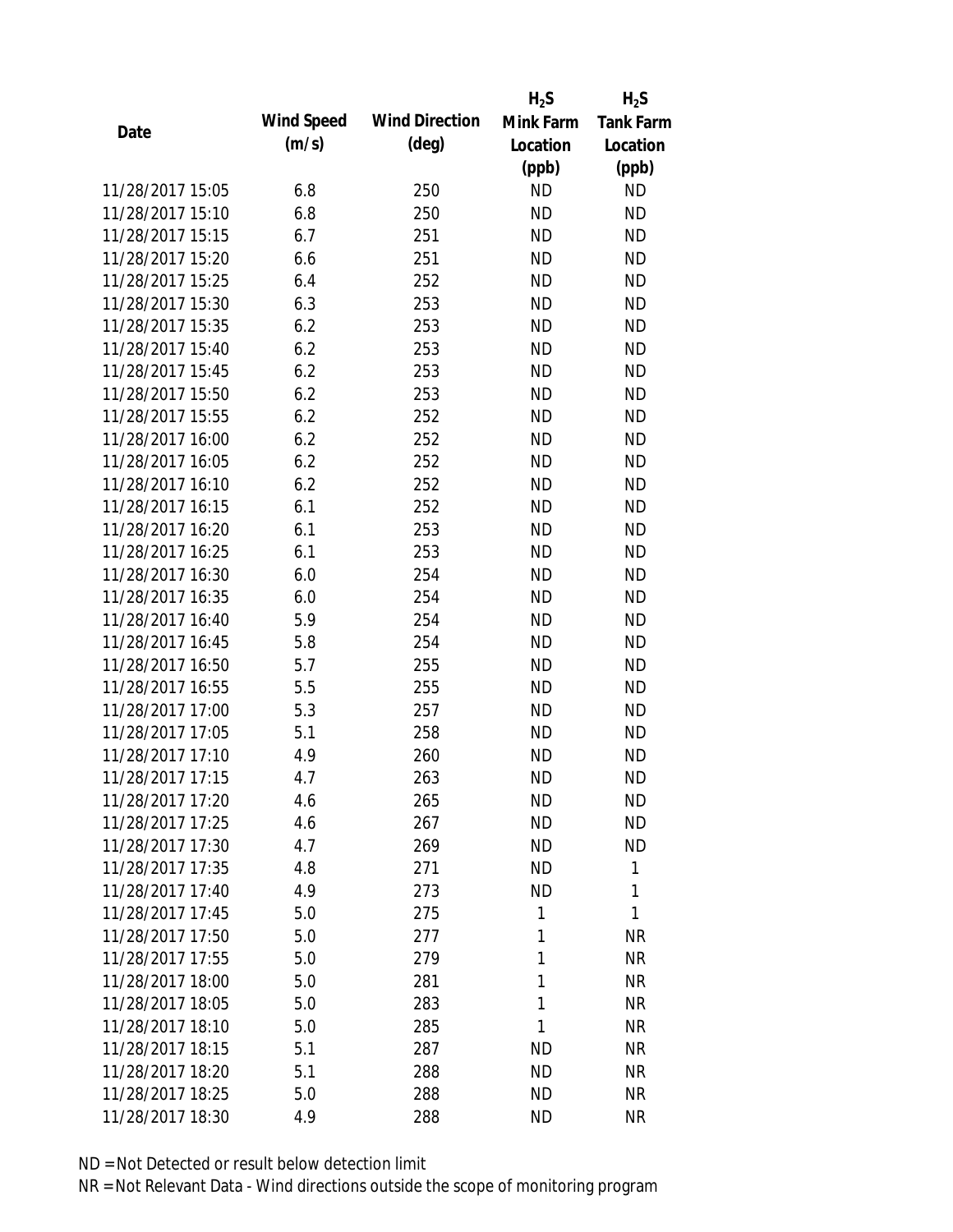|                  |            |                       | $H_2S$       | $H_2S$           |
|------------------|------------|-----------------------|--------------|------------------|
| Date             | Wind Speed | <b>Wind Direction</b> | Mink Farm    | <b>Tank Farm</b> |
|                  | (m/s)      | $(\text{deg})$        | Location     | Location         |
|                  |            |                       | (ppb)        | (ppb)            |
| 11/28/2017 18:35 | 4.6        | 287                   | <b>ND</b>    | <b>NR</b>        |
| 11/28/2017 18:40 | 4.2        | 285                   | <b>ND</b>    | <b>NR</b>        |
| 11/28/2017 18:45 | 3.8        | 284                   | <b>ND</b>    | <b>NR</b>        |
| 11/28/2017 18:50 | 3.5        | 282                   | <b>ND</b>    | <b>NR</b>        |
| 11/28/2017 18:55 | 3.2        | 281                   | <b>ND</b>    | <b>NR</b>        |
| 11/28/2017 19:00 | 3.0        | 280                   | $\mathbf{1}$ | <b>NR</b>        |
| 11/28/2017 19:05 | 2.9        | 279                   | <b>ND</b>    | <b>NR</b>        |
| 11/28/2017 19:10 | 2.9        | 279                   | <b>ND</b>    | <b>NR</b>        |
| 11/28/2017 19:15 | 2.9        | 278                   | <b>ND</b>    | <b>NR</b>        |
| 11/28/2017 19:20 | 3.0        | 278                   | <b>ND</b>    | <b>NR</b>        |
| 11/28/2017 19:25 | 3.0        | 279                   | <b>ND</b>    | <b>NR</b>        |
| 11/28/2017 19:30 | 3.2        | 279                   | <b>ND</b>    | <b>NR</b>        |
| 11/28/2017 19:35 | 3.3        | 280                   | <b>ND</b>    | <b>NR</b>        |
| 11/28/2017 19:40 | 3.4        | 282                   | <b>ND</b>    | <b>NR</b>        |
| 11/28/2017 19:45 | 3.5        | 283                   | <b>ND</b>    | <b>NR</b>        |
| 11/28/2017 19:50 | 3.6        | 285                   | <b>ND</b>    | <b>NR</b>        |
| 11/28/2017 19:55 | 3.6        | 287                   | <b>ND</b>    | <b>NR</b>        |
| 11/28/2017 20:00 | 3.5        | 289                   | <b>ND</b>    | <b>NR</b>        |
| 11/28/2017 20:05 | 3.3        | 290                   | <b>ND</b>    | <b>NR</b>        |
| 11/28/2017 20:10 | 3.1        | 291                   | <b>ND</b>    | <b>NR</b>        |
| 11/28/2017 20:15 | 2.9        | 290                   | <b>ND</b>    | <b>NR</b>        |
| 11/28/2017 20:20 | 2.8        | 290                   | <b>ND</b>    | <b>NR</b>        |
| 11/28/2017 20:25 | 2.7        | 289                   | <b>ND</b>    | <b>NR</b>        |
| 11/28/2017 20:30 | 2.7        | 288                   | <b>ND</b>    | <b>NR</b>        |
| 11/28/2017 20:35 | 2.7        | 288                   | <b>ND</b>    | <b>NR</b>        |
| 11/28/2017 20:40 | 2.8        | 288                   | <b>ND</b>    | <b>NR</b>        |
| 11/28/2017 20:45 | 2.8        | 289                   | <b>ND</b>    | <b>NR</b>        |
| 11/28/2017 20:50 | 2.9        | 290                   | <b>ND</b>    | <b>NR</b>        |
| 11/28/2017 20:55 | 3.0        | 291                   | <b>ND</b>    | <b>NR</b>        |
| 11/28/2017 21:00 | 3.1        | 293                   | ND           | <b>NR</b>        |
| 11/28/2017 21:05 | 3.2        | 294                   | <b>ND</b>    | <b>NR</b>        |
| 11/28/2017 21:10 | 3.3        | 295                   | <b>ND</b>    | <b>NR</b>        |
| 11/28/2017 21:15 | 3.4        | 296                   | <b>ND</b>    | <b>NR</b>        |
| 11/28/2017 21:20 | 3.5        | 298                   | <b>ND</b>    | <b>NR</b>        |
| 11/28/2017 21:25 | 3.6        | 300                   | <b>ND</b>    | <b>NR</b>        |
| 11/28/2017 21:30 | 3.7        | 302                   | <b>ND</b>    | <b>NR</b>        |
| 11/28/2017 21:35 | 3.7        | 304                   | ND.          | <b>NR</b>        |
| 11/28/2017 21:40 | 3.7        | 306                   | <b>ND</b>    | <b>NR</b>        |
| 11/28/2017 21:45 | 3.7        | 308                   | <b>ND</b>    | <b>NR</b>        |
| 11/28/2017 21:50 | 3.7        | 310                   | <b>ND</b>    | <b>NR</b>        |
| 11/28/2017 21:55 | 3.6        | 311                   | <b>ND</b>    | <b>NR</b>        |
| 11/28/2017 22:00 | 3.6        | 312                   | <b>ND</b>    | <b>NR</b>        |
|                  |            |                       |              |                  |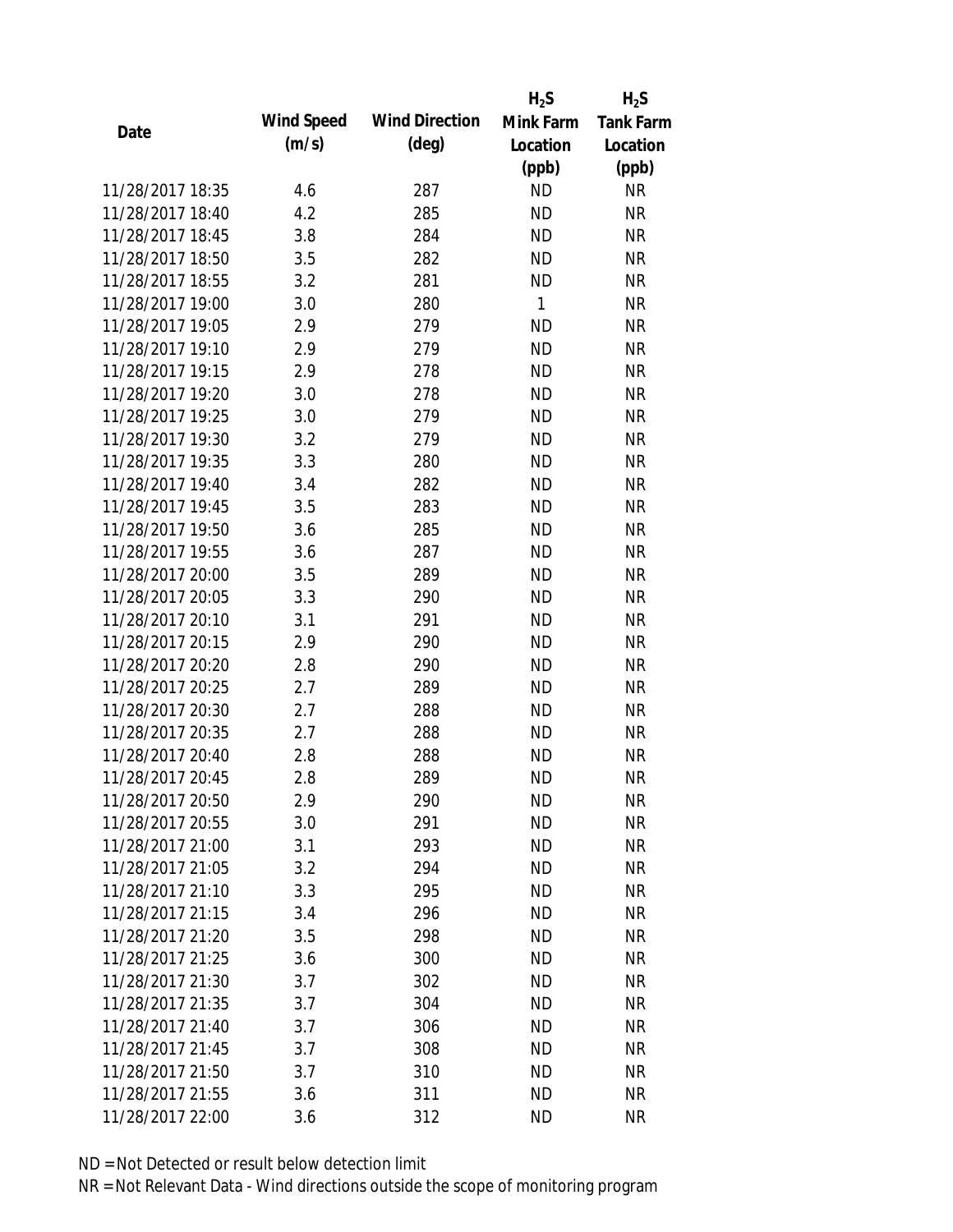|                  |            |                       | $H_2S$    | $H_2S$           |
|------------------|------------|-----------------------|-----------|------------------|
|                  | Wind Speed | <b>Wind Direction</b> | Mink Farm | <b>Tank Farm</b> |
| Date             | (m/s)      | $(\text{deg})$        | Location  | Location         |
|                  |            |                       | (ppb)     | (ppb)            |
| 11/28/2017 22:05 | 3.6        | 313                   | <b>ND</b> | <b>NR</b>        |
| 11/28/2017 22:10 | 3.7        | 313                   | <b>ND</b> | <b>NR</b>        |
| 11/28/2017 22:15 | 3.7        | 314                   | <b>ND</b> | <b>NR</b>        |
| 11/28/2017 22:20 | 3.8        | 314                   | <b>ND</b> | <b>NR</b>        |
| 11/28/2017 22:25 | 3.9        | 315                   | <b>ND</b> | <b>NR</b>        |
| 11/28/2017 22:30 | 3.9        | 316                   | <b>ND</b> | <b>NR</b>        |
| 11/28/2017 22:35 | 4.0        | 316                   | <b>ND</b> | <b>NR</b>        |
| 11/28/2017 22:40 | 4.1        | 317                   | <b>ND</b> | <b>NR</b>        |
| 11/28/2017 22:45 | 4.1        | 316                   | <b>ND</b> | <b>NR</b>        |
| 11/28/2017 22:50 | 4.1        | 316                   | <b>ND</b> | <b>NR</b>        |
| 11/28/2017 22:55 | 4.1        | 315                   | <b>ND</b> | <b>NR</b>        |
| 11/28/2017 23:00 | 4.1        | 314                   | <b>ND</b> | <b>NR</b>        |
| 11/28/2017 23:05 | 4.2        | 313                   | <b>ND</b> | <b>NR</b>        |
| 11/28/2017 23:10 | 4.2        | 312                   | <b>ND</b> | <b>NR</b>        |
| 11/28/2017 23:15 | 4.3        | 311                   | <b>ND</b> | <b>NR</b>        |
| 11/28/2017 23:20 | 4.4        | 309                   | <b>ND</b> | <b>NR</b>        |
| 11/28/2017 23:25 | 4.5        | 308                   | <b>ND</b> | <b>NR</b>        |
| 11/28/2017 23:30 | 4.6        | 307                   | <b>ND</b> | <b>NR</b>        |
| 11/28/2017 23:35 | 4.7        | 305                   | <b>ND</b> | <b>NR</b>        |
| 11/28/2017 23:40 | 4.8        | 305                   | <b>ND</b> | <b>NR</b>        |
| 11/28/2017 23:45 | 4.9        | 304                   | <b>ND</b> | <b>NR</b>        |
| 11/28/2017 23:50 | 4.9        | 304                   | <b>ND</b> | <b>NR</b>        |
| 11/28/2017 23:55 | 4.8        | 303                   | <b>ND</b> | <b>NR</b>        |
| 11/28/2017 24:00 | 4.8        | 303                   | <b>ND</b> | <b>NR</b>        |
| 11/29/2017 00:05 | 4.7        | 303                   | <b>ND</b> | <b>NR</b>        |
| 11/29/2017 00:10 | 4.6        | 303                   | <b>ND</b> | <b>NR</b>        |
| 11/29/2017 00:15 | 4.5        | 303                   | <b>ND</b> | <b>NR</b>        |
| 11/29/2017 00:20 | 4.5        | 303                   | <b>ND</b> | <b>NR</b>        |
| 11/29/2017 00:25 | 4.5        | 303                   | <b>ND</b> | <b>NR</b>        |
| 11/29/2017 00:30 | 4.4        | 303                   | <b>ND</b> | <b>NR</b>        |
| 11/29/2017 00:35 | 4.4        | 303                   | <b>ND</b> | <b>NR</b>        |
| 11/29/2017 00:40 | 4.4        | 302                   | <b>ND</b> | <b>NR</b>        |
| 11/29/2017 00:45 | 4.5        | 302                   | <b>ND</b> | <b>NR</b>        |
| 11/29/2017 00:50 | 4.5        | 302                   | <b>ND</b> | <b>NR</b>        |
| 11/29/2017 00:55 | 4.6        | 302                   | ND        | <b>NR</b>        |
| 11/29/2017 01:00 | 4.7        | 302                   | <b>ND</b> | <b>NR</b>        |
| 11/29/2017 01:05 | 4.6        | 302                   | <b>ND</b> | <b>NR</b>        |
| 11/29/2017 01:10 | 4.6        | 302                   | <b>ND</b> | <b>NR</b>        |
| 11/29/2017 01:15 | 4.5        | 302                   | <b>ND</b> | <b>NR</b>        |
| 11/29/2017 01:20 | 4.4        | 303                   | <b>ND</b> | NR               |
| 11/29/2017 01:25 | 4.2        | 303                   | <b>ND</b> | <b>NR</b>        |
| 11/29/2017 01:30 | 4.1        | 303                   | <b>ND</b> | <b>NR</b>        |
|                  |            |                       |           |                  |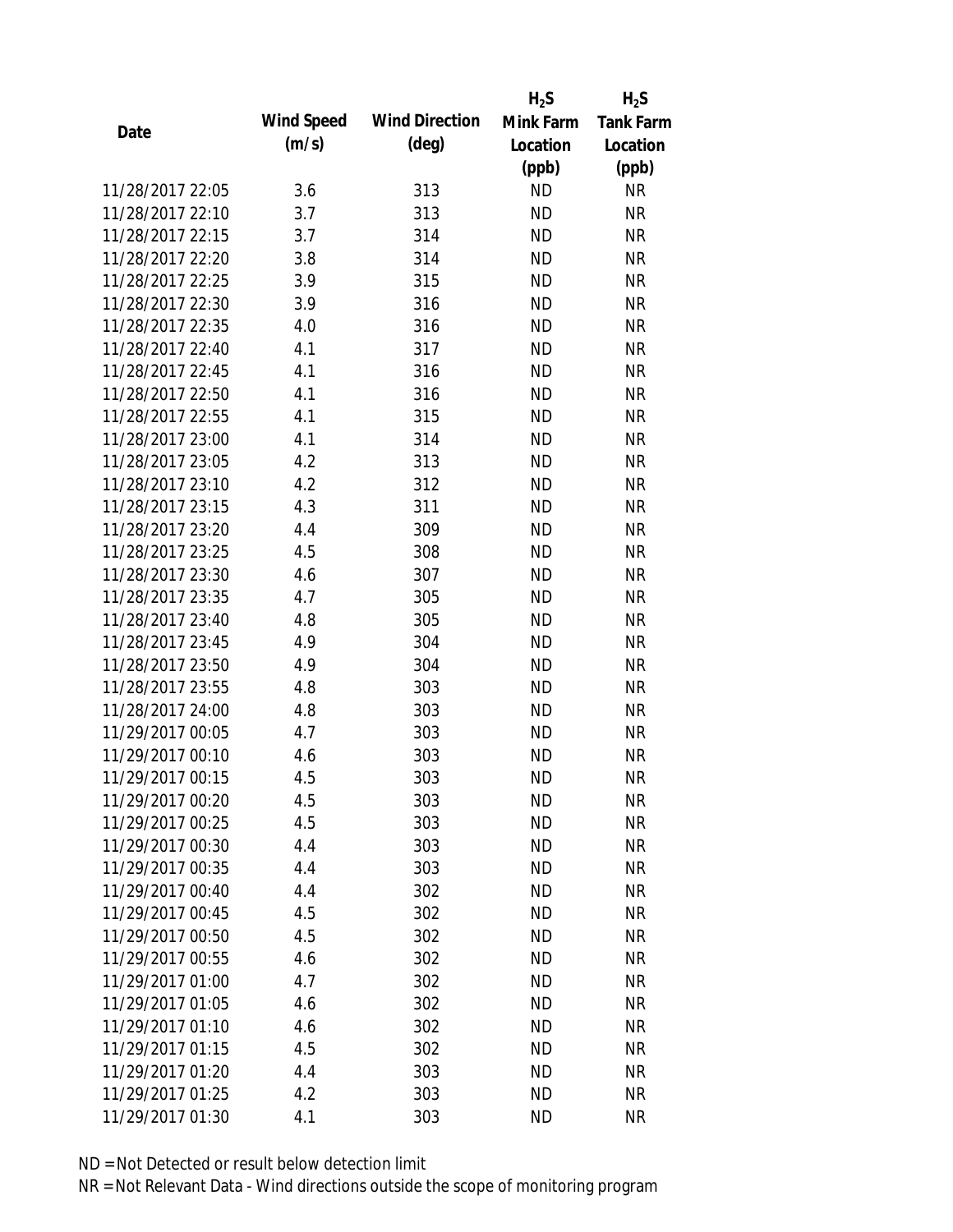|                  |            |                       | $H_2S$    | $H_2S$           |
|------------------|------------|-----------------------|-----------|------------------|
| Date             | Wind Speed | <b>Wind Direction</b> | Mink Farm | <b>Tank Farm</b> |
|                  | (m/s)      | $(\text{deg})$        | Location  | Location         |
|                  |            |                       | (ppb)     | (ppb)            |
| 11/29/2017 01:35 | 4.0        | 303                   | <b>ND</b> | <b>NR</b>        |
| 11/29/2017 01:40 | 4.0        | 304                   | <b>ND</b> | <b>NR</b>        |
| 11/29/2017 01:45 | 4.0        | 304                   | <b>ND</b> | <b>NR</b>        |
| 11/29/2017 01:50 | 4.0        | 304                   | <b>ND</b> | <b>NR</b>        |
| 11/29/2017 01:55 | 4.1        | 304                   | <b>ND</b> | <b>NR</b>        |
| 11/29/2017 02:00 | 4.3        | 303                   | <b>ND</b> | <b>NR</b>        |
| 11/29/2017 02:05 | 4.4        | 303                   | <b>ND</b> | <b>NR</b>        |
| 11/29/2017 02:10 | 4.5        | 303                   | <b>ND</b> | <b>NR</b>        |
| 11/29/2017 02:15 | 4.5        | 303                   | <b>ND</b> | <b>NR</b>        |
| 11/29/2017 02:20 | 4.4        | 302                   | <b>ND</b> | <b>NR</b>        |
| 11/29/2017 02:25 | 4.3        | 302                   | <b>ND</b> | <b>NR</b>        |
| 11/29/2017 02:30 | 4.0        | 301                   | <b>ND</b> | <b>NR</b>        |
| 11/29/2017 02:35 | 3.7        | 300                   | <b>ND</b> | <b>NR</b>        |
| 11/29/2017 02:40 | 3.4        | 298                   | <b>ND</b> | <b>NR</b>        |
| 11/29/2017 02:45 | 3.2        | 295                   | <b>ND</b> | <b>NR</b>        |
| 11/29/2017 02:50 | 2.9        | 293                   | <b>ND</b> | <b>NR</b>        |
| 11/29/2017 02:55 | 2.8        | 291                   | <b>ND</b> | <b>NR</b>        |
| 11/29/2017 03:00 | 2.7        | 290                   | <b>ND</b> | <b>NR</b>        |
| 11/29/2017 03:05 | 2.7        | 289                   | <b>ND</b> | <b>NR</b>        |
| 11/29/2017 03:10 | 2.7        | 289                   | <b>ND</b> | <b>NR</b>        |
| 11/29/2017 03:15 | 2.7        | 290                   | <b>ND</b> | <b>NR</b>        |
| 11/29/2017 03:20 | 2.8        | 291                   | <b>ND</b> | <b>NR</b>        |
| 11/29/2017 03:25 | 2.7        | 291                   | <b>ND</b> | <b>NR</b>        |
| 11/29/2017 03:30 | 2.7        | 291                   | <b>ND</b> | <b>NR</b>        |
| 11/29/2017 03:35 | 2.6        | 291                   | <b>ND</b> | <b>NR</b>        |
| 11/29/2017 03:40 | 2.5        | 289                   | <b>ND</b> | <b>NR</b>        |
| 11/29/2017 03:45 | 2.4        | 287                   | <b>ND</b> | <b>NR</b>        |
| 11/29/2017 03:50 | 2.3        | 284                   | <b>ND</b> | <b>NR</b>        |
| 11/29/2017 03:55 | 2.2        | 280                   | <b>ND</b> | <b>NR</b>        |
| 11/29/2017 04:00 | 2.1        | 278                   | ND        | <b>NR</b>        |
| 11/29/2017 04:05 | 2.0        | 276                   | <b>ND</b> | <b>NR</b>        |
| 11/29/2017 04:10 | 1.9        | 276                   | <b>ND</b> | <b>NR</b>        |
| 11/29/2017 04:15 | 1.9        | 279                   | <b>ND</b> | <b>NR</b>        |
| 11/29/2017 04:20 | 1.8        | 284                   | <b>ND</b> | <b>NR</b>        |
| 11/29/2017 04:25 | 1.9        | 291                   | <b>ND</b> | <b>NR</b>        |
| 11/29/2017 04:30 | 2.0        | 298                   | <b>ND</b> | <b>NR</b>        |
| 11/29/2017 04:35 | 2.1        | 306                   | ND.       | <b>NR</b>        |
| 11/29/2017 04:40 | 2.3        | 313                   | <b>ND</b> | <b>NR</b>        |
| 11/29/2017 04:45 | 2.5        | 320                   | <b>ND</b> | <b>NR</b>        |
| 11/29/2017 04:50 | 2.6        | 325                   | <b>ND</b> | <b>NR</b>        |
| 11/29/2017 04:55 | 2.7        | 328                   | <b>ND</b> | <b>NR</b>        |
| 11/29/2017 05:00 | 2.7        | 332                   | <b>ND</b> | <b>NR</b>        |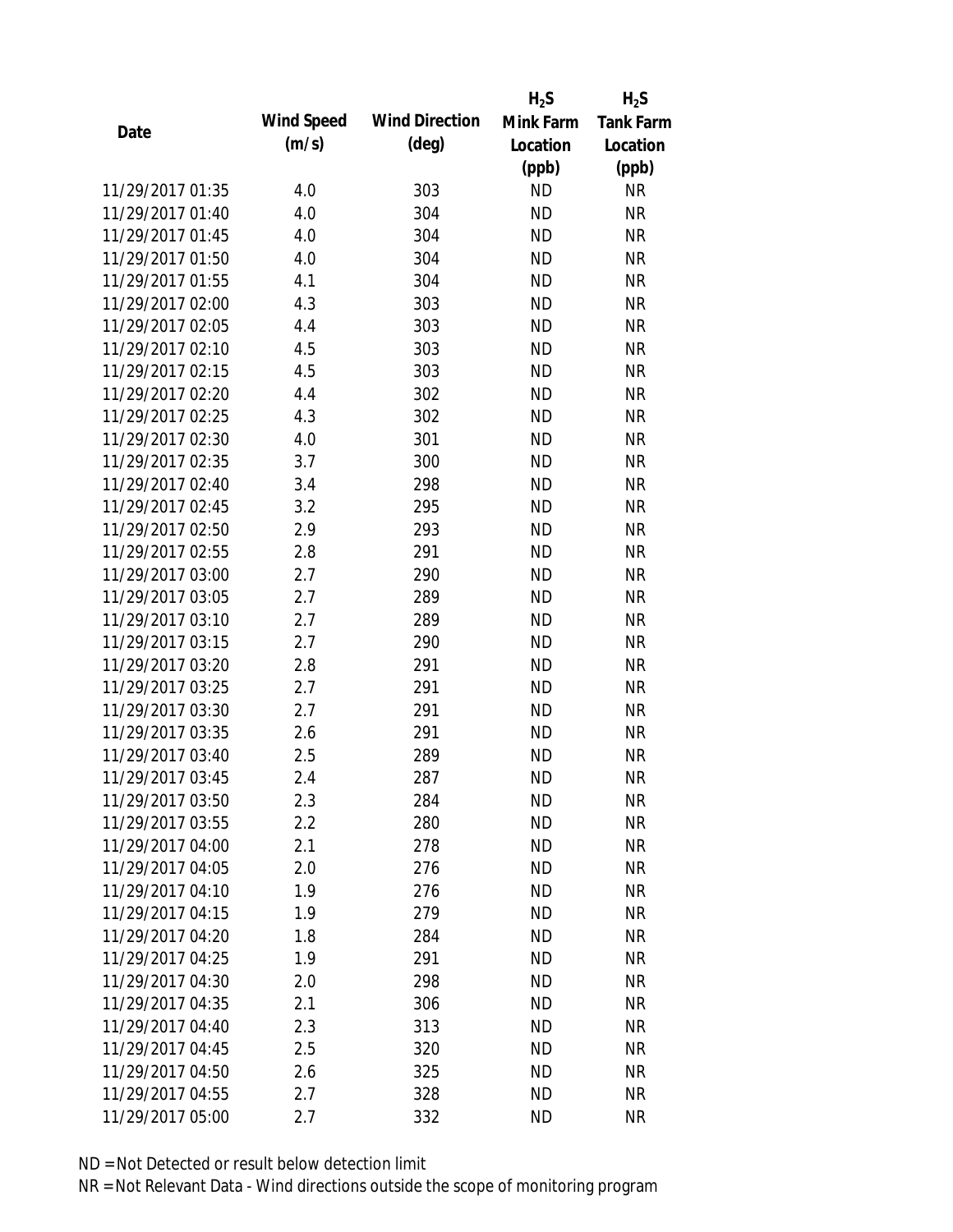|                  |            |                       | $H_2S$         | $H_2S$           |
|------------------|------------|-----------------------|----------------|------------------|
| Date             | Wind Speed | <b>Wind Direction</b> | Mink Farm      | <b>Tank Farm</b> |
|                  | (m/s)      | $(\text{deg})$        | Location       | Location         |
|                  |            |                       | (ppb)          | (ppb)            |
| 11/29/2017 05:05 | 2.6        | 334                   | <b>ND</b>      | <b>NR</b>        |
| 11/29/2017 05:10 | 2.5        | 336                   | <b>ND</b>      | <b>NR</b>        |
| 11/29/2017 05:15 | 2.4        | 337                   | <b>ND</b>      | <b>NR</b>        |
| 11/29/2017 05:20 | 2.3        | 337                   | <b>ND</b>      | <b>NR</b>        |
| 11/29/2017 05:25 | 2.2        | 338                   | <b>ND</b>      | <b>NR</b>        |
| 11/29/2017 05:30 | 2.0        | 339                   | <b>ND</b>      | <b>NR</b>        |
| 11/29/2017 05:35 | 2.0        | 339                   | <b>ND</b>      | <b>NR</b>        |
| 11/29/2017 05:40 | 1.9        | 340                   | <b>ND</b>      | <b>NR</b>        |
| 11/29/2017 05:45 | 1.8        | 340                   | <b>ND</b>      | <b>NR</b>        |
| 11/29/2017 05:50 | 1.8        | 340                   | <b>ND</b>      | <b>NR</b>        |
| 11/29/2017 05:55 | 1.8        | 339                   | <b>ND</b>      | <b>NR</b>        |
| 11/29/2017 06:00 | 1.8        | 339                   | <b>ND</b>      | <b>NR</b>        |
| 11/29/2017 06:05 | 1.8        | 338                   | <b>ND</b>      | <b>NR</b>        |
| 11/29/2017 06:10 | 1.8        | 338                   | <b>ND</b>      | <b>NR</b>        |
| 11/29/2017 06:15 | 1.9        | 338                   | <b>ND</b>      | <b>NR</b>        |
| 11/29/2017 06:20 | 1.9        | 339                   | <b>ND</b>      | <b>NR</b>        |
| 11/29/2017 06:25 | 1.9        | 341                   | <b>ND</b>      | <b>NR</b>        |
| 11/29/2017 06:30 | 1.8        | 344                   | <b>ND</b>      | <b>NR</b>        |
| 11/29/2017 06:35 | 1.8        | 346                   | <b>ND</b>      | <b>NR</b>        |
| 11/29/2017 06:40 | 1.8        | 348                   | <b>ND</b>      | <b>NR</b>        |
| 11/29/2017 06:45 | 1.7        | 350                   | <b>ND</b>      | <b>NR</b>        |
| 11/29/2017 06:50 | 1.7        | 351                   | <b>ND</b>      | <b>NR</b>        |
| 11/29/2017 06:55 | 1.7        | 352                   | <b>ND</b>      | <b>NR</b>        |
| 11/29/2017 07:00 | 1.7        | 353                   | 1              | <b>NR</b>        |
| 11/29/2017 07:05 | 1.7        | 354                   | 1              | <b>NR</b>        |
| 11/29/2017 07:10 | 1.7        | 355                   | 1              | <b>NR</b>        |
| 11/29/2017 07:15 | 1.7        | 356                   | 1              | <b>NR</b>        |
| 11/29/2017 07:20 | 1.7        | 356                   | $\overline{2}$ | <b>NR</b>        |
| 11/29/2017 07:25 | 1.7        | 354                   | $\overline{2}$ | <b>NR</b>        |
| 11/29/2017 07:30 | 1.6        | 352                   | 1              | <b>NR</b>        |
| 11/29/2017 07:35 | 1.6        | 350                   | 1              | <b>NR</b>        |
| 11/29/2017 07:40 | 1.5        | 347                   | 1              | <b>NR</b>        |
| 11/29/2017 07:45 | 1.5        | 346                   | 1              | <b>NR</b>        |
| 11/29/2017 07:50 | 1.4        | 345                   | 1              | <b>NR</b>        |
| 11/29/2017 07:55 | 1.4        | 345                   | 1              | <b>NR</b>        |
| 11/29/2017 08:00 | 1.4        | 347                   | 1              | <b>NR</b>        |
| 11/29/2017 08:05 | 1.4        | 290                   | 1              | <b>NR</b>        |
| 11/29/2017 08:10 | 1.5        | 234                   | 1              | 1                |
| 11/29/2017 08:15 | 1.5        | 178                   | <b>NR</b>      | 1                |
| 11/29/2017 08:20 | 1.6        | 122                   | <b>NR</b>      | NR               |
| 11/29/2017 08:25 | 1.7        | 67                    | <b>NR</b>      | <b>NR</b>        |
| 11/29/2017 08:30 | 1.9        | 10                    | 1              | <b>NR</b>        |
|                  |            |                       |                |                  |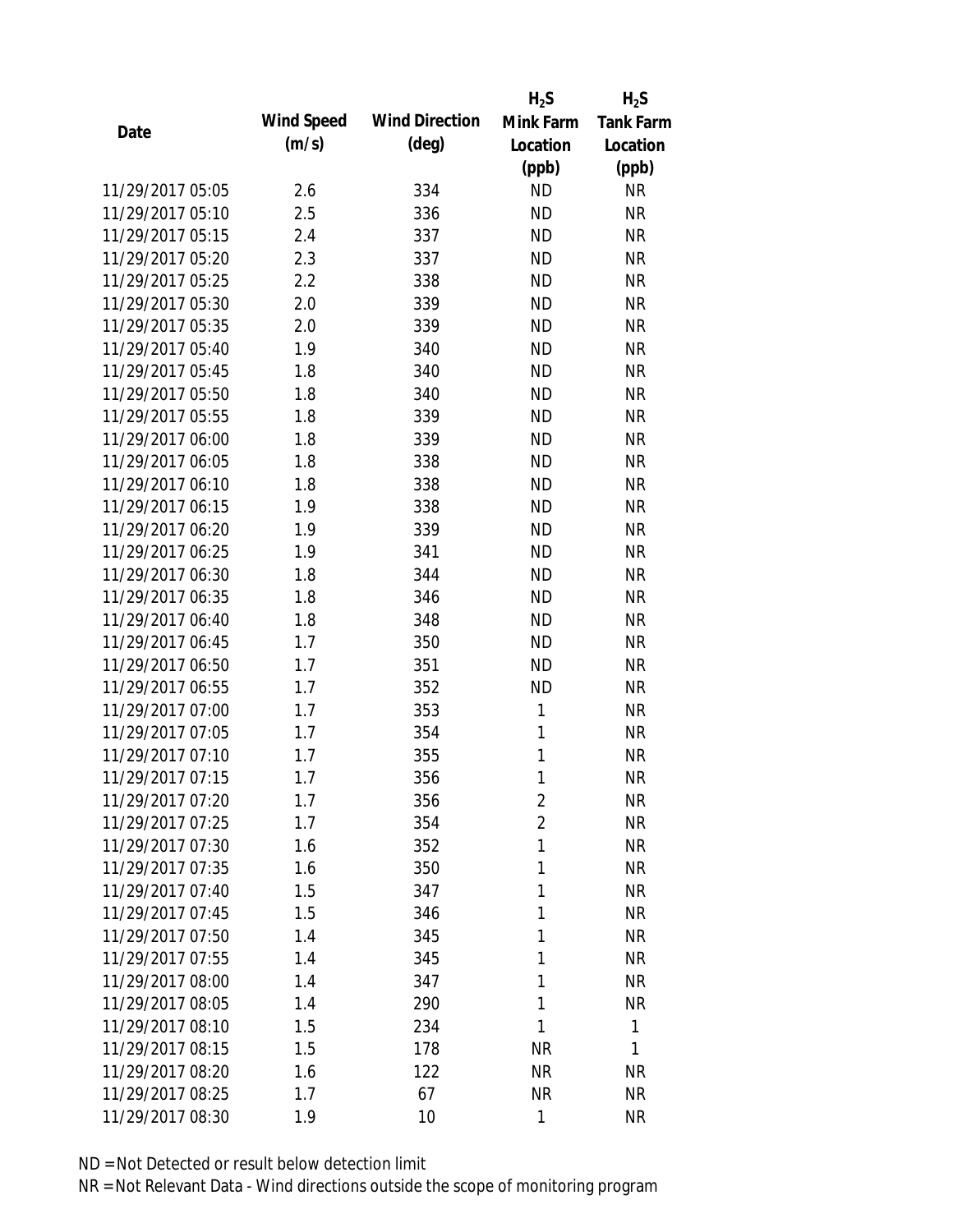|                  |            |                       | $H_2S$         | $H_2S$           |
|------------------|------------|-----------------------|----------------|------------------|
| Date             | Wind Speed | <b>Wind Direction</b> | Mink Farm      | <b>Tank Farm</b> |
|                  | (m/s)      | (deg)                 | Location       | Location         |
|                  |            |                       | (ppb)          | (ppb)            |
| 11/29/2017 08:35 | 2.0        | 14                    | 1              | <b>NR</b>        |
| 11/29/2017 08:40 | 2.1        | 16                    | 1              | <b>NR</b>        |
| 11/29/2017 08:45 | 2.2        | 19                    | 1              | <b>NR</b>        |
| 11/29/2017 08:50 | 2.2        | 22                    | $\overline{2}$ | <b>NR</b>        |
| 11/29/2017 08:55 | 2.2        | 25                    | $\mathbf{1}$   | <b>NR</b>        |
| 11/29/2017 09:00 | 2.0        | 29                    | $\mathbf{1}$   | <b>NR</b>        |
| 11/29/2017 09:05 | 1.9        | 34                    | 1              | <b>NR</b>        |
| 11/29/2017 09:10 | 1.7        | 41                    | <b>NR</b>      | <b>NR</b>        |
| 11/29/2017 09:15 | 1.5        | 46                    | <b>NR</b>      | <b>NR</b>        |
| 11/29/2017 09:20 | 1.3        | 50                    | <b>NR</b>      | <b>NR</b>        |
| 11/29/2017 09:25 | 1.2        | 53                    | <b>NR</b>      | <b>NR</b>        |
| 11/29/2017 09:30 | 1.3        | 53                    | <b>NR</b>      | <b>NR</b>        |
| 11/29/2017 09:35 | 1.4        | 51                    | <b>NR</b>      | <b>NR</b>        |
| 11/29/2017 09:40 | 1.6        | 46                    | <b>NR</b>      | <b>NR</b>        |
| 11/29/2017 09:45 | 1.8        | 41                    | <b>NR</b>      | <b>NR</b>        |
| 11/29/2017 09:50 | 2.1        | 37                    | 1              | <b>NR</b>        |
| 11/29/2017 09:55 | 2.3        | 34                    | 1              | <b>NR</b>        |
| 11/29/2017 10:00 | 2.4        | 33                    | $\mathbf{1}$   | <b>NR</b>        |
| 11/29/2017 10:05 | 2.5        | 32                    | <b>ND</b>      | <b>NR</b>        |
| 11/29/2017 10:10 | 2.6        | 33                    | <b>ND</b>      | <b>NR</b>        |
| 11/29/2017 10:15 | 2.7        | 34                    | <b>ND</b>      | <b>NR</b>        |
| 11/29/2017 10:20 | 2.7        | 35                    | <b>ND</b>      | <b>NR</b>        |
| 11/29/2017 10:25 | 2.8        | 36                    | <b>ND</b>      | <b>NR</b>        |
| 11/29/2017 10:30 | 2.8        | 37                    | <b>ND</b>      | <b>NR</b>        |
| 11/29/2017 10:35 | 2.8        | 38                    | <b>ND</b>      | <b>NR</b>        |
| 11/29/2017 10:40 | 2.8        | 40                    | <b>ND</b>      | <b>NR</b>        |
| 11/29/2017 10:45 | 2.8        | 42                    | <b>NR</b>      | <b>NR</b>        |
| 11/29/2017 10:50 | 2.8        | 44                    | <b>NR</b>      | <b>NR</b>        |
| 11/29/2017 10:55 | 2.9        | 48                    | <b>NR</b>      | <b>NR</b>        |
| 11/29/2017 11:00 | 2.9        | 53                    | NR             | <b>NR</b>        |
| 11/29/2017 11:05 | 3.0        | 57                    | <b>NR</b>      | <b>NR</b>        |
| 11/29/2017 11:10 | 3.0        | 61                    | <b>NR</b>      | <b>NR</b>        |
| 11/29/2017 11:15 | 3.0        | 66                    | <b>NR</b>      | <b>NR</b>        |
| 11/29/2017 11:20 | 3.0        | 70                    | <b>NR</b>      | <b>NR</b>        |
| 11/29/2017 11:25 | 3.0        | 74                    | <b>NR</b>      | <b>NR</b>        |
| 11/29/2017 11:30 | 3.0        | 77                    | <b>NR</b>      | <b>NR</b>        |
| 11/29/2017 11:35 | 3.0        | 80                    | <b>NR</b>      | <b>NR</b>        |
| 11/29/2017 11:40 | 3.0        | 83                    | NR             | <b>NR</b>        |
| 11/29/2017 11:45 | 3.0        | 85                    | <b>NR</b>      | <b>NR</b>        |
| 11/29/2017 11:50 | 3.0        | 86                    | <b>NR</b>      | NR               |
| 11/29/2017 11:55 | 3.0        | 87                    | <b>NR</b>      | <b>NR</b>        |
|                  |            |                       |                |                  |
| 11/29/2017 12:00 | 3.0        | 88                    | <b>NR</b>      | <b>NR</b>        |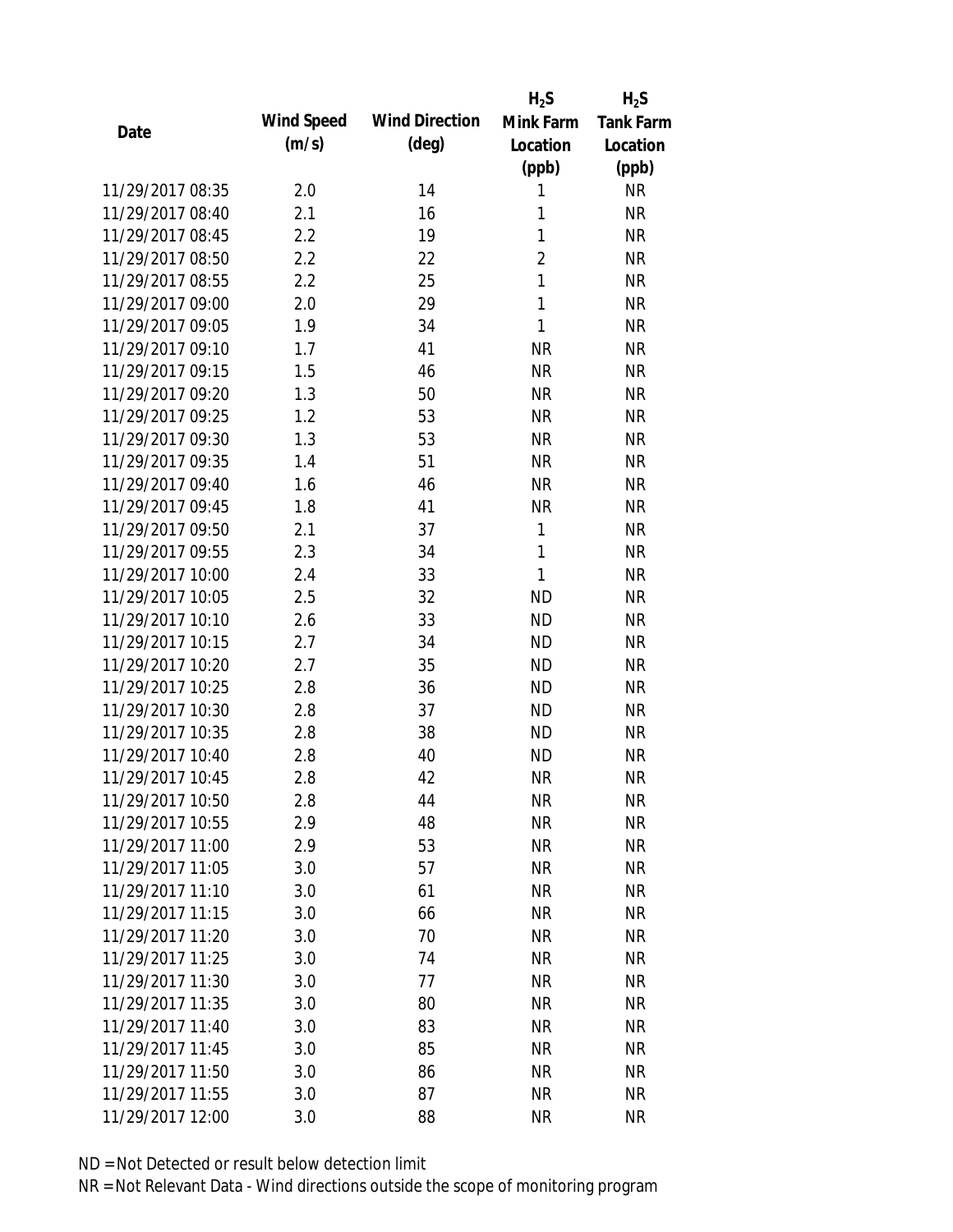|                  |            |                       | $H_2S$    | $H_2S$           |
|------------------|------------|-----------------------|-----------|------------------|
| Date             | Wind Speed | <b>Wind Direction</b> | Mink Farm | <b>Tank Farm</b> |
|                  | (m/s)      | $(\text{deg})$        | Location  | Location         |
|                  |            |                       | (ppb)     | (ppb)            |
| 11/29/2017 12:05 | 3.0        | 88                    | <b>NR</b> | <b>NR</b>        |
| 11/29/2017 12:10 | 3.1        | 89                    | <b>NR</b> | <b>NR</b>        |
| 11/29/2017 12:15 | 3.1        | 89                    | <b>NR</b> | <b>NR</b>        |
| 11/29/2017 12:20 | 3.1        | 90                    | <b>NR</b> | <b>NR</b>        |
| 11/29/2017 12:25 | 3.2        | 91                    | <b>NR</b> | <b>NR</b>        |
| 11/29/2017 12:30 | 3.3        | 93                    | <b>NR</b> | <b>NR</b>        |
| 11/29/2017 12:35 | 3.3        | 93                    | <b>NR</b> | <b>NR</b>        |
| 11/29/2017 12:40 | 3.4        | 95                    | <b>NR</b> | <b>NR</b>        |
| 11/29/2017 12:45 | 3.4        | 97                    | <b>NR</b> | <b>NR</b>        |
| 11/29/2017 12:50 | 3.5        | 99                    | <b>NR</b> | <b>NR</b>        |
| 11/29/2017 12:55 | 3.5        | 100                   | <b>NR</b> | <b>NR</b>        |
| 11/29/2017 13:00 | 3.5        | 102                   | <b>NR</b> | <b>NR</b>        |
| 11/29/2017 13:05 | 3.4        | 104                   | <b>NR</b> | <b>NR</b>        |
| 11/29/2017 13:10 | 3.4        | 104                   | <b>NR</b> | <b>NR</b>        |
| 11/29/2017 13:15 | 3.4        | 103                   | <b>NR</b> | <b>NR</b>        |
| 11/29/2017 13:20 | 3.4        | 102                   | <b>NR</b> | <b>NR</b>        |
| 11/29/2017 13:25 | 3.4        | 101                   | <b>NR</b> | <b>NR</b>        |
| 11/29/2017 13:30 | 3.5        | 101                   | <b>NR</b> | <b>NR</b>        |
| 11/29/2017 13:35 | 3.5        | 100                   | <b>NR</b> | <b>NR</b>        |
| 11/29/2017 13:40 | 3.5        | 99                    | <b>NR</b> | <b>NR</b>        |
| 11/29/2017 13:45 | 3.6        | 99                    | <b>NR</b> | <b>NR</b>        |
| 11/29/2017 13:50 | 3.5        | 98                    | <b>NR</b> | <b>NR</b>        |
| 11/29/2017 13:55 | 3.5        | 96                    | <b>NR</b> | <b>NR</b>        |
| 11/29/2017 14:00 | 3.4        | 94                    | <b>NR</b> | <b>NR</b>        |
| 11/29/2017 14:05 | 3.3        | 92                    | <b>NR</b> | <b>NR</b>        |
| 11/29/2017 14:10 | 3.2        | 91                    | <b>NR</b> | <b>NR</b>        |
| 11/29/2017 14:15 | 3.2        | 92                    | <b>NR</b> | <b>NR</b>        |
| 11/29/2017 14:20 | 3.1        | 92                    | <b>NR</b> | <b>NR</b>        |
| 11/29/2017 14:25 | 3.0        | 94                    | <b>NR</b> | <b>NR</b>        |
| 11/29/2017 14:30 | 3.0        | 96                    | <b>NR</b> | <b>NR</b>        |
| 11/29/2017 14:35 | 2.9        | 96                    | <b>NR</b> | <b>NR</b>        |
| 11/29/2017 14:40 | 2.8        | 93                    | <b>NR</b> | <b>NR</b>        |
| 11/29/2017 14:45 | 2.8        | 90                    | <b>NR</b> | <b>NR</b>        |
| 11/29/2017 14:50 | 2.7        | 85                    | <b>NR</b> | <b>NR</b>        |
| 11/29/2017 14:55 | 2.7        | 81                    | <b>NR</b> | <b>NR</b>        |
| 11/29/2017 15:00 | 2.7        | 77                    | <b>NR</b> | <b>NR</b>        |
| 11/29/2017 15:05 | 2.7        | 75                    | <b>NR</b> | <b>NR</b>        |
| 11/29/2017 15:10 | 2.7        | 75                    | NR        | <b>NR</b>        |
| 11/29/2017 15:15 | 2.8        | 76                    | <b>NR</b> | <b>NR</b>        |
| 11/29/2017 15:20 | 2.8        | 79                    | <b>NR</b> | <b>NR</b>        |
| 11/29/2017 15:25 | 2.7        | 83                    | <b>NR</b> | <b>NR</b>        |
| 11/29/2017 15:30 | 2.7        | 87                    | <b>NR</b> | <b>NR</b>        |
|                  |            |                       |           |                  |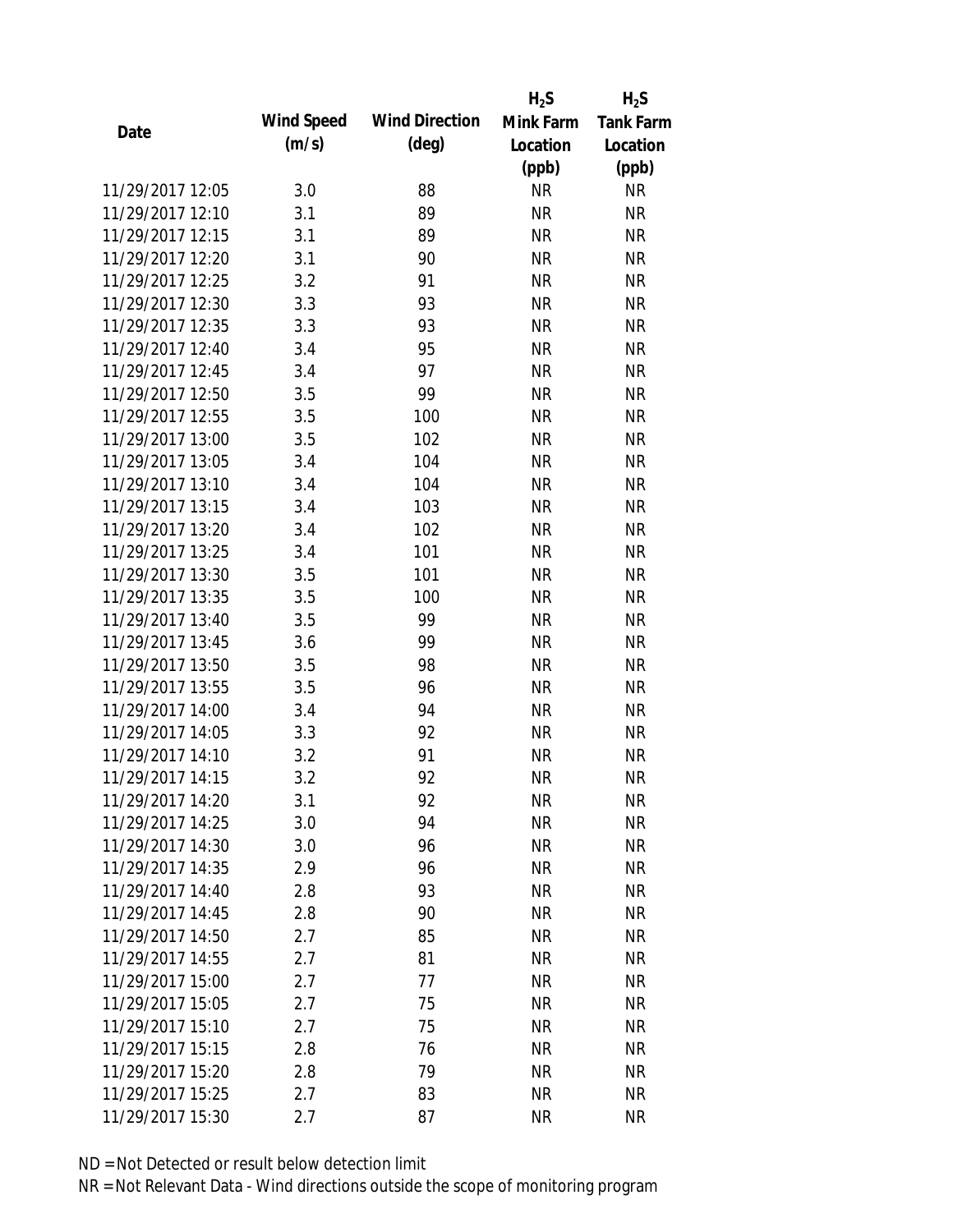|                  |            |                       | $H_2S$    | $H_2S$           |
|------------------|------------|-----------------------|-----------|------------------|
| Date             | Wind Speed | <b>Wind Direction</b> | Mink Farm | <b>Tank Farm</b> |
|                  | (m/s)      | $(\text{deg})$        | Location  | Location         |
|                  |            |                       | (ppb)     | (ppb)            |
| 11/29/2017 15:35 | 2.6        | 93                    | <b>NR</b> | <b>NR</b>        |
| 11/29/2017 15:40 | 2.6        | 98                    | <b>NR</b> | <b>NR</b>        |
| 11/29/2017 15:45 | 2.5        | 104                   | <b>NR</b> | <b>NR</b>        |
| 11/29/2017 15:50 | 2.4        | 109                   | <b>NR</b> | <b>NR</b>        |
| 11/29/2017 15:55 | 2.4        | 114                   | <b>NR</b> | <b>NR</b>        |
| 11/29/2017 16:00 | 2.3        | 118                   | <b>NR</b> | <b>NR</b>        |
| 11/29/2017 16:05 | 2.4        | 122                   | <b>NR</b> | <b>NR</b>        |
| 11/29/2017 16:10 | 2.4        | 125                   | <b>NR</b> | <b>NR</b>        |
| 11/29/2017 16:15 | 2.4        | 127                   | <b>NR</b> | <b>NR</b>        |
| 11/29/2017 16:20 | 2.3        | 129                   | <b>NR</b> | <b>NR</b>        |
| 11/29/2017 16:25 | 2.3        | 131                   | <b>NR</b> | <b>NR</b>        |
| 11/29/2017 16:30 | 2.2        | 133                   | <b>NR</b> | <b>NR</b>        |
| 11/29/2017 16:35 | 2.1        | 135                   | <b>NR</b> | <b>NR</b>        |
| 11/29/2017 16:40 | 2.0        | 136                   | <b>NR</b> | <b>NR</b>        |
| 11/29/2017 16:45 | 2.0        | 135                   | <b>NR</b> | <b>NR</b>        |
| 11/29/2017 16:50 | 1.9        | 133                   | <b>NR</b> | <b>NR</b>        |
| 11/29/2017 16:55 | 2.0        | 130                   | <b>NR</b> | <b>NR</b>        |
| 11/29/2017 17:00 | 2.0        | 125                   | <b>NR</b> | <b>NR</b>        |
| 11/29/2017 17:05 | 2.1        | 120                   | <b>NR</b> | <b>NR</b>        |
| 11/29/2017 17:10 | 2.1        | 115                   | <b>NR</b> | <b>NR</b>        |
| 11/29/2017 17:15 | 2.2        | 111                   | <b>NR</b> | <b>NR</b>        |
| 11/29/2017 17:20 | 2.2        | 108                   | <b>NR</b> | <b>NR</b>        |
| 11/29/2017 17:25 | 2.3        | 106                   | <b>NR</b> | <b>NR</b>        |
| 11/29/2017 17:30 | 2.3        | 104                   | <b>NR</b> | <b>NR</b>        |
| 11/29/2017 17:35 | 2.3        | 102                   | <b>NR</b> | <b>NR</b>        |
| 11/29/2017 17:40 | 2.3        | 101                   | <b>NR</b> | <b>NR</b>        |
| 11/29/2017 17:45 | 2.3        | 99                    | <b>NR</b> | <b>NR</b>        |
| 11/29/2017 17:50 | 2.3        | 97                    | <b>NR</b> | <b>NR</b>        |
| 11/29/2017 17:55 | 2.3        | 95                    | <b>NR</b> | <b>NR</b>        |
| 11/29/2017 18:00 | 2.3        | 94                    | <b>NR</b> | <b>NR</b>        |
| 11/29/2017 18:05 | 2.3        | 93                    | <b>NR</b> | <b>NR</b>        |
| 11/29/2017 18:10 | 2.4        | 93                    | <b>NR</b> | <b>NR</b>        |
| 11/29/2017 18:15 | 2.4        | 94                    | <b>NR</b> | <b>NR</b>        |
| 11/29/2017 18:20 | 2.5        | 94                    | <b>NR</b> | <b>NR</b>        |
| 11/29/2017 18:25 | 2.5        | 93                    | <b>NR</b> | <b>NR</b>        |
| 11/29/2017 18:30 | 2.6        | 93                    | <b>NR</b> | <b>NR</b>        |
| 11/29/2017 18:35 | 2.7        | 92                    | NR        | <b>NR</b>        |
|                  |            |                       |           |                  |
| 11/29/2017 18:40 | 2.7        | 90                    | NR        | <b>NR</b>        |
| 11/29/2017 18:45 | 2.8        | 88                    | <b>NR</b> | <b>NR</b>        |
| 11/29/2017 18:50 | 2.8        | 87                    | <b>NR</b> | <b>NR</b>        |
| 11/29/2017 18:55 | 2.8        | 86                    | <b>NR</b> | <b>NR</b>        |
| 11/29/2017 19:00 | 2.8        | 85                    | <b>NR</b> | <b>NR</b>        |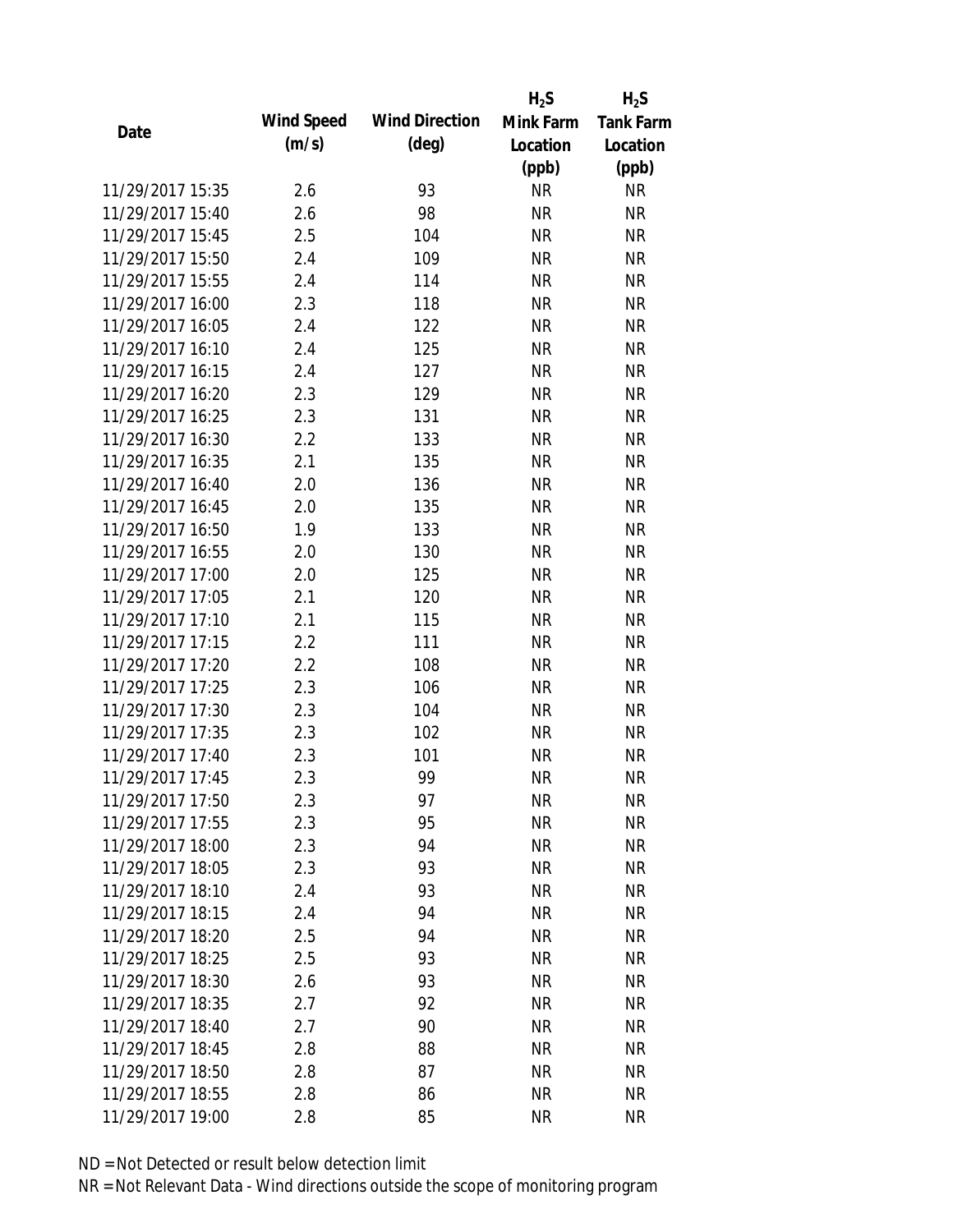|                  |            |                       | $H_2S$    | $H_2S$           |
|------------------|------------|-----------------------|-----------|------------------|
| Date             | Wind Speed | <b>Wind Direction</b> | Mink Farm | <b>Tank Farm</b> |
|                  | (m/s)      | $(\text{deg})$        | Location  | Location         |
|                  |            |                       | (ppb)     | (ppb)            |
| 11/29/2017 19:05 | 2.7        | 85                    | <b>NR</b> | <b>NR</b>        |
| 11/29/2017 19:10 | 2.7        | 86                    | <b>NR</b> | <b>NR</b>        |
| 11/29/2017 19:15 | 2.7        | 86                    | <b>NR</b> | <b>NR</b>        |
| 11/29/2017 19:20 | 2.7        | 87                    | <b>NR</b> | <b>NR</b>        |
| 11/29/2017 19:25 | 2.7        | 89                    | <b>NR</b> | <b>NR</b>        |
| 11/29/2017 19:30 | 2.6        | 90                    | <b>NR</b> | <b>NR</b>        |
| 11/29/2017 19:35 | 2.6        | 91                    | <b>NR</b> | <b>NR</b>        |
| 11/29/2017 19:40 | 2.6        | 92                    | <b>NR</b> | <b>NR</b>        |
| 11/29/2017 19:45 | 2.6        | 92                    | <b>NR</b> | <b>NR</b>        |
| 11/29/2017 19:50 | 2.6        | 92                    | <b>NR</b> | <b>NR</b>        |
| 11/29/2017 19:55 | 2.6        | 92                    | <b>NR</b> | <b>NR</b>        |
| 11/29/2017 20:00 | 2.7        | 92                    | <b>NR</b> | <b>NR</b>        |
| 11/29/2017 20:05 | 2.7        | 92                    | <b>NR</b> | <b>NR</b>        |
| 11/29/2017 20:10 | 2.6        | 93                    | <b>NR</b> | <b>NR</b>        |
| 11/29/2017 20:15 | 2.6        | 93                    | <b>NR</b> | <b>NR</b>        |
| 11/29/2017 20:20 | 2.5        | 94                    | <b>NR</b> | <b>NR</b>        |
| 11/29/2017 20:25 | 2.5        | 95                    | <b>NR</b> | <b>NR</b>        |
| 11/29/2017 20:30 | 2.4        | 95                    | <b>NR</b> | <b>NR</b>        |
| 11/29/2017 20:35 | 2.4        | 96                    | <b>NR</b> | <b>NR</b>        |
| 11/29/2017 20:40 | 2.4        | 97                    | <b>NR</b> | <b>NR</b>        |
| 11/29/2017 20:45 | 2.4        | 98                    | <b>NR</b> | <b>NR</b>        |
| 11/29/2017 20:50 | 2.4        | 99                    | <b>NR</b> | <b>NR</b>        |
| 11/29/2017 20:55 | 2.4        | 100                   | <b>NR</b> | <b>NR</b>        |
| 11/29/2017 21:00 | 2.5        | 101                   | <b>NR</b> | <b>NR</b>        |
| 11/29/2017 21:05 | 2.5        | 102                   | <b>NR</b> | <b>NR</b>        |
| 11/29/2017 21:10 | 2.6        | 104                   | <b>NR</b> | <b>NR</b>        |
| 11/29/2017 21:15 | 2.7        | 106                   | <b>NR</b> | <b>NR</b>        |
| 11/29/2017 21:20 | 2.8        | 109                   | NR        | <b>NR</b>        |
| 11/29/2017 21:25 | 2.8        | 113                   | <b>NR</b> | <b>NR</b>        |
| 11/29/2017 21:30 | 2.9        | 116                   | NR        | <b>NR</b>        |
| 11/29/2017 21:35 | 2.9        | 120                   | <b>NR</b> | <b>NR</b>        |
| 11/29/2017 21:40 | 2.8        | 123                   | <b>NR</b> | <b>NR</b>        |
| 11/29/2017 21:45 | 2.9        | 126                   | <b>NR</b> | <b>NR</b>        |
| 11/29/2017 21:50 | 2.9        | 128                   | <b>NR</b> | <b>NR</b>        |
| 11/29/2017 21:55 | 2.9        | 130                   | <b>NR</b> | <b>NR</b>        |
| 11/29/2017 22:00 | 2.8        | 131                   | <b>NR</b> | <b>NR</b>        |
| 11/29/2017 22:05 | 2.9        | 133                   | NR        | <b>NR</b>        |
| 11/29/2017 22:10 | 2.9        | 135                   | NR        | <b>NR</b>        |
| 11/29/2017 22:15 | 2.8        | 138                   | <b>NR</b> | <b>NR</b>        |
| 11/29/2017 22:20 | 2.8        | 140                   | <b>NR</b> | <b>NR</b>        |
| 11/29/2017 22:25 | 2.7        | 143                   | <b>NR</b> | <b>NR</b>        |
| 11/29/2017 22:30 | 2.6        | 146                   | <b>NR</b> | <b>NR</b>        |
|                  |            |                       |           |                  |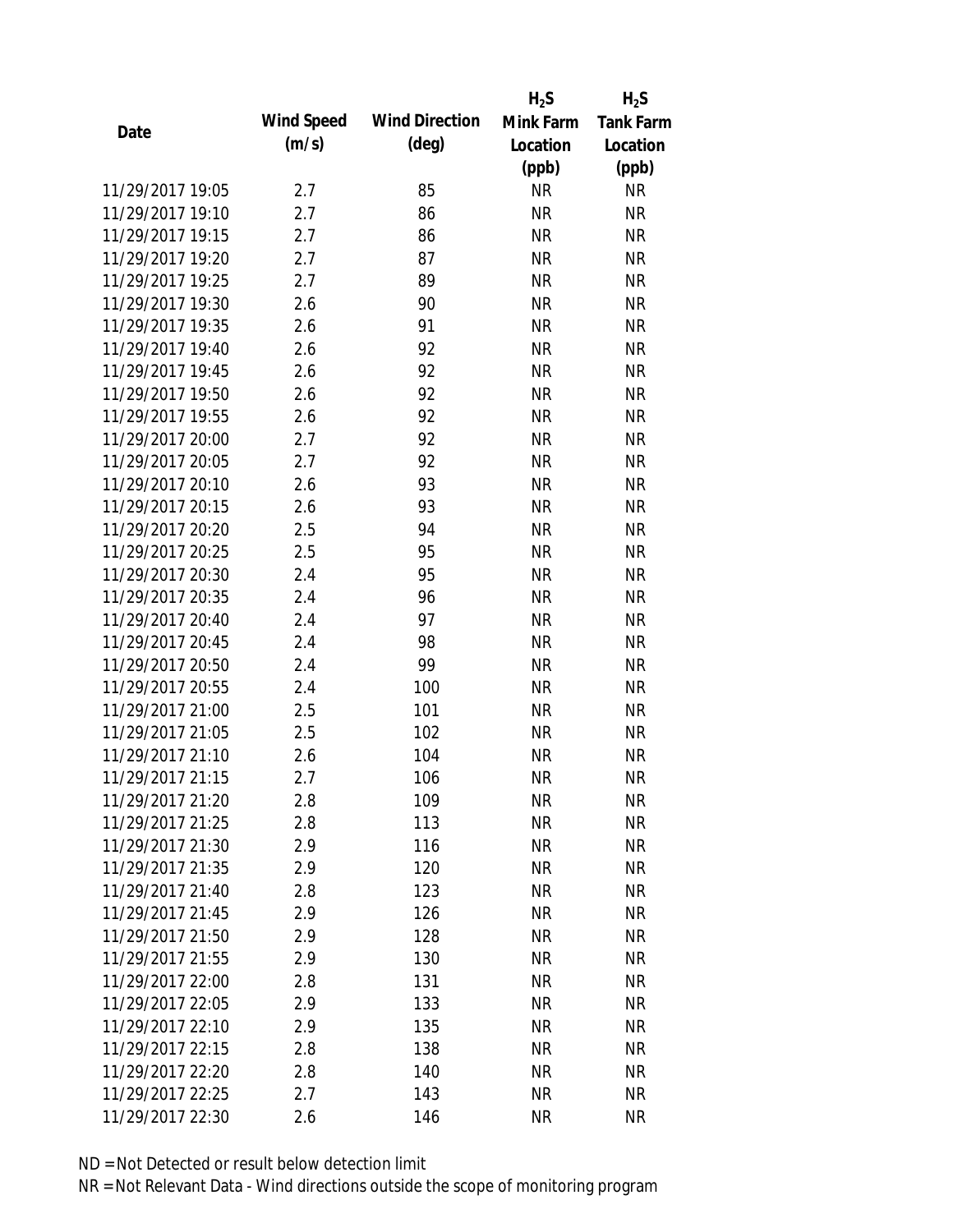|                  |            |                       | $H_2S$    | $H_2S$           |
|------------------|------------|-----------------------|-----------|------------------|
|                  | Wind Speed | <b>Wind Direction</b> | Mink Farm | <b>Tank Farm</b> |
| Date             | (m/s)      | $(\text{deg})$        | Location  | Location         |
|                  |            |                       | (ppb)     | (ppb)            |
| 11/29/2017 22:35 | 2.6        | 149                   | <b>NR</b> | <b>NR</b>        |
| 11/29/2017 22:40 | 2.5        | 151                   | <b>NR</b> | <b>NR</b>        |
| 11/29/2017 22:45 | 2.5        | 154                   | <b>NR</b> | <b>NR</b>        |
| 11/29/2017 22:50 | 2.5        | 156                   | <b>NR</b> | <b>NR</b>        |
| 11/29/2017 22:55 | 2.6        | 158                   | <b>NR</b> | <b>NR</b>        |
| 11/29/2017 23:00 | 2.6        | 162                   | <b>NR</b> | <b>NR</b>        |
| 11/29/2017 23:05 | 2.5        | 166                   | <b>NR</b> | <b>NR</b>        |
| 11/29/2017 23:10 | 2.4        | 171                   | <b>NR</b> | $\mathbf{1}$     |
| 11/29/2017 23:15 | 2.2        | 180                   | <b>NR</b> | 1                |
| 11/29/2017 23:20 | 2.0        | 192                   | <b>NR</b> | $\mathbf{1}$     |
| 11/29/2017 23:25 | 1.8        | 204                   | <b>NR</b> | 1                |
| 11/29/2017 23:30 | 1.6        | 215                   | <b>NR</b> | <b>NR</b>        |
| 11/29/2017 23:35 | 1.5        | 224                   | <b>NR</b> | <b>NR</b>        |
| 11/29/2017 23:40 | 1.5        | 229                   | <b>NR</b> | <b>NR</b>        |
| 11/29/2017 23:45 | 1.5        | 227                   | <b>NR</b> | <b>NR</b>        |
| 11/29/2017 23:50 | 1.6        | 221                   | <b>NR</b> | <b>ND</b>        |
| 11/29/2017 23:55 | 1.7        | 212                   | <b>NR</b> | <b>ND</b>        |
| 11/29/2017 24:00 | 1.9        | 202                   | <b>NR</b> | <b>ND</b>        |
| 11/30/2017 00:05 | 2.1        | 192                   | <b>NR</b> | <b>ND</b>        |
| 11/30/2017 00:10 | 2.3        | 183                   | <b>NR</b> | $\mathbf{1}$     |
| 11/30/2017 00:15 | 2.6        | 177                   | <b>NR</b> | 1                |
| 11/30/2017 00:20 | 3.0        | 171                   | <b>NR</b> | 1                |
| 11/30/2017 00:25 | 3.4        | 168                   | <b>NR</b> | <b>NR</b>        |
| 11/30/2017 00:30 | 3.7        | 166                   | <b>NR</b> | <b>NR</b>        |
| 11/30/2017 00:35 | 4.0        | 166                   | <b>NR</b> | <b>NR</b>        |
| 11/30/2017 00:40 | 4.0        | 168                   | <b>NR</b> | <b>NR</b>        |
| 11/30/2017 00:45 | 4.0        | 172                   | <b>NR</b> | 1                |
| 11/30/2017 00:50 | 3.8        | 177                   | <b>NR</b> | 1                |
| 11/30/2017 00:55 | 3.5        | 182                   | <b>NR</b> | 1                |
| 11/30/2017 01:00 | 3.2        | 187                   | <b>NR</b> | 1                |
| 11/30/2017 01:05 | 3.0        | 191                   | <b>NR</b> | 1                |
| 11/30/2017 01:10 | 3.0        | 192                   | <b>NR</b> | 1                |
| 11/30/2017 01:15 | 2.9        | 193                   | NR        | 1                |
| 11/30/2017 01:20 | 3.0        | 193                   | <b>NR</b> | 1                |
| 11/30/2017 01:25 | 3.1        | 193                   | NR        | 1                |
| 11/30/2017 01:30 | 3.2        | 192                   | NR        | 1                |
| 11/30/2017 01:35 | 3.3        | 191                   | <b>NR</b> | 1                |
| 11/30/2017 01:40 | 3.3        | 191                   | NR        | 1                |
| 11/30/2017 01:45 | 3.3        | 191                   | <b>NR</b> | 1                |
| 11/30/2017 01:50 | 3.3        | 191                   | NR        | 1                |
| 11/30/2017 01:55 | 3.3        | 190                   | <b>NR</b> | 1                |
| 11/30/2017 02:00 | 3.3        | 190                   | <b>NR</b> | 1                |
|                  |            |                       |           |                  |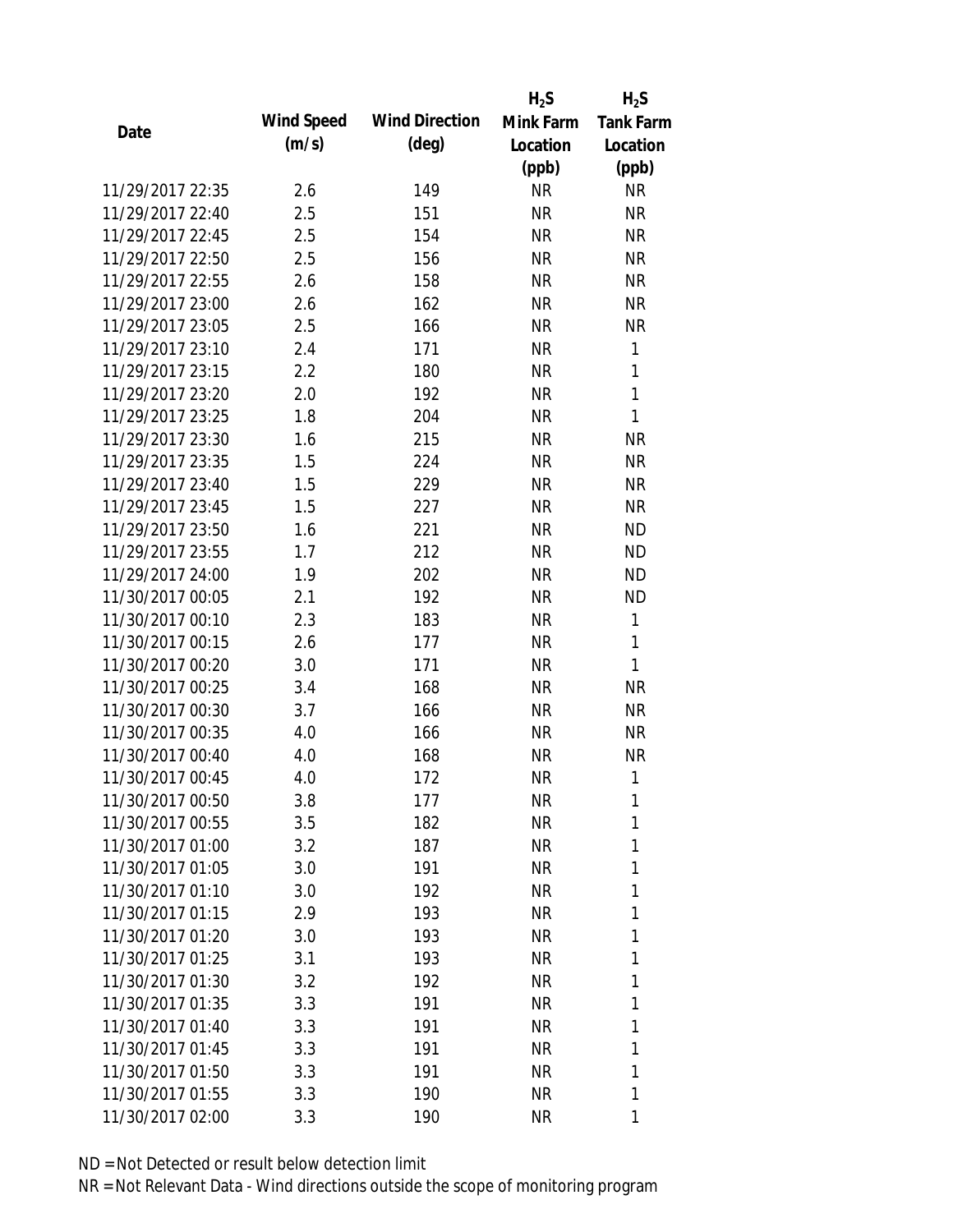|                  |            |                       | $H_2S$    | $H_2S$           |
|------------------|------------|-----------------------|-----------|------------------|
| Date             | Wind Speed | <b>Wind Direction</b> | Mink Farm | <b>Tank Farm</b> |
|                  | (m/s)      | $(\text{deg})$        | Location  | Location         |
|                  |            |                       | (ppb)     | (ppb)            |
| 11/30/2017 02:05 | 3.3        | 190                   | <b>NR</b> | 1                |
| 11/30/2017 02:10 | 3.3        | 189                   | <b>NR</b> | 1                |
| 11/30/2017 02:15 | 3.4        | 188                   | <b>NR</b> | 1                |
| 11/30/2017 02:20 | 3.4        | 188                   | <b>NR</b> | 1                |
| 11/30/2017 02:25 | 3.5        | 187                   | <b>NR</b> | 1                |
| 11/30/2017 02:30 | 3.5        | 187                   | <b>NR</b> | 1                |
| 11/30/2017 02:35 | 3.6        | 186                   | <b>NR</b> | 1                |
| 11/30/2017 02:40 | 3.7        | 187                   | <b>NR</b> | 1                |
| 11/30/2017 02:45 | 3.8        | 188                   | <b>NR</b> | 1                |
| 11/30/2017 02:50 | 3.9        | 190                   | <b>NR</b> | 1                |
| 11/30/2017 02:55 | 4.0        | 193                   | <b>NR</b> | 1                |
| 11/30/2017 03:00 | 4.0        | 196                   | <b>NR</b> | 1                |
| 11/30/2017 03:05 | 4.0        | 199                   | <b>NR</b> | 1                |
| 11/30/2017 03:10 | 4.0        | 203                   | <b>NR</b> | 1                |
| 11/30/2017 03:15 | 4.0        | 205                   | <b>NR</b> | 1                |
| 11/30/2017 03:20 | 4.1        | 207                   | <b>NR</b> | 1                |
| 11/30/2017 03:25 | 4.1        | 209                   | <b>NR</b> | 1                |
| 11/30/2017 03:30 | 4.2        | 210                   | <b>NR</b> | 1                |
| 11/30/2017 03:35 | 4.2        | 211                   | <b>NR</b> | 1                |
| 11/30/2017 03:40 | 4.1        | 213                   | <b>NR</b> | 1                |
| 11/30/2017 03:45 | 4.1        | 216                   | <b>NR</b> | 1                |
| 11/30/2017 03:50 | 4.0        | 219                   | <b>NR</b> | 1                |
| 11/30/2017 03:55 | 3.8        | 223                   | <b>NR</b> | 1                |
| 11/30/2017 04:00 | 3.7        | 227                   | <b>NR</b> | 1                |
| 11/30/2017 04:05 | 3.7        | 230                   | <b>ND</b> | 1                |
| 11/30/2017 04:10 | 3.7        | 233                   | <b>ND</b> | 1                |
| 11/30/2017 04:15 | 3.7        | 235                   | <b>ND</b> | 1                |
| 11/30/2017 04:20 | 3.8        | 237                   | ND        | 1                |
| 11/30/2017 04:25 | 3.9        | 238                   | <b>ND</b> | 1                |
| 11/30/2017 04:30 | 4.0        | 239                   | <b>ND</b> | 1                |
| 11/30/2017 04:35 | 4.1        | 239                   | ND        | 1                |
| 11/30/2017 04:40 | 4.2        | 238                   | <b>ND</b> | 1                |
| 11/30/2017 04:45 | 4.2        | 237                   | ND        | 1                |
| 11/30/2017 04:50 | 4.1        | 235                   | <b>ND</b> | 1                |
| 11/30/2017 04:55 | 4.1        | 233                   | <b>ND</b> | 1                |
| 11/30/2017 05:00 | 4.0        | 233                   | ND        | 1                |
| 11/30/2017 05:05 | 4.0        | 233                   | ND        | 1                |
| 11/30/2017 05:10 | 4.0        | 235                   | ND        | 1                |
| 11/30/2017 05:15 | 4.0        | 239                   | <b>ND</b> | 1                |
| 11/30/2017 05:20 | 4.1        | 244                   | ND        | 1                |
| 11/30/2017 05:25 | 4.2        | 249                   | ND        | 1                |
| 11/30/2017 05:30 | 4.2        | 253                   | ND        | 1                |
|                  |            |                       |           |                  |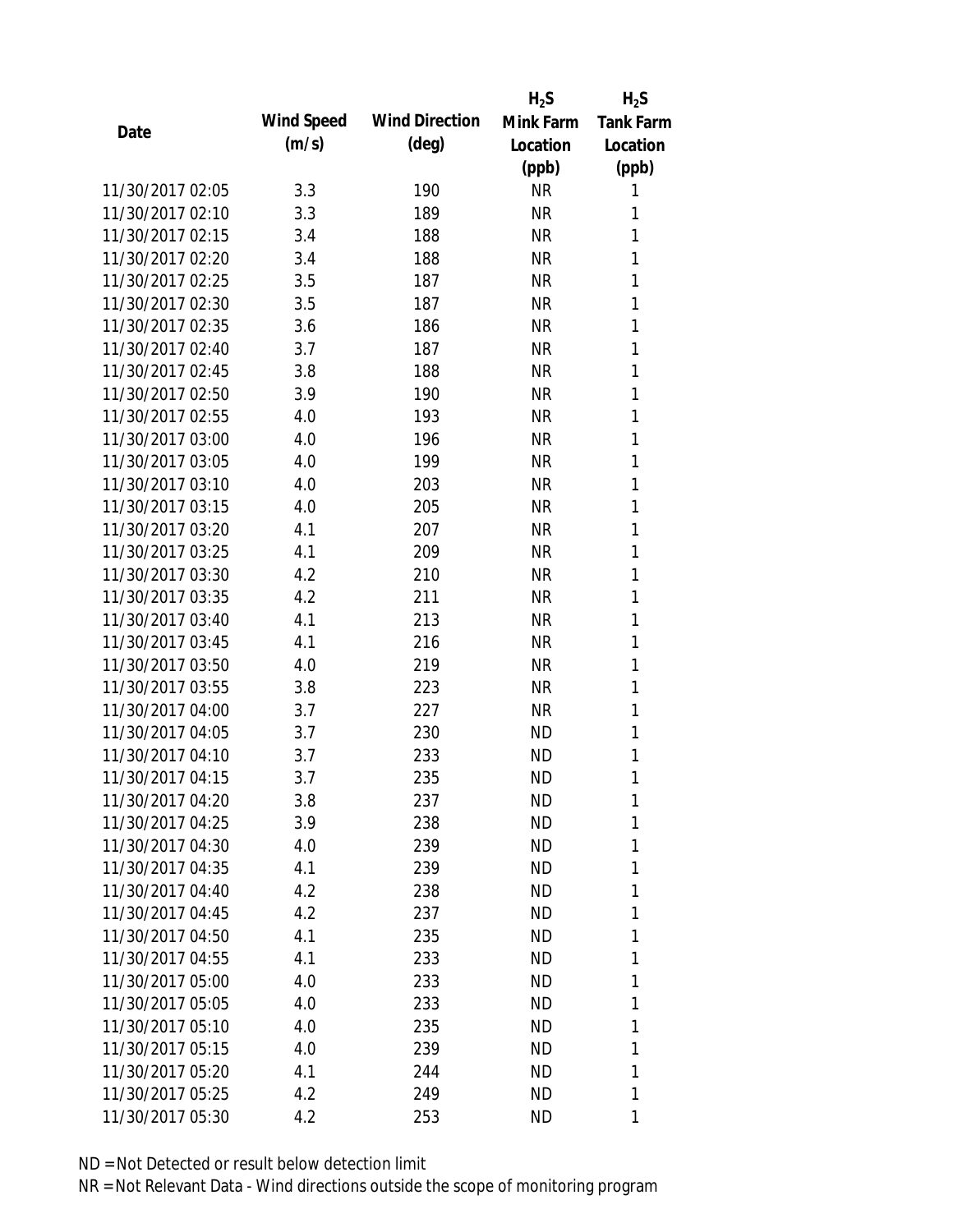|                  |            |                       | $H_2S$    | $H_2S$           |
|------------------|------------|-----------------------|-----------|------------------|
| Date             | Wind Speed | <b>Wind Direction</b> | Mink Farm | <b>Tank Farm</b> |
|                  | (m/s)      | $(\text{deg})$        | Location  | Location         |
|                  |            |                       | (ppb)     | (ppb)            |
| 11/30/2017 05:35 | 4.2        | 256                   | <b>ND</b> | 1                |
| 11/30/2017 05:40 | 4.2        | 258                   | <b>ND</b> | 1                |
| 11/30/2017 05:45 | 4.1        | 259                   | <b>ND</b> | 1                |
| 11/30/2017 05:50 | 4.0        | 259                   | <b>ND</b> | 1                |
| 11/30/2017 05:55 | 4.0        | 259                   | <b>ND</b> | 1                |
| 11/30/2017 06:00 | 3.9        | 258                   | <b>ND</b> | 1                |
| 11/30/2017 06:05 | 3.9        | 257                   | <b>ND</b> | 1                |
| 11/30/2017 06:10 | 3.8        | 256                   | <b>ND</b> | 1                |
| 11/30/2017 06:15 | 3.9        | 255                   | <b>ND</b> | 1                |
| 11/30/2017 06:20 | 3.9        | 255                   | <b>ND</b> | 1                |
| 11/30/2017 06:25 | 3.9        | 255                   | <b>ND</b> | 1                |
| 11/30/2017 06:30 | 3.9        | 255                   | <b>ND</b> | 1                |
| 11/30/2017 06:35 | 3.9        | 255                   | <b>ND</b> | <b>ND</b>        |
| 11/30/2017 06:40 | 3.8        | 255                   | <b>ND</b> | <b>ND</b>        |
| 11/30/2017 06:45 | 3.7        | 256                   | <b>ND</b> | <b>ND</b>        |
| 11/30/2017 06:50 | 3.7        | 256                   | <b>ND</b> | <b>ND</b>        |
| 11/30/2017 06:55 | 3.6        | 256                   | <b>ND</b> | <b>ND</b>        |
| 11/30/2017 07:00 | 3.6        | 256                   | <b>ND</b> | <b>ND</b>        |
| 11/30/2017 07:05 | 3.5        | 256                   | <b>ND</b> | <b>ND</b>        |
| 11/30/2017 07:10 | 3.5        | 256                   | <b>ND</b> | <b>ND</b>        |
| 11/30/2017 07:15 | 3.5        | 256                   | <b>ND</b> | <b>ND</b>        |
| 11/30/2017 07:20 | 3.6        | 255                   | <b>ND</b> | 1                |
| 11/30/2017 07:25 | 3.6        | 255                   | <b>ND</b> | 1                |
| 11/30/2017 07:30 | 3.6        | 256                   | <b>ND</b> | 1                |
| 11/30/2017 07:35 | 3.7        | 256                   | <b>ND</b> | 1                |
| 11/30/2017 07:40 | 3.7        | 257                   | <b>ND</b> | 1                |
| 11/30/2017 07:45 | 3.7        | 258                   | <b>ND</b> | 1                |
| 11/30/2017 07:50 | 3.7        | 259                   | ND        | 1                |
| 11/30/2017 07:55 | 3.6        | 260                   | <b>ND</b> | 1                |
| 11/30/2017 08:00 | 3.6        | 261                   | <b>ND</b> | 1                |
| 11/30/2017 08:05 | 3.6        | 262                   | ND        | 1                |
| 11/30/2017 08:10 | 3.6        | 263                   | <b>ND</b> | 1                |
| 11/30/2017 08:15 | 3.6        | 263                   | ND        | 1                |
| 11/30/2017 08:20 | 3.7        | 264                   | <b>ND</b> | 1                |
| 11/30/2017 08:25 | 3.7        | 264                   | <b>ND</b> | 1                |
| 11/30/2017 08:30 | 3.7        | 264                   | ND        | 1                |
| 11/30/2017 08:35 | 3.8        | 264                   | ΝD        | 1                |
| 11/30/2017 08:40 | 3.8        | 264                   | 1         | 1                |
| 11/30/2017 08:45 | 3.8        | 263                   | 1         | 1                |
| 11/30/2017 08:50 | 3.9        | 262                   | ND        | 1                |
| 11/30/2017 08:55 | 3.8        | 262                   | <b>ND</b> | 1                |
| 11/30/2017 09:00 | 3.8        | 262                   | ND        | 1                |
|                  |            |                       |           |                  |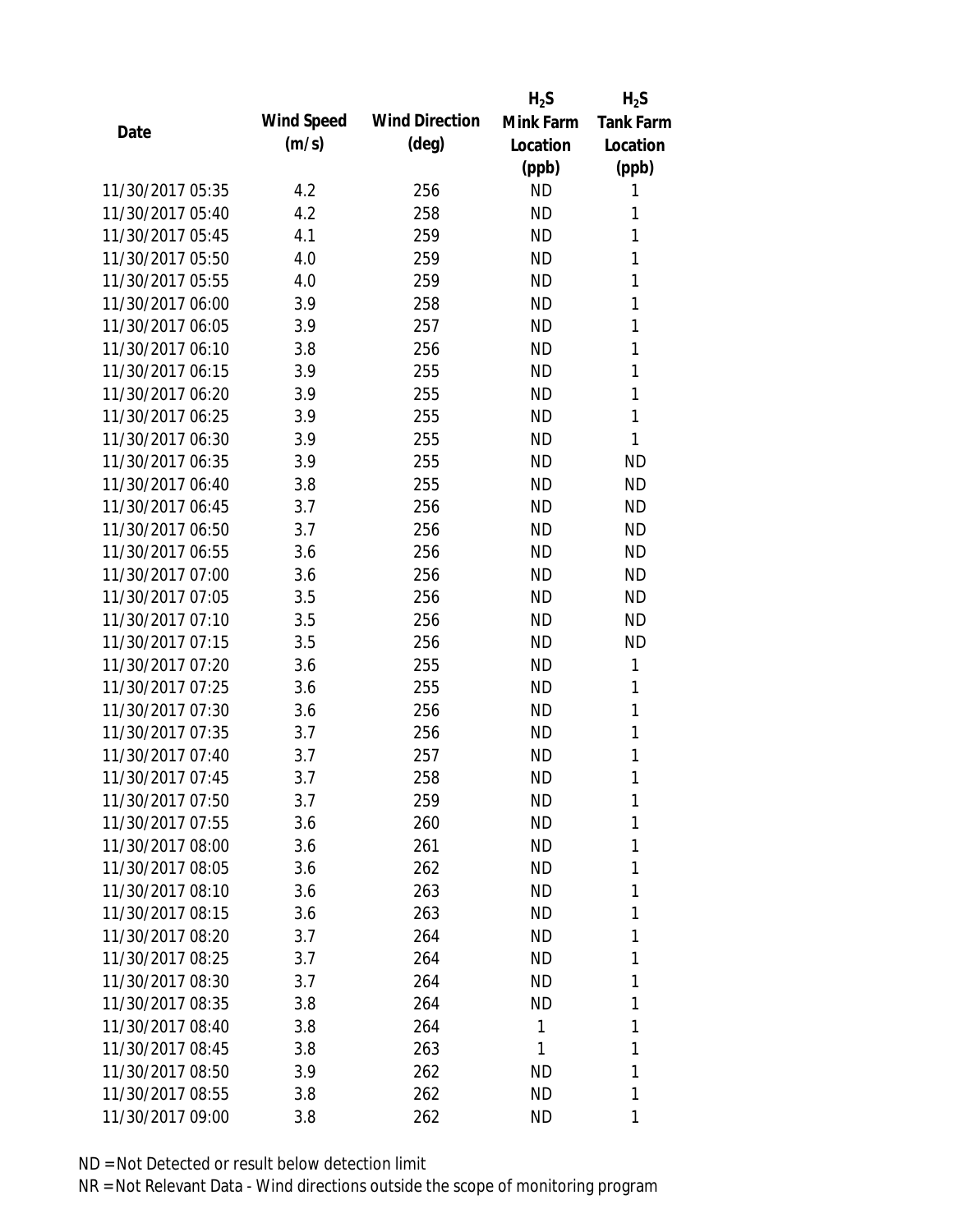|                  |            |                       | $H_2S$       | $H_2S$           |
|------------------|------------|-----------------------|--------------|------------------|
| Date             | Wind Speed | <b>Wind Direction</b> | Mink Farm    | <b>Tank Farm</b> |
|                  | (m/s)      | $(\text{deg})$        | Location     | Location         |
|                  |            |                       | (ppb)        | (ppb)            |
| 11/30/2017 09:05 | 3.8        | 262                   | <b>ND</b>    | 1                |
| 11/30/2017 09:10 | 3.7        | 263                   | <b>ND</b>    | 1                |
| 11/30/2017 09:15 | 3.6        | 264                   | <b>ND</b>    | $\mathbf{1}$     |
| 11/30/2017 09:20 | 3.6        | 266                   | <b>ND</b>    | 1                |
| 11/30/2017 09:25 | 3.5        | 269                   | <b>ND</b>    | $\mathbf{1}$     |
| 11/30/2017 09:30 | 3.4        | 272                   | <b>ND</b>    | 1                |
| 11/30/2017 09:35 | 3.4        | 277                   | <b>ND</b>    | <b>NR</b>        |
| 11/30/2017 09:40 | 3.4        | 281                   | <b>ND</b>    | <b>NR</b>        |
| 11/30/2017 09:45 | 3.4        | 286                   | 1            | <b>NR</b>        |
| 11/30/2017 09:50 | 3.5        | 290                   | $\mathbf{1}$ | <b>NR</b>        |
| 11/30/2017 09:55 | 3.6        | 292                   | <b>ND</b>    | <b>NR</b>        |
| 11/30/2017 10:00 | 3.7        | 295                   | <b>ND</b>    | <b>NR</b>        |
| 11/30/2017 10:05 | 3.8        | 296                   | <b>ND</b>    | <b>NR</b>        |
| 11/30/2017 10:10 | 3.9        | 298                   | <b>ND</b>    | <b>NR</b>        |
| 11/30/2017 10:15 | 4.0        | 299                   | <b>ND</b>    | <b>NR</b>        |
| 11/30/2017 10:20 | 4.1        | 300                   | <b>ND</b>    | <b>NR</b>        |
| 11/30/2017 10:25 | 4.2        | 301                   | <b>ND</b>    | <b>NR</b>        |
| 11/30/2017 10:30 | 4.3        | 302                   | <b>ND</b>    | <b>NR</b>        |
| 11/30/2017 10:35 | 4.5        | 303                   | <b>ND</b>    | <b>NR</b>        |
| 11/30/2017 10:40 | 4.7        | 303                   | <b>ND</b>    | <b>NR</b>        |
| 11/30/2017 10:45 | 4.8        | 304                   | <b>ND</b>    | <b>NR</b>        |
| 11/30/2017 10:50 | 5.0        | 304                   | <b>ND</b>    | <b>NR</b>        |
| 11/30/2017 10:55 | 5.1        | 304                   | <b>ND</b>    | <b>NR</b>        |
| 11/30/2017 11:00 | 5.2        | 304                   | <b>ND</b>    | <b>NR</b>        |
| 11/30/2017 11:05 | 5.2        | 303                   | <b>ND</b>    | <b>NR</b>        |
| 11/30/2017 11:10 | 5.2        | 303                   | <b>ND</b>    | <b>NR</b>        |
| 11/30/2017 11:15 | 5.1        | 303                   | <b>ND</b>    | <b>NR</b>        |
| 11/30/2017 11:20 | 4.9        | 304                   | <b>ND</b>    | <b>NR</b>        |
| 11/30/2017 11:25 | 4.8        | 304                   | <b>ND</b>    | <b>NR</b>        |
| 11/30/2017 11:30 | 4.7        | 305                   | ND           | <b>NR</b>        |
| 11/30/2017 11:35 | 4.6        | 307                   | <b>ND</b>    | <b>NR</b>        |
| 11/30/2017 11:40 | 4.5        | 307                   | <b>ND</b>    | <b>NR</b>        |
| 11/30/2017 11:45 | 4.5        | 307                   | <b>ND</b>    | <b>NR</b>        |
| 11/30/2017 11:50 | 4.6        | 307                   | <b>ND</b>    | <b>NR</b>        |
| 11/30/2017 11:55 | 4.5        | 305                   | <b>ND</b>    | <b>NR</b>        |
| 11/30/2017 12:00 | 4.4        | 303                   | <b>ND</b>    | <b>NR</b>        |
| 11/30/2017 12:05 | 4.4        | 301                   | <b>ND</b>    | <b>NR</b>        |
| 11/30/2017 12:10 | 4.3        | 300                   | <b>ND</b>    | <b>NR</b>        |
| 11/30/2017 12:15 | 4.2        | 299                   | <b>ND</b>    | <b>NR</b>        |
| 11/30/2017 12:20 | 4.1        | 298                   | <b>ND</b>    | <b>NR</b>        |
| 11/30/2017 12:25 | 4.1        | 298                   | <b>ND</b>    | <b>NR</b>        |
| 11/30/2017 12:30 | 4.1        | 297                   | <b>ND</b>    | <b>NR</b>        |
|                  |            |                       |              |                  |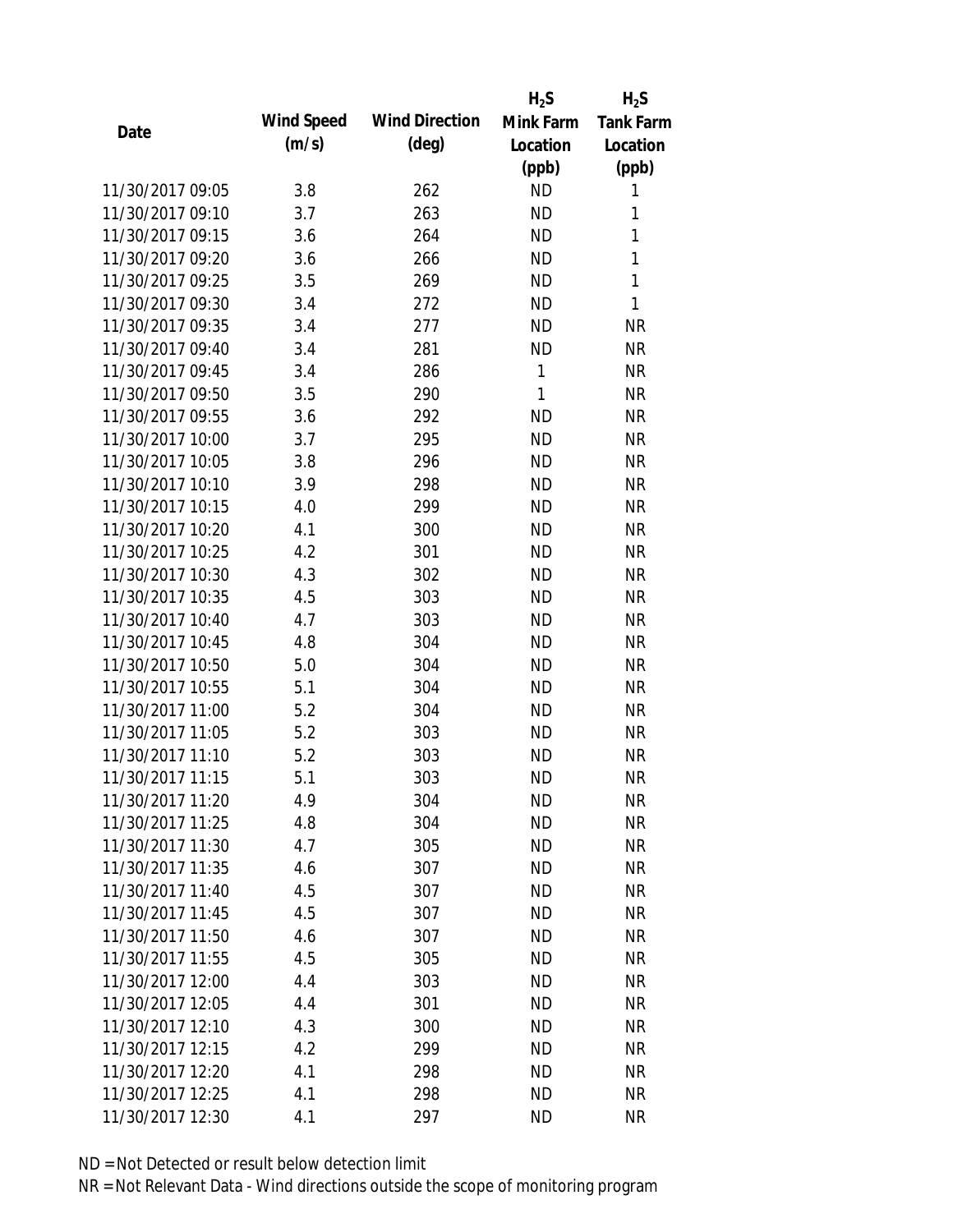|                  |            |                       | $H_2S$         | $H_2S$           |
|------------------|------------|-----------------------|----------------|------------------|
| Date             | Wind Speed | <b>Wind Direction</b> | Mink Farm      | <b>Tank Farm</b> |
|                  | (m/s)      | $(\text{deg})$        | Location       | Location         |
|                  |            |                       | (ppb)          | (ppb)            |
| 11/30/2017 12:35 | 4.1        | 296                   | <b>ND</b>      | <b>NR</b>        |
| 11/30/2017 12:40 | 4.2        | 294                   | <b>ND</b>      | <b>NR</b>        |
| 11/30/2017 12:45 | 4.3        | 291                   | <b>ND</b>      | <b>NR</b>        |
| 11/30/2017 12:50 | 4.4        | 289                   | <b>ND</b>      | <b>NR</b>        |
| 11/30/2017 12:55 | 4.4        | 287                   | <b>ND</b>      | <b>NR</b>        |
| 11/30/2017 13:00 | 4.5        | 286                   | <b>ND</b>      | <b>NR</b>        |
| 11/30/2017 13:05 | 4.5        | 287                   | <b>ND</b>      | <b>NR</b>        |
| 11/30/2017 13:10 | 4.5        | 286                   | <b>ND</b>      | <b>NR</b>        |
| 11/30/2017 13:15 | 4.5        | 286                   | <b>ND</b>      | <b>NR</b>        |
| 11/30/2017 13:20 | 4.5        | 287                   | <b>ND</b>      | <b>NR</b>        |
| 11/30/2017 13:25 | 4.6        | 288                   | <b>ND</b>      | <b>NR</b>        |
| 11/30/2017 13:30 | 4.7        | 290                   | <b>ND</b>      | <b>NR</b>        |
| 11/30/2017 13:35 | 4.9        | 292                   | <b>ND</b>      | <b>NR</b>        |
| 11/30/2017 13:40 | 5.1        | 295                   | <b>ND</b>      | <b>NR</b>        |
| 11/30/2017 13:45 | 5.3        | 298                   | <b>ND</b>      | <b>NR</b>        |
| 11/30/2017 13:50 | 5.5        | 300                   | <b>ND</b>      | <b>NR</b>        |
| 11/30/2017 13:55 | 5.7        | 302                   | <b>ND</b>      | <b>NR</b>        |
| 11/30/2017 14:00 | 5.9        | 302                   | <b>ND</b>      | <b>NR</b>        |
| 11/30/2017 14:05 | 6.0        | 303                   | <b>ND</b>      | <b>NR</b>        |
| 11/30/2017 14:10 | 6.2        | 304                   | <b>ND</b>      | <b>NR</b>        |
| 11/30/2017 14:15 | 6.2        | 304                   | <b>ND</b>      | <b>NR</b>        |
| 11/30/2017 14:20 | 6.3        | 305                   | <b>ND</b>      | <b>NR</b>        |
| 11/30/2017 14:25 | 6.3        | 306                   | <b>ND</b>      | <b>NR</b>        |
| 11/30/2017 14:30 | 6.4        | 307                   | <b>ND</b>      | <b>NR</b>        |
| 11/30/2017 14:35 | 6.3        | 308                   | <b>ND</b>      | <b>NR</b>        |
| 11/30/2017 14:40 | 6.3        | 309                   | <b>ND</b>      | <b>NR</b>        |
| 11/30/2017 14:45 | 6.3        | 309                   | <b>ND</b>      | <b>NR</b>        |
| 11/30/2017 14:50 | 6.2        | 310                   | <b>ND</b>      | <b>NR</b>        |
| 11/30/2017 14:55 | 6.1        | 309                   | <b>ND</b>      | <b>NR</b>        |
| 11/30/2017 15:00 | 5.9        | 307                   | <b>ND</b>      | <b>NR</b>        |
| 11/30/2017 15:05 | 5.8        | 306                   | <b>ND</b>      | <b>NR</b>        |
| 11/30/2017 15:10 | 5.8        | 304                   | <b>ND</b>      | <b>NR</b>        |
| 11/30/2017 15:15 | 5.7        | 303                   | <b>ND</b>      | <b>NR</b>        |
| 11/30/2017 15:20 | 5.7        | 302                   | <b>ND</b>      | <b>NR</b>        |
| 11/30/2017 15:25 | 5.8        | 302                   | 1              | <b>NR</b>        |
| 11/30/2017 15:30 | 5.9        | 302                   | 1              | <b>NR</b>        |
| 11/30/2017 15:35 | 5.9        | 303                   | 1              | <b>NR</b>        |
| 11/30/2017 15:40 | 5.9        | 303                   | 1              | <b>NR</b>        |
| 11/30/2017 15:45 | 5.8        | 303                   | 1              | <b>NR</b>        |
| 11/30/2017 15:50 | 5.6        |                       | $\overline{2}$ | <b>NR</b>        |
|                  |            | 303                   |                |                  |
| 11/30/2017 15:55 | 5.4        | 302                   | $\overline{2}$ | <b>NR</b>        |
| 11/30/2017 16:00 | 5.2        | 301                   | $\overline{2}$ | <b>NR</b>        |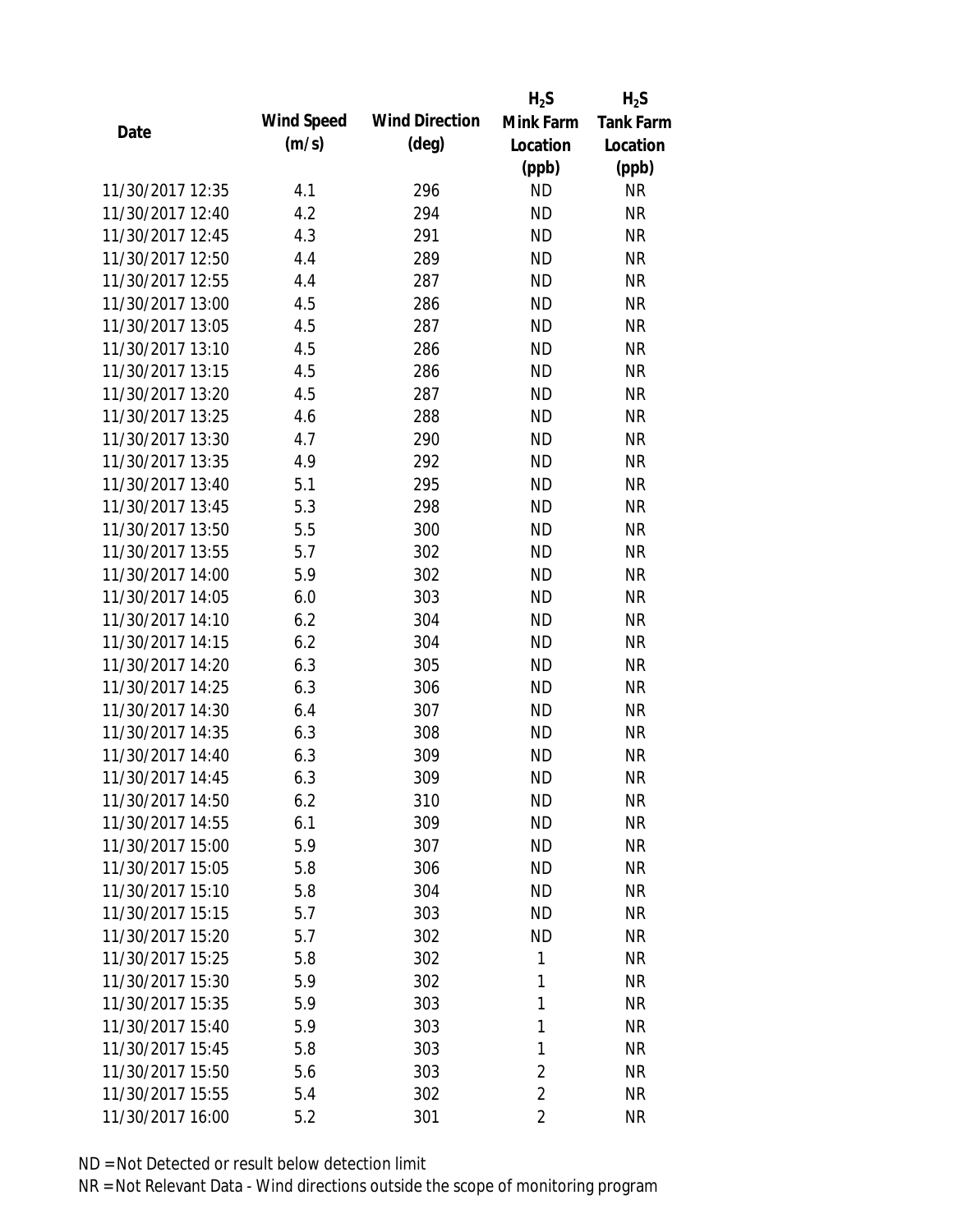|                  |                   |                       | $H_2S$         | $H_2S$           |
|------------------|-------------------|-----------------------|----------------|------------------|
| Date             | <b>Wind Speed</b> | <b>Wind Direction</b> | Mink Farm      | <b>Tank Farm</b> |
|                  | (m/s)             | $(\text{deg})$        | Location       | Location         |
|                  |                   |                       | (ppb)          | (ppb)            |
| 11/30/2017 16:05 | 5.0               | 300                   | $\overline{2}$ | <b>NR</b>        |
| 11/30/2017 16:10 | 4.9               | 299                   | $\overline{2}$ | <b>NR</b>        |
| 11/30/2017 16:15 | 4.8               | 299                   | $\overline{2}$ | <b>NR</b>        |
| 11/30/2017 16:20 | 4.9               | 298                   | $\overline{2}$ | <b>NR</b>        |
| 11/30/2017 16:25 | 5.0               | 298                   | $\overline{2}$ | <b>NR</b>        |
| 11/30/2017 16:30 | 5.2               | 299                   | $\overline{2}$ | <b>NR</b>        |
| 11/30/2017 16:35 | 5.3               | 299                   | $\overline{2}$ | <b>NR</b>        |
| 11/30/2017 16:40 | 5.5               | 299                   | $\overline{2}$ | <b>NR</b>        |
| 11/30/2017 16:45 | 5.6               | 299                   | $\overline{2}$ | <b>NR</b>        |
| 11/30/2017 16:50 | 5.6               | 299                   | $\mathbf{1}$   | <b>NR</b>        |
| 11/30/2017 16:55 | 5.6               | 300                   | 1              | <b>NR</b>        |
| 11/30/2017 17:00 | 5.5               | 300                   | 1              | <b>NR</b>        |
| 11/30/2017 17:05 | 5.4               | 300                   | 1              | <b>NR</b>        |
| 11/30/2017 17:10 | 5.3               | 300                   | 1              | <b>NR</b>        |
| 11/30/2017 17:15 | 5.2               | 300                   | 1              | <b>NR</b>        |
| 11/30/2017 17:20 | 5.0               | 300                   | 1              | <b>NR</b>        |
| 11/30/2017 17:25 | 4.8               | 299                   | <b>ND</b>      | <b>NR</b>        |
| 11/30/2017 17:30 | 4.6               | 298                   | <b>ND</b>      | <b>NR</b>        |
| 11/30/2017 17:35 | 4.4               | 297                   | <b>ND</b>      | <b>NR</b>        |
| 11/30/2017 17:40 | 4.1               | 296                   | <b>ND</b>      | <b>NR</b>        |
| 11/30/2017 17:45 | 4.0               | 295                   | <b>ND</b>      | <b>NR</b>        |
| 11/30/2017 17:50 | 3.8               | 294                   | <b>ND</b>      | <b>NR</b>        |
| 11/30/2017 17:55 | 3.7               | 292                   | <b>ND</b>      | <b>NR</b>        |
| 11/30/2017 18:00 | 3.6               | 290                   | <b>ND</b>      | <b>NR</b>        |
| 11/30/2017 18:05 | 3.5               | 288                   | <b>ND</b>      | <b>NR</b>        |
| 11/30/2017 18:10 | 3.4               | 286                   | <b>ND</b>      | <b>NR</b>        |
| 11/30/2017 18:15 | 3.4               | 284                   | <b>ND</b>      | <b>NR</b>        |
| 11/30/2017 18:20 | 3.3               | 283                   | ND             | <b>NR</b>        |
| 11/30/2017 18:25 | 3.2               | 282                   | <b>ND</b>      | <b>NR</b>        |
| 11/30/2017 18:30 | 3.1               | 280                   | <b>ND</b>      | <b>NR</b>        |
| 11/30/2017 18:35 | 3.0               | 279                   | <b>ND</b>      | <b>NR</b>        |
| 11/30/2017 18:40 | 2.9               | 277                   | <b>ND</b>      | <b>NR</b>        |
| 11/30/2017 18:45 | 2.9               | 276                   | <b>ND</b>      | <b>NR</b>        |
| 11/30/2017 18:50 | 2.8               | 274                   | <b>ND</b>      | 1                |
| 11/30/2017 18:55 | 2.8               | 273                   | <b>ND</b>      | 1                |
| 11/30/2017 19:00 | 2.8               | 271                   | 1              | 1                |
| 11/30/2017 19:05 | 2.8               | 270                   | 1              | 1                |
| 11/30/2017 19:10 | 2.8               | 270                   | 1              | 1                |
| 11/30/2017 19:15 | 2.9               | 270                   | 1              | 1                |
| 11/30/2017 19:20 | 2.9               | 271                   | 1              | 1                |
| 11/30/2017 19:25 | 2.9               | 272                   | <b>ND</b>      | 1                |
| 11/30/2017 19:30 | 2.9               | 274                   | <b>ND</b>      | 1                |
|                  |                   |                       |                |                  |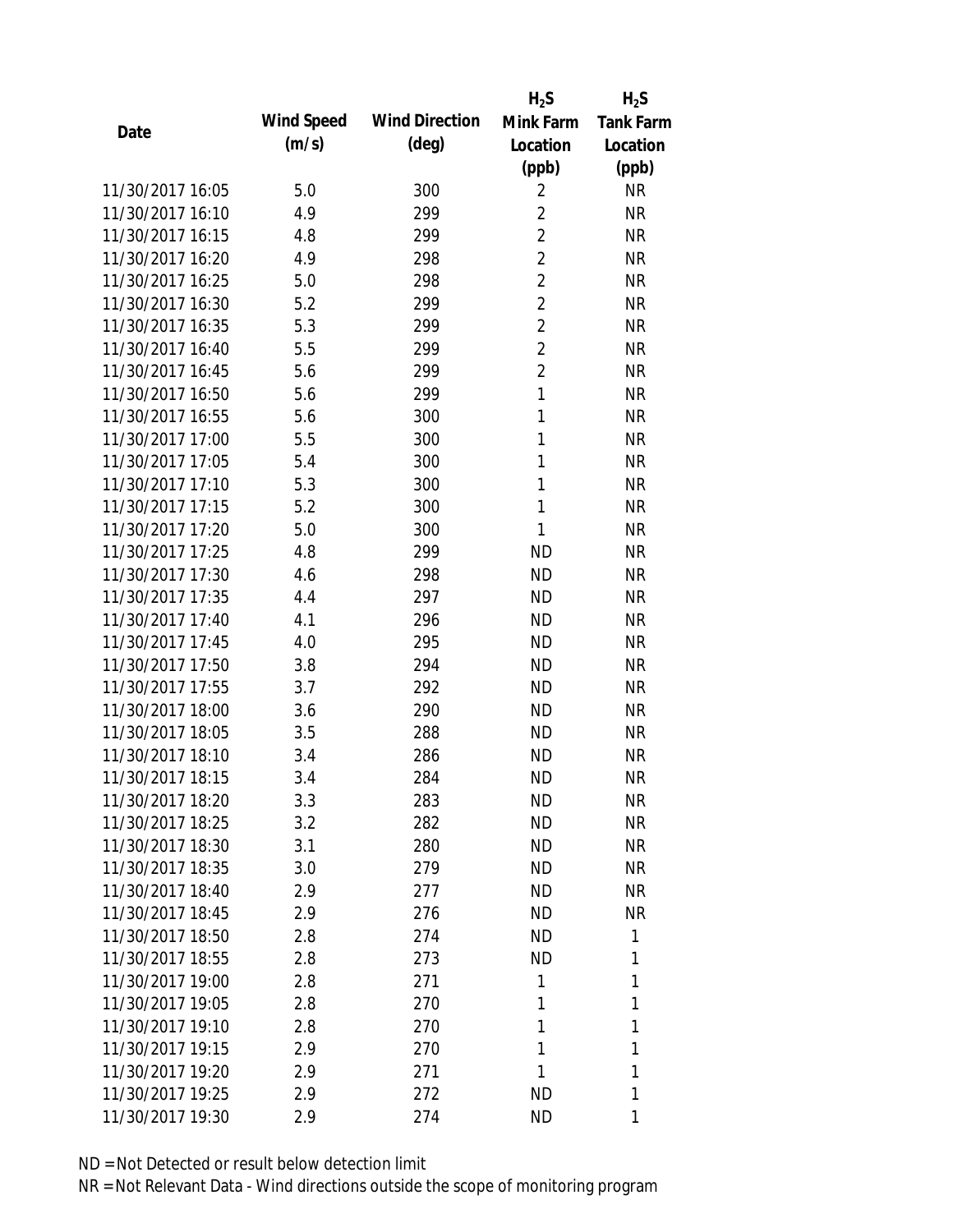|                  |            |                       | $H_2S$    | $H_2S$           |
|------------------|------------|-----------------------|-----------|------------------|
| Date             | Wind Speed | <b>Wind Direction</b> | Mink Farm | <b>Tank Farm</b> |
|                  | (m/s)      | $(\text{deg})$        | Location  | Location         |
|                  |            |                       | (ppb)     | (ppb)            |
| 11/30/2017 19:35 | 2.9        | 277                   | <b>ND</b> | <b>NR</b>        |
| 11/30/2017 19:40 | 3.0        | 279                   | <b>ND</b> | <b>NR</b>        |
| 11/30/2017 19:45 | 2.9        | 280                   | <b>ND</b> | <b>NR</b>        |
| 11/30/2017 19:50 | 2.8        | 281                   | <b>ND</b> | <b>NR</b>        |
| 11/30/2017 19:55 | 2.7        | 280                   | <b>ND</b> | <b>NR</b>        |
| 11/30/2017 20:00 | 2.6        | 279                   | <b>ND</b> | <b>NR</b>        |
| 11/30/2017 20:05 | 2.5        | 278                   | <b>ND</b> | <b>NR</b>        |
| 11/30/2017 20:10 | 2.4        | 276                   | <b>ND</b> | <b>NR</b>        |
| 11/30/2017 20:15 | 2.3        | 275                   | <b>ND</b> | 1                |
| 11/30/2017 20:20 | 2.3        | 275                   | <b>ND</b> | 1                |
| 11/30/2017 20:25 | 2.4        | 276                   | <b>ND</b> | <b>NR</b>        |
| 11/30/2017 20:30 | 2.5        | 277                   | <b>ND</b> | <b>NR</b>        |
| 11/30/2017 20:35 | 2.5        | 279                   | <b>ND</b> | <b>NR</b>        |
| 11/30/2017 20:40 | 2.6        | 281                   | <b>ND</b> | <b>NR</b>        |
| 11/30/2017 20:45 | 2.6        | 281                   | <b>ND</b> | <b>NR</b>        |
| 11/30/2017 20:50 | 2.6        | 282                   | 1         | <b>NR</b>        |
| 11/30/2017 20:55 | 2.6        | 281                   | 1         | <b>NR</b>        |
| 11/30/2017 21:00 | 2.6        | 279                   | 1         | <b>NR</b>        |
| 11/30/2017 21:05 | 2.7        | 277                   | 1         | <b>NR</b>        |
| 11/30/2017 21:10 | 2.7        | 274                   | 1         | <b>ND</b>        |
| 11/30/2017 21:15 | 2.7        | 271                   | 1         | 1                |
| 11/30/2017 21:20 | 2.7        | 269                   | 1         | 1                |
| 11/30/2017 21:25 | 2.8        | 267                   | 1         | 1                |
| 11/30/2017 21:30 | 2.7        | 266                   | 1         | 1                |
| 11/30/2017 21:35 | 2.7        | 267                   | 1         | 1                |
| 11/30/2017 21:40 | 2.7        | 269                   | 1         | 1                |
| 11/30/2017 21:45 | 2.6        | 271                   | 1         | 1                |
| 11/30/2017 21:50 | 2.6        | 275                   | 1         | 1                |
| 11/30/2017 21:55 | 2.7        | 279                   | 1         | <b>NR</b>        |
| 11/30/2017 22:00 | 2.8        | 284                   | 1         | <b>NR</b>        |
| 11/30/2017 22:05 | 2.9        | 289                   | 1         | <b>NR</b>        |
| 11/30/2017 22:10 | 3.1        | 293                   | 1         | <b>NR</b>        |
| 11/30/2017 22:15 | 3.3        | 296                   | 1         | <b>NR</b>        |
| 11/30/2017 22:20 | 3.4        | 298                   | <b>ND</b> | <b>NR</b>        |
| 11/30/2017 22:25 | 3.5        | 298                   | <b>ND</b> | NR               |
| 11/30/2017 22:30 | 3.4        | 297                   | <b>ND</b> | <b>NR</b>        |
| 11/30/2017 22:35 | 3.3        | 294                   | ND.       | <b>NR</b>        |
| 11/30/2017 22:40 | 3.1        | 291                   | <b>ND</b> | <b>NR</b>        |
| 11/30/2017 22:45 | 2.8        | 287                   | <b>ND</b> | <b>NR</b>        |
| 11/30/2017 22:50 | 2.6        | 283                   | <b>ND</b> | NR               |
| 11/30/2017 22:55 | 2.4        | 281                   | <b>ND</b> | <b>NR</b>        |
|                  |            |                       |           |                  |
| 11/30/2017 23:00 | 2.2        | 280                   | <b>ND</b> | <b>NR</b>        |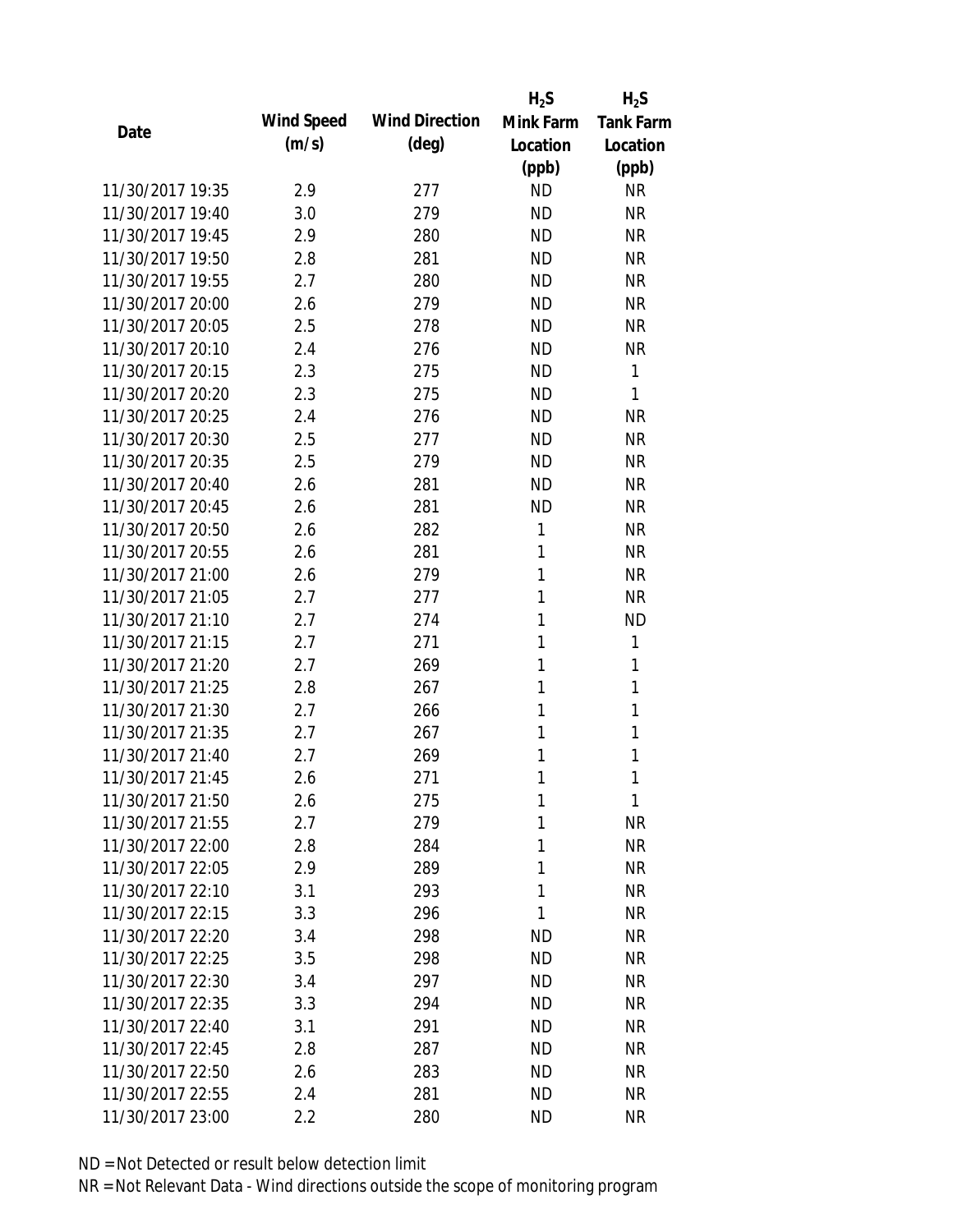|                  |            |                       | $H_2S$         | $H_2S$           |
|------------------|------------|-----------------------|----------------|------------------|
| Date             | Wind Speed | <b>Wind Direction</b> | Mink Farm      | <b>Tank Farm</b> |
|                  | (m/s)      | $(\text{deg})$        | Location       | Location         |
|                  |            |                       | (ppb)          | (ppb)            |
| 11/30/2017 23:05 | 2.1        | 281                   | 1              | <b>NR</b>        |
| 11/30/2017 23:10 | 2.0        | 282                   | 1              | <b>NR</b>        |
| 11/30/2017 23:15 | 1.9        | 284                   | $\mathbf{1}$   | <b>NR</b>        |
| 11/30/2017 23:20 | 1.9        | 287                   | 1              | <b>NR</b>        |
| 11/30/2017 23:25 | 1.9        | 291                   | <b>ND</b>      | <b>NR</b>        |
| 11/30/2017 23:30 | 1.9        | 294                   | <b>ND</b>      | <b>NR</b>        |
| 11/30/2017 23:35 | 1.9        | 296                   | <b>ND</b>      | <b>NR</b>        |
| 11/30/2017 23:40 | 2.0        | 301                   | <b>ND</b>      | <b>NR</b>        |
| 11/30/2017 23:45 | 2.1        | 305                   | <b>ND</b>      | <b>NR</b>        |
| 11/30/2017 23:50 | 2.2        | 306                   | <b>ND</b>      | <b>NR</b>        |
| 11/30/2017 23:55 | 2.3        | 307                   | <b>ND</b>      | <b>NR</b>        |
| 11/30/2017 24:00 | 2.4        | 308                   | <b>ND</b>      | <b>NR</b>        |
| 12/1/2017 00:05  | 2.5        | 308                   | <b>ND</b>      | <b>NR</b>        |
| 12/1/2017 00:10  | 2.4        | 307                   | <b>ND</b>      | <b>NR</b>        |
| 12/1/2017 00:15  | 2.3        | 307                   | <b>ND</b>      | <b>NR</b>        |
| 12/1/2017 00:20  | 2.2        | 307                   | <b>ND</b>      | <b>NR</b>        |
| 12/1/2017 00:25  | 2.1        | 308                   | <b>ND</b>      | <b>NR</b>        |
| 12/1/2017 00:30  | 2.1        | 309                   | <b>ND</b>      | <b>NR</b>        |
| 12/1/2017 00:35  | 2.0        | 310                   | <b>ND</b>      | <b>NR</b>        |
| 12/1/2017 00:40  | 2.1        | 313                   | <b>ND</b>      | <b>NR</b>        |
| 12/1/2017 00:45  | 2.1        | 316                   | <b>ND</b>      | <b>NR</b>        |
| 12/1/2017 00:50  | 2.2        | 319                   | <b>ND</b>      | <b>NR</b>        |
| 12/1/2017 00:55  | 2.3        | 323                   | <b>ND</b>      | <b>NR</b>        |
| 12/1/2017 01:00  | 2.4        | 327                   | <b>ND</b>      | <b>NR</b>        |
| 12/1/2017 01:05  | 2.4        | 331                   | 1              | <b>NR</b>        |
| 12/1/2017 01:10  | 2.4        | 334                   | 1              | <b>NR</b>        |
| 12/1/2017 01:15  | 2.5        | 336                   | 1              | <b>NR</b>        |
| 12/1/2017 01:20  | 2.5        | 338                   | 1              | <b>NR</b>        |
| 12/1/2017 01:25  | 2.5        | 339                   | $\overline{2}$ | <b>NR</b>        |
| 12/1/2017 01:30  | 2.5        | 339                   | 1              | <b>NR</b>        |
| 12/1/2017 01:35  | 2.5        | 339                   | 1              | <b>NR</b>        |
| 12/1/2017 01:40  | 2.5        | 339                   | 1              | <b>NR</b>        |
| 12/1/2017 01:45  | 2.5        | 340                   | 1              | <b>NR</b>        |
| 12/1/2017 01:50  | 2.4        | 341                   | 1              | <b>NR</b>        |
| 12/1/2017 01:55  | 2.3        | 343                   | 1              | <b>NR</b>        |
| 12/1/2017 02:00  | 2.2        | 345                   | 1              | <b>NR</b>        |
| 12/1/2017 02:05  | 2.1        | 347                   | 1              | <b>NR</b>        |
| 12/1/2017 02:10  | 2.0        | 349                   | 1              | <b>NR</b>        |
| 12/1/2017 02:15  | 1.9        | 350                   | 1              | <b>NR</b>        |
| 12/1/2017 02:20  | 1.8        | 351                   | 1              | <b>NR</b>        |
| 12/1/2017 02:25  | 1.8        | 350                   | 1              | <b>NR</b>        |
| 12/1/2017 02:30  | 1.8        | 346                   | <b>ND</b>      | <b>NR</b>        |
|                  |            |                       |                |                  |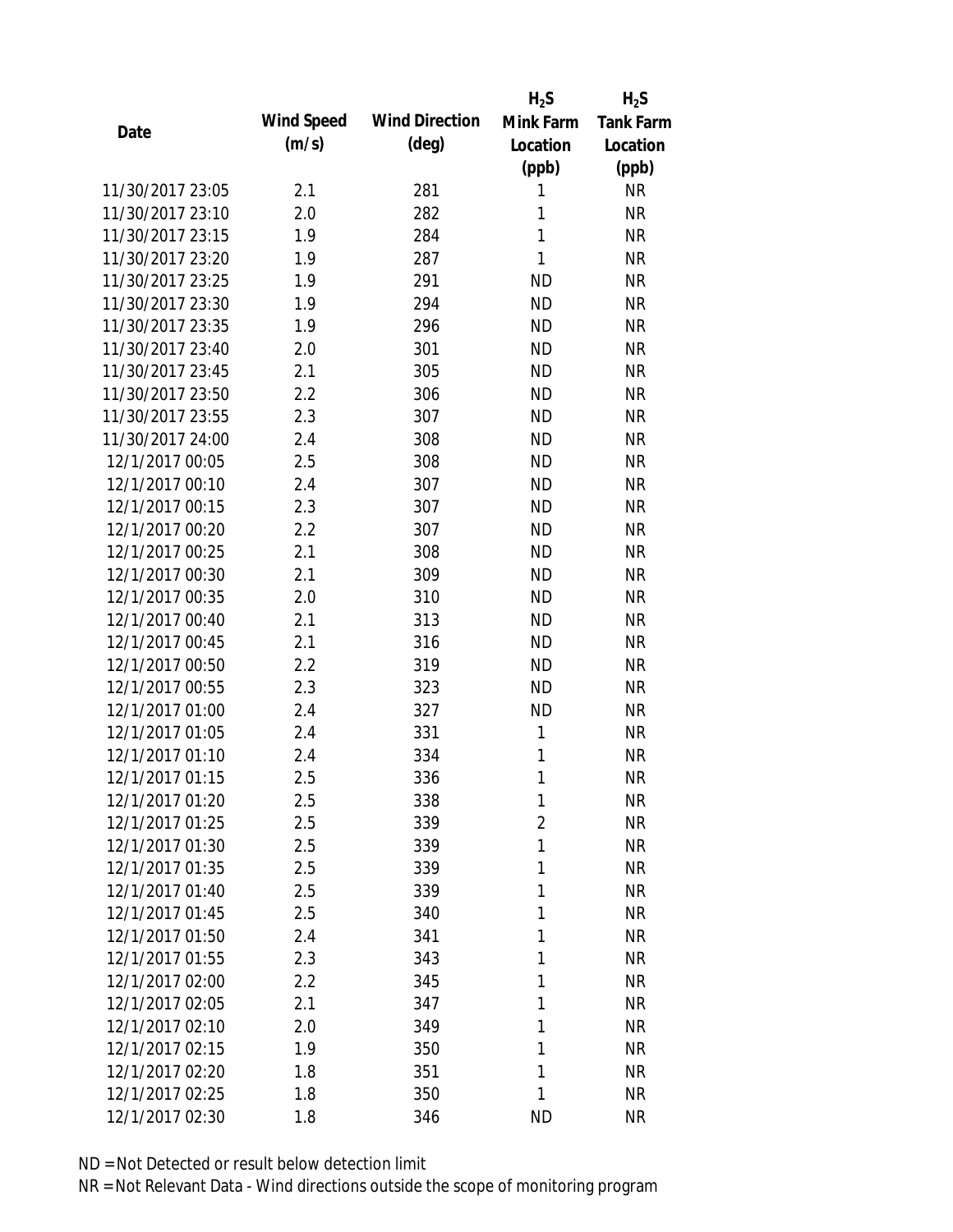|                 |            |                       | $H_2S$    | $H_2S$           |
|-----------------|------------|-----------------------|-----------|------------------|
| Date            | Wind Speed | <b>Wind Direction</b> | Mink Farm | <b>Tank Farm</b> |
|                 | (m/s)      | $(\text{deg})$        | Location  | Location         |
|                 |            |                       | (ppb)     | (ppb)            |
| 12/1/2017 02:35 | 1.7        | 341                   | <b>ND</b> | <b>NR</b>        |
| 12/1/2017 02:40 | 1.6        | 333                   | <b>ND</b> | <b>NR</b>        |
| 12/1/2017 02:45 | 1.5        | 322                   | 1         | <b>NR</b>        |
| 12/1/2017 02:50 | 1.4        | 307                   | 1         | <b>NR</b>        |
| 12/1/2017 02:55 | 1.2        | 290                   | 1         | <b>NR</b>        |
| 12/1/2017 03:00 | 1.1        | 272                   | 1         | 1                |
| 12/1/2017 03:05 | 1.0        | 253                   | <b>ND</b> | 1                |
| 12/1/2017 03:10 | 0.9        | 236                   | <b>ND</b> | 1                |
| 12/1/2017 03:15 | 0.8        | 221                   | <b>NR</b> | $\mathbf{1}$     |
| 12/1/2017 03:20 | 0.7        | 211                   | <b>NR</b> | $\mathbf{1}$     |
| 12/1/2017 03:25 | 0.6        | 204                   | <b>NR</b> | 1                |
| 12/1/2017 03:30 | 0.6        | 200                   | <b>NR</b> | 1                |
| 12/1/2017 03:35 | 0.6        | 199                   | <b>NR</b> | 1                |
| 12/1/2017 03:40 | 0.6        | 196                   | <b>NR</b> | 1                |
| 12/1/2017 03:45 | 0.6        | 194                   | <b>NR</b> | $\mathbf{1}$     |
| 12/1/2017 03:50 | 0.6        | 189                   | <b>NR</b> | 1                |
| 12/1/2017 03:55 | 0.7        | 185                   | <b>NR</b> | 1                |
| 12/1/2017 04:00 | 0.8        | 181                   | <b>NR</b> | 1                |
| 12/1/2017 04:05 | 0.8        | 179                   | <b>NR</b> | $\mathbf{1}$     |
| 12/1/2017 04:10 | 0.9        | 180                   | <b>NR</b> | 1                |
| 12/1/2017 04:15 | 1.0        | 182                   | <b>NR</b> | <b>ND</b>        |
| 12/1/2017 04:20 | 1.1        | 186                   | <b>NR</b> | <b>ND</b>        |
| 12/1/2017 04:25 | 1.2        | 189                   | <b>NR</b> | <b>ND</b>        |
| 12/1/2017 04:30 | 1.4        | 192                   | <b>NR</b> | <b>ND</b>        |
| 12/1/2017 04:35 | 1.5        | 194                   | <b>NR</b> | <b>ND</b>        |
| 12/1/2017 04:40 | 1.6        | 195                   | <b>NR</b> | <b>ND</b>        |
| 12/1/2017 04:45 | 1.7        | 197                   | <b>NR</b> | <b>ND</b>        |
| 12/1/2017 04:50 | 1.8        | 199                   | <b>NR</b> | <b>ND</b>        |
| 12/1/2017 04:55 | 1.8        | 202                   | <b>NR</b> | <b>ND</b>        |
| 12/1/2017 05:00 | 1.9        | 205                   | <b>NR</b> | <b>ND</b>        |
| 12/1/2017 05:05 | 1.9        | 209                   | <b>NR</b> | <b>ND</b>        |
| 12/1/2017 05:10 | 1.8        | 212                   | <b>NR</b> | <b>ND</b>        |
| 12/1/2017 05:15 | 1.8        | 215                   | <b>NR</b> | <b>ND</b>        |
| 12/1/2017 05:20 | 1.7        | 219                   | <b>NR</b> | <b>ND</b>        |
| 12/1/2017 05:25 | 1.7        | 222                   | <b>NR</b> | <b>ND</b>        |
| 12/1/2017 05:30 | 1.6        | 225                   | <b>NR</b> | <b>ND</b>        |
| 12/1/2017 05:35 | 1.6        | 228                   | <b>NR</b> | <b>ND</b>        |
| 12/1/2017 05:40 | 1.6        | 232                   | <b>ND</b> | <b>ND</b>        |
| 12/1/2017 05:45 | 1.5        | 234                   | <b>ND</b> | <b>ND</b>        |
| 12/1/2017 05:50 | 1.5        | 233                   | <b>ND</b> | <b>ND</b>        |
| 12/1/2017 05:55 | 1.5        | 229                   | <b>NR</b> | <b>ND</b>        |
| 12/1/2017 06:00 | 1.4        | 223                   | <b>NR</b> | <b>ND</b>        |
|                 |            |                       |           |                  |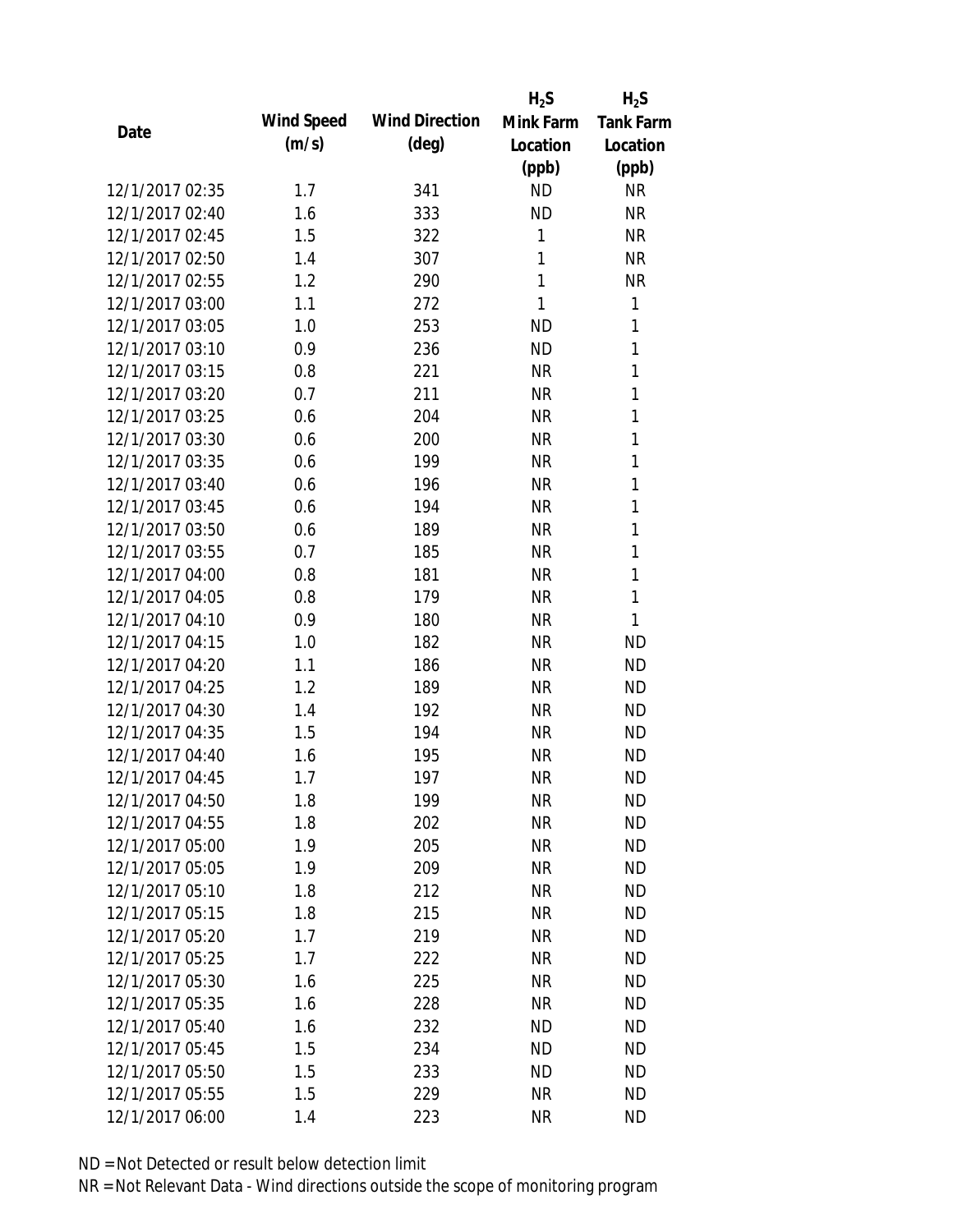|                 |            |                       | $H_2S$    | $H_2S$           |
|-----------------|------------|-----------------------|-----------|------------------|
| Date            | Wind Speed | <b>Wind Direction</b> | Mink Farm | <b>Tank Farm</b> |
|                 | (m/s)      | $(\text{deg})$        | Location  | Location         |
|                 |            |                       | (ppb)     | (ppb)            |
| 12/1/2017 06:05 | 1.3        | 215                   | <b>NR</b> | <b>ND</b>        |
| 12/1/2017 06:10 | 1.3        | 205                   | NR        | <b>ND</b>        |
| 12/1/2017 06:15 | 1.2        | 197                   | <b>NR</b> | 1                |
| 12/1/2017 06:20 | 1.2        | 191                   | <b>NR</b> | 1                |
| 12/1/2017 06:25 | 1.3        | 190                   | <b>NR</b> | 1                |
| 12/1/2017 06:30 | 1.2        | 191                   | <b>NR</b> | 1                |
| 12/1/2017 06:35 | 1.2        | 194                   | <b>NR</b> | 1                |
| 12/1/2017 06:40 | 1.2        | 198                   | <b>NR</b> | 1                |
| 12/1/2017 06:45 | 1.2        | 203                   | <b>NR</b> | 1                |
| 12/1/2017 06:50 | 1.1        | 207                   | <b>NR</b> | 1                |
| 12/1/2017 06:55 | 1.1        | 208                   | <b>NR</b> | 1                |
| 12/1/2017 07:00 | 1.0        | 208                   | <b>NR</b> | 1                |
| 12/1/2017 07:05 | 1.0        | 208                   | <b>NR</b> | 1                |
| 12/1/2017 07:10 | 1.0        | 208                   | <b>NR</b> | 1                |
| 12/1/2017 07:15 | 0.9        | 207                   | <b>NR</b> | 1                |
| 12/1/2017 07:20 | 0.9        | 204                   | <b>NR</b> | 1                |
| 12/1/2017 07:25 | 1.0        | 201                   | <b>NR</b> | 1                |
| 12/1/2017 07:30 | 1.0        | 198                   | <b>NR</b> | 1                |
| 12/1/2017 07:35 | 1.0        | 193                   | <b>NR</b> | 1                |
| 12/1/2017 07:40 | 1.0        | 189                   | <b>NR</b> | 1                |
| 12/1/2017 07:45 | 1.1        | 187                   | <b>NR</b> | 1                |
| 12/1/2017 07:50 | 1.1        | 189                   | <b>NR</b> | 1                |
| 12/1/2017 07:55 | 1.2        | 196                   | <b>NR</b> | 1                |
| 12/1/2017 08:00 | 1.3        | 204                   | <b>NR</b> | 1                |
| 12/1/2017 08:05 | 1.4        | 216                   | <b>NR</b> | 1                |
| 12/1/2017 08:10 | 1.6        | 227                   | <b>NR</b> | 1                |
| 12/1/2017 08:15 | 1.7        | 237                   | <b>ND</b> | 1                |
| 12/1/2017 08:20 | 1.8        | 244                   | ND        | 1                |
| 12/1/2017 08:25 | 1.9        | 247                   | <b>ND</b> | 1                |
| 12/1/2017 08:30 | 2.0        | 247                   | <b>ND</b> | 1                |
| 12/1/2017 08:35 | 2.0        | 246                   | ND        | 1                |
| 12/1/2017 08:40 | 2.0        | 245                   | <b>ND</b> | 1                |
| 12/1/2017 08:45 | 1.9        | 242                   | ND        | 1                |
| 12/1/2017 08:50 | 1.9        | 241                   | <b>ND</b> | 1                |
| 12/1/2017 08:55 | 1.8        | 240                   | ND        | 1                |
| 12/1/2017 09:00 | 1.8        | 239                   | <b>ND</b> | 1                |
| 12/1/2017 09:05 | 1.7        | 239                   | <b>ND</b> | 1                |
| 12/1/2017 09:10 | 1.6        | 239                   | <b>ND</b> | 1                |
| 12/1/2017 09:15 | 1.6        | 239                   | <b>ND</b> | 1                |
| 12/1/2017 09:20 | 1.6        | 240                   | ND        | 1                |
| 12/1/2017 09:25 | 1.6        | 242                   | ND        | 1                |
| 12/1/2017 09:30 | 1.7        | 244                   | ND        | 1                |
|                 |            |                       |           |                  |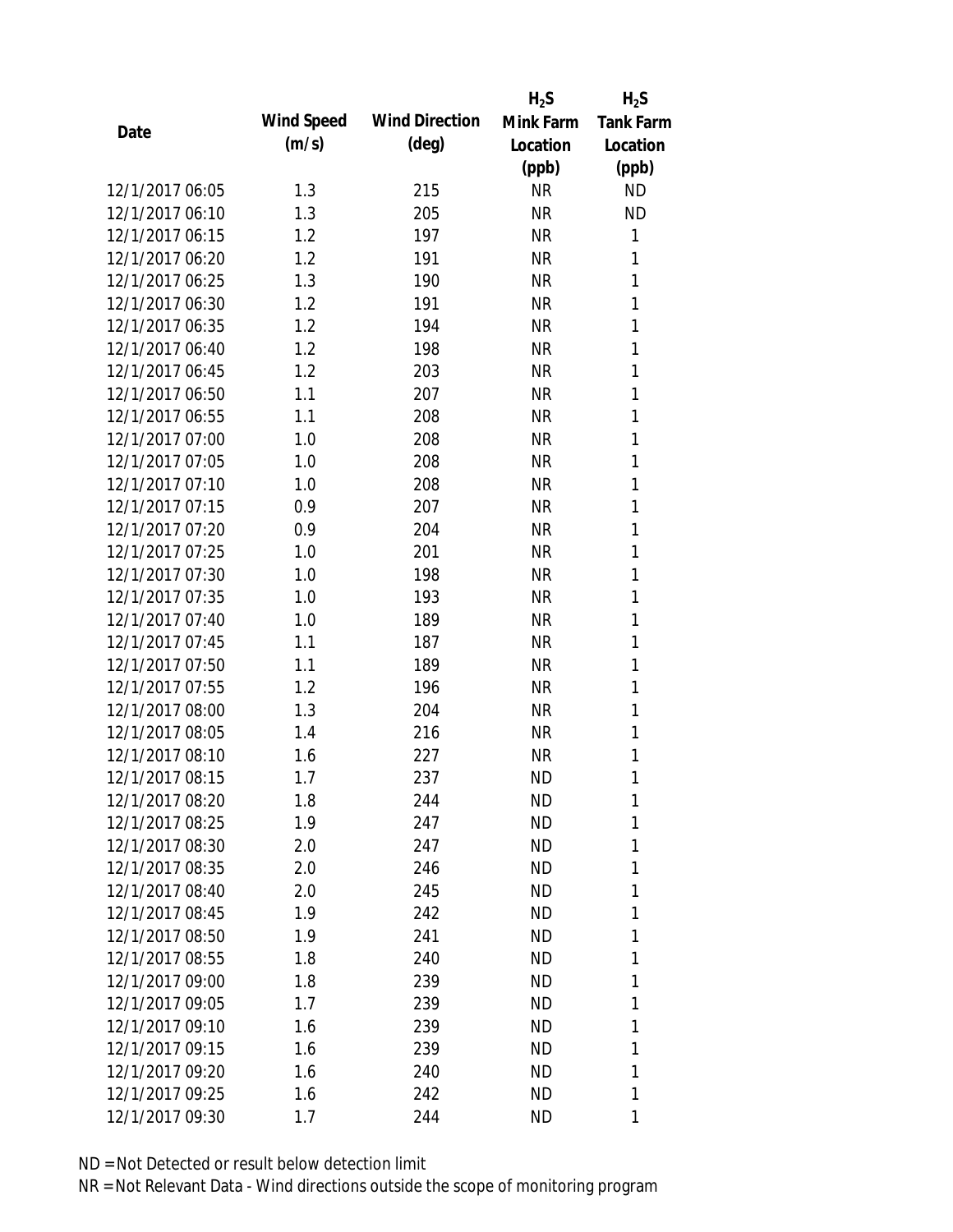|                 |            |                       | $H_2S$         | $H_2S$           |
|-----------------|------------|-----------------------|----------------|------------------|
| Date            | Wind Speed | <b>Wind Direction</b> | Mink Farm      | <b>Tank Farm</b> |
|                 | (m/s)      | $(\text{deg})$        | Location       | Location         |
|                 |            |                       | (ppb)          | (ppb)            |
| 12/1/2017 09:35 | 1.7        | 246                   | <b>ND</b>      | 1                |
| 12/1/2017 09:40 | 1.7        | 248                   | <b>ND</b>      | 1                |
| 12/1/2017 09:45 | 1.6        | 249                   | <b>ND</b>      | 1                |
| 12/1/2017 09:50 | 1.6        | 250                   | <b>ND</b>      | $\overline{2}$   |
| 12/1/2017 09:55 | 1.6        | 249                   | <b>ND</b>      | $\overline{2}$   |
| 12/1/2017 10:00 | 1.5        | 247                   | <b>ND</b>      | $\overline{2}$   |
| 12/1/2017 10:05 | 1.4        | 246                   | <b>ND</b>      | $\overline{2}$   |
| 12/1/2017 10:10 | 1.4        | 244                   | <b>ND</b>      | 1                |
| 12/1/2017 10:15 | 1.4        | 243                   | 1              | $\mathbf{1}$     |
| 12/1/2017 10:20 | 1.3        | 243                   | 1              | 1                |
| 12/1/2017 10:25 | 1.3        | 242                   | 1              | 1                |
| 12/1/2017 10:30 | 1.2        | 241                   | $\overline{2}$ | 1                |
| 12/1/2017 10:35 | 1.1        | 240                   | $\overline{2}$ | 1                |
| 12/1/2017 10:40 | 1.0        | 238                   | $\overline{2}$ | 1                |
| 12/1/2017 10:45 | 1.0        | 237                   | $\overline{2}$ | $\overline{2}$   |
| 12/1/2017 10:50 | 0.9        | 236                   | $\overline{2}$ | $\overline{2}$   |
| 12/1/2017 10:55 | 0.9        | 234                   | $\overline{2}$ | $\overline{2}$   |
| 12/1/2017 11:00 | 0.9        | 234                   | $\mathbf{1}$   | $\overline{2}$   |
| 12/1/2017 11:05 | 1.0        | 235                   | 1              | $\overline{2}$   |
| 12/1/2017 11:10 | 1.1        | 236                   | <b>ND</b>      | 3                |
| 12/1/2017 11:15 | 1.2        | 236                   | <b>ND</b>      | 3                |
| 12/1/2017 11:20 | 1.3        | 236                   | <b>ND</b>      | $\overline{2}$   |
| 12/1/2017 11:25 | 1.5        | 236                   | <b>ND</b>      | $\overline{2}$   |
| 12/1/2017 11:30 | 1.7        | 235                   | <b>ND</b>      | $\overline{2}$   |
| 12/1/2017 11:35 | 2.0        | 234                   | <b>ND</b>      | $\overline{2}$   |
| 12/1/2017 11:40 | 2.2        | 232                   | <b>ND</b>      | 1                |
| 12/1/2017 11:45 | 2.5        | 229                   | <b>NR</b>      | 1                |
| 12/1/2017 11:50 | 2.7        | 226                   | <b>NR</b>      | 1                |
| 12/1/2017 11:55 | 2.9        | 222                   | <b>NR</b>      | <b>ND</b>        |
| 12/1/2017 12:00 | 3.0        | 217                   | <b>NR</b>      | <b>ND</b>        |
| 12/1/2017 12:05 | 3.1        | 212                   | <b>NR</b>      | <b>ND</b>        |
| 12/1/2017 12:10 | 3.1        | 207                   | <b>NR</b>      | <b>ND</b>        |
| 12/1/2017 12:15 | 3.1        | 203                   | <b>NR</b>      | <b>ND</b>        |
| 12/1/2017 12:20 | 3.0        | 201                   | <b>NR</b>      | <b>ND</b>        |
| 12/1/2017 12:25 | 3.0        | 200                   | <b>NR</b>      | <b>ND</b>        |
| 12/1/2017 12:30 | 3.0        | 202                   | <b>NR</b>      | <b>ND</b>        |
| 12/1/2017 12:35 | 3.1        | 203                   | <b>NR</b>      | <b>ND</b>        |
| 12/1/2017 12:40 | 3.1        | 205                   | NR             | <b>ND</b>        |
| 12/1/2017 12:45 | 3.1        | 206                   | <b>NR</b>      | <b>ND</b>        |
| 12/1/2017 12:50 | 3.1        | 207                   | NR             | <b>ND</b>        |
| 12/1/2017 12:55 | 3.2        | 208                   | <b>NR</b>      | <b>ND</b>        |
| 12/1/2017 13:00 | 3.2        | 207                   | <b>NR</b>      | <b>ND</b>        |
|                 |            |                       |                |                  |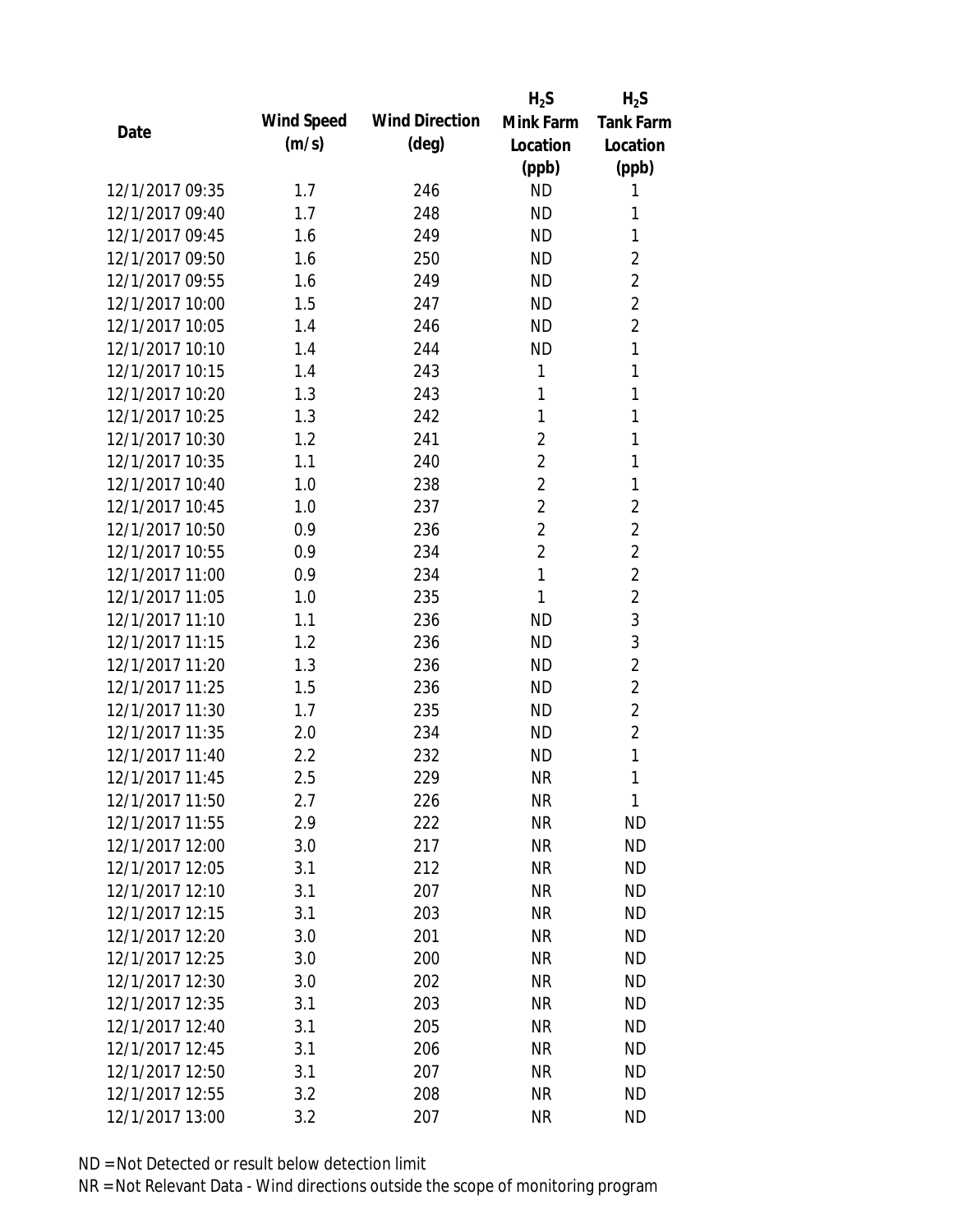|                 |            |                       | $H_2S$    | $H_2S$           |
|-----------------|------------|-----------------------|-----------|------------------|
| Date            | Wind Speed | <b>Wind Direction</b> | Mink Farm | <b>Tank Farm</b> |
|                 | (m/s)      | $(\text{deg})$        | Location  | Location         |
|                 |            |                       | (ppb)     | (ppb)            |
| 12/1/2017 13:05 | 3.1        | 207                   | <b>NR</b> | <b>ND</b>        |
| 12/1/2017 13:10 | 3.1        | 207                   | <b>NR</b> | <b>ND</b>        |
| 12/1/2017 13:15 | 3.1        | 207                   | <b>NR</b> | <b>ND</b>        |
| 12/1/2017 13:20 | 3.1        | 206                   | <b>NR</b> | <b>ND</b>        |
| 12/1/2017 13:25 | 3.0        | 207                   | <b>NR</b> | <b>ND</b>        |
| 12/1/2017 13:30 | 3.0        | 207                   | <b>NR</b> | 1                |
| 12/1/2017 13:35 | 3.0        | 209                   | <b>NR</b> | <b>ND</b>        |
| 12/1/2017 13:40 | 2.9        | 210                   | <b>NR</b> | <b>ND</b>        |
| 12/1/2017 13:45 | 2.9        | 210                   | <b>NR</b> | <b>ND</b>        |
| 12/1/2017 13:50 | 2.8        | 210                   | <b>NR</b> | <b>ND</b>        |
| 12/1/2017 13:55 | 2.8        | 210                   | <b>NR</b> | <b>ND</b>        |
| 12/1/2017 14:00 | 2.8        | 209                   | <b>NR</b> | <b>ND</b>        |
| 12/1/2017 14:05 | 2.8        | 209                   | <b>NR</b> | <b>ND</b>        |
| 12/1/2017 14:10 | 2.7        | 208                   | <b>NR</b> | <b>ND</b>        |
| 12/1/2017 14:15 | 2.7        | 209                   | <b>NR</b> | 1                |
| 12/1/2017 14:20 | 2.7        | 210                   | <b>NR</b> | 1                |
| 12/1/2017 14:25 | 2.6        | 211                   | <b>NR</b> | 1                |
| 12/1/2017 14:30 | 2.6        | 210                   | <b>NR</b> | 1                |
| 12/1/2017 14:35 | 2.6        | 209                   | <b>NR</b> | $\mathbf{1}$     |
| 12/1/2017 14:40 | 2.6        | 208                   | <b>NR</b> | 1                |
| 12/1/2017 14:45 | 2.6        | 204                   | <b>NR</b> | 1                |
| 12/1/2017 14:50 | 2.6        | 201                   | <b>NR</b> | 1                |
| 12/1/2017 14:55 | 2.6        | 198                   | <b>NR</b> | 1                |
| 12/1/2017 15:00 | 2.6        | 196                   | <b>NR</b> | 1                |
| 12/1/2017 15:05 | 2.5        | 196                   | <b>NR</b> | 1                |
| 12/1/2017 15:10 | 2.4        | 194                   | <b>NR</b> | 1                |
| 12/1/2017 15:15 | 2.3        | 195                   | <b>NR</b> | 1                |
| 12/1/2017 15:20 | $2.2\,$    | 195                   | NR        | 1                |
| 12/1/2017 15:25 | 2.1        | 196                   | NR        | 1                |
| 12/1/2017 15:30 | 2.0        | 196                   | NR        | 1                |
| 12/1/2017 15:35 | 1.9        | 196                   | NR        | 1                |
| 12/1/2017 15:40 | 1.9        | 199                   | NR        | 1                |
| 12/1/2017 15:45 | 1.9        | 202                   | NR        | 1                |
| 12/1/2017 15:50 | 1.9        | 205                   | NR        | 1                |
| 12/1/2017 15:55 | 2.0        | 208                   | NR        | 1                |
| 12/1/2017 16:00 | 2.1        | 210                   | NR        | 1                |
| 12/1/2017 16:05 | 2.2        | 211                   | NR        | 1                |
| 12/1/2017 16:10 | 2.3        | 209                   | NR        | 1                |
| 12/1/2017 16:15 | 2.4        | 206                   | NR        | 1                |
| 12/1/2017 16:20 | 2.5        | 203                   | NR        | 1                |
| 12/1/2017 16:25 | 2.5        | 199                   | <b>NR</b> | 1                |
| 12/1/2017 16:30 | 2.5        | 195                   | <b>NR</b> | 1                |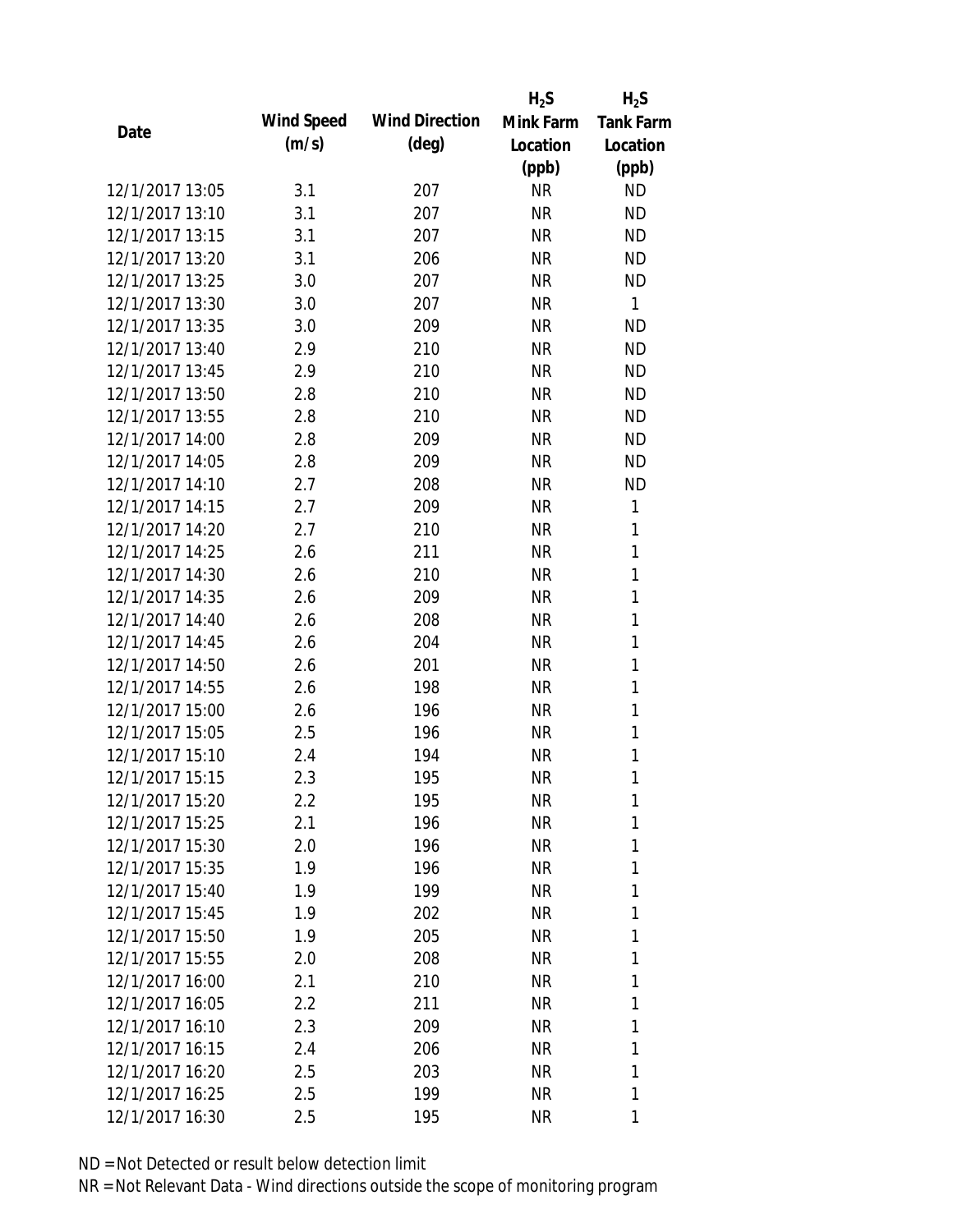|                 |            |                       | $H_2S$    | $H_2S$           |
|-----------------|------------|-----------------------|-----------|------------------|
|                 | Wind Speed | <b>Wind Direction</b> | Mink Farm | <b>Tank Farm</b> |
| Date            | (m/s)      | $(\text{deg})$        | Location  | Location         |
|                 |            |                       | (ppb)     | (ppb)            |
| 12/1/2017 16:35 | 2.5        | 192                   | <b>NR</b> | 1                |
| 12/1/2017 16:40 | 2.5        | 190                   | <b>NR</b> | 1                |
| 12/1/2017 16:45 | 2.4        | 188                   | <b>NR</b> | 1                |
| 12/1/2017 16:50 | 2.4        | 186                   | <b>NR</b> | 1                |
| 12/1/2017 16:55 | 2.3        | 185                   | <b>NR</b> | $\mathbf{1}$     |
| 12/1/2017 17:00 | 2.3        | 184                   | <b>NR</b> | 1                |
| 12/1/2017 17:05 | 2.2        | 183                   | <b>NR</b> | 1                |
| 12/1/2017 17:10 | 2.1        | 182                   | <b>NR</b> | $\mathbf{1}$     |
| 12/1/2017 17:15 | 2.0        | 182                   | <b>NR</b> | 1                |
| 12/1/2017 17:20 | 1.9        | 180                   | <b>NR</b> | 1                |
| 12/1/2017 17:25 | 1.9        | 178                   | <b>NR</b> | 1                |
| 12/1/2017 17:30 | 1.8        | 176                   | <b>NR</b> | $\mathbf{1}$     |
| 12/1/2017 17:35 | 1.8        | 173                   | <b>NR</b> | 1                |
| 12/1/2017 17:40 | 1.8        | 170                   | <b>NR</b> | $\mathbf{1}$     |
| 12/1/2017 17:45 | 1.9        | 168                   | <b>NR</b> | <b>NR</b>        |
| 12/1/2017 17:50 | 1.9        | 166                   | <b>NR</b> | <b>NR</b>        |
| 12/1/2017 17:55 | 2.0        | 165                   | <b>NR</b> | <b>NR</b>        |
| 12/1/2017 18:00 | 2.1        | 163                   | <b>NR</b> | <b>NR</b>        |
| 12/1/2017 18:05 | 2.2        | 162                   | <b>NR</b> | <b>NR</b>        |
| 12/1/2017 18:10 | 2.2        | 160                   | <b>NR</b> | <b>NR</b>        |
| 12/1/2017 18:15 | 2.3        | 159                   | <b>NR</b> | <b>NR</b>        |
| 12/1/2017 18:20 | 2.4        | 157                   | <b>NR</b> | <b>NR</b>        |
| 12/1/2017 18:25 | 2.4        | 154                   | <b>NR</b> | <b>NR</b>        |
| 12/1/2017 18:30 | 2.4        | 152                   | <b>NR</b> | <b>NR</b>        |
| 12/1/2017 18:35 | 2.4        | 150                   | <b>NR</b> | <b>NR</b>        |
| 12/1/2017 18:40 | 2.5        | 149                   | <b>NR</b> | <b>NR</b>        |
| 12/1/2017 18:45 | 2.5        | 148                   | <b>NR</b> | <b>NR</b>        |
| 12/1/2017 18:50 | 2.5        | 148                   | <b>NR</b> | <b>NR</b>        |
| 12/1/2017 18:55 | 2.6        | 148                   | <b>NR</b> | <b>NR</b>        |
| 12/1/2017 19:00 | 2.7        | 150                   | <b>NR</b> | <b>NR</b>        |
| 12/1/2017 19:05 | 2.7        | 151                   | <b>NR</b> | <b>NR</b>        |
| 12/1/2017 19:10 | 2.8        | 153                   | <b>NR</b> | <b>NR</b>        |
| 12/1/2017 19:15 | 2.9        | 154                   | <b>NR</b> | <b>NR</b>        |
| 12/1/2017 19:20 | 2.9        | 154                   | <b>NR</b> | <b>NR</b>        |
| 12/1/2017 19:25 | 3.0        | 154                   | <b>NR</b> | <b>NR</b>        |
| 12/1/2017 19:30 | 3.0        | 154                   | <b>NR</b> | <b>NR</b>        |
| 12/1/2017 19:35 | 3.0        | 153                   | <b>NR</b> | <b>NR</b>        |
| 12/1/2017 19:40 | 3.0        | 152                   | <b>NR</b> | <b>NR</b>        |
| 12/1/2017 19:45 | 3.0        | 152                   | <b>NR</b> | <b>NR</b>        |
| 12/1/2017 19:50 | 3.1        | 151                   | <b>NR</b> | <b>NR</b>        |
| 12/1/2017 19:55 | 3.1        | 151                   | <b>NR</b> | <b>NR</b>        |
| 12/1/2017 20:00 | 3.0        | 151                   | <b>NR</b> | <b>NR</b>        |
|                 |            |                       |           |                  |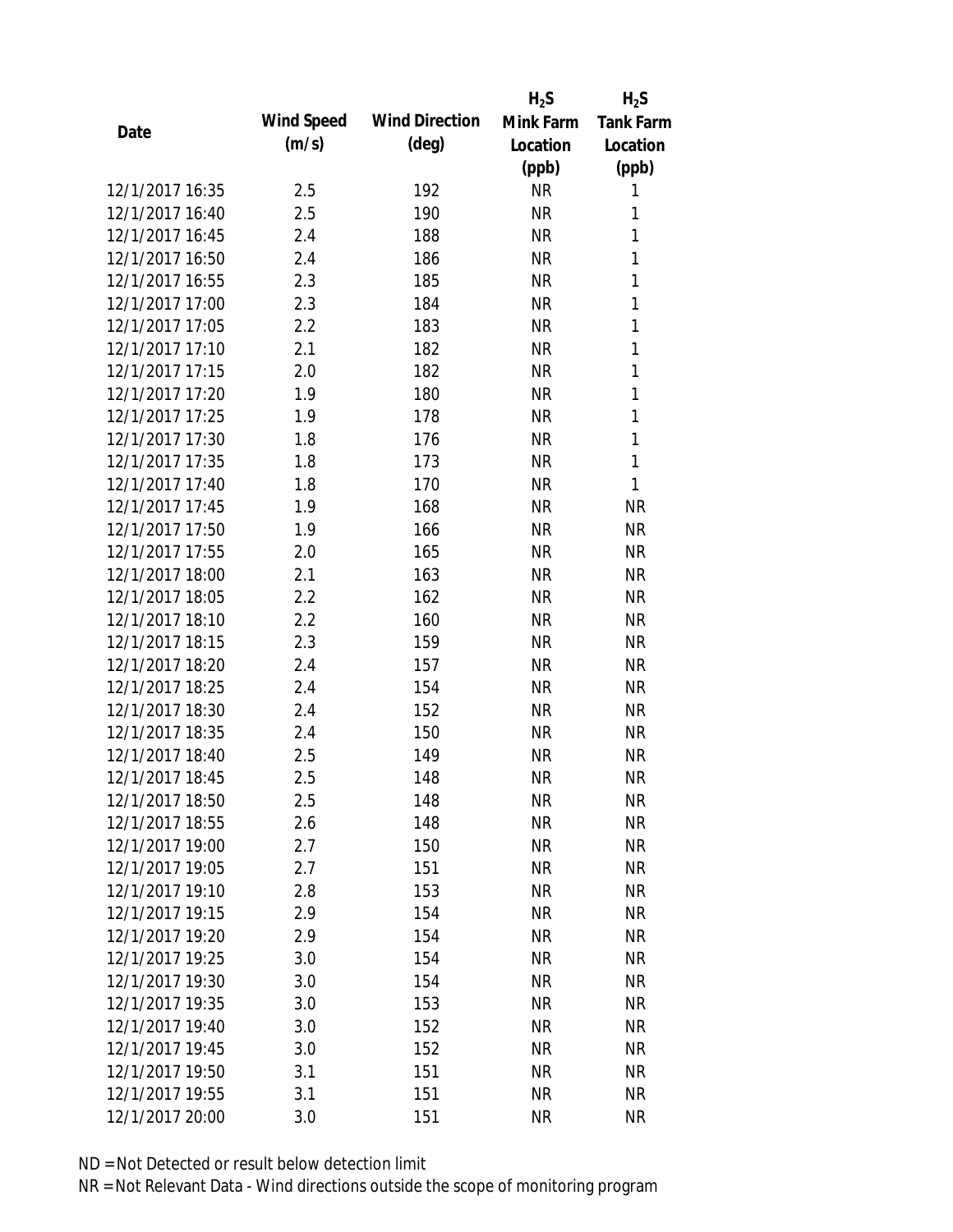|                 |            |                       | $H_2S$    | $H_2S$           |
|-----------------|------------|-----------------------|-----------|------------------|
| Date            | Wind Speed | <b>Wind Direction</b> | Mink Farm | <b>Tank Farm</b> |
|                 | (m/s)      | $(\text{deg})$        | Location  | Location         |
|                 |            |                       | (ppb)     | (ppb)            |
| 12/1/2017 20:05 | 3.0        | 151                   | <b>NR</b> | <b>NR</b>        |
| 12/1/2017 20:10 | 3.0        | 151                   | <b>NR</b> | <b>NR</b>        |
| 12/1/2017 20:15 | 3.0        | 150                   | <b>NR</b> | <b>NR</b>        |
| 12/1/2017 20:20 | 3.0        | 150                   | <b>NR</b> | <b>NR</b>        |
| 12/1/2017 20:25 | 3.0        | 150                   | <b>NR</b> | <b>NR</b>        |
| 12/1/2017 20:30 | 3.0        | 150                   | <b>NR</b> | <b>NR</b>        |
| 12/1/2017 20:35 | 3.0        | 150                   | <b>NR</b> | <b>NR</b>        |
| 12/1/2017 20:40 | 3.0        | 150                   | <b>NR</b> | <b>NR</b>        |
| 12/1/2017 20:45 | 3.0        | 151                   | <b>NR</b> | <b>NR</b>        |
| 12/1/2017 20:50 | 3.1        | 153                   | <b>NR</b> | <b>NR</b>        |
| 12/1/2017 20:55 | 3.0        | 154                   | <b>NR</b> | <b>NR</b>        |
| 12/1/2017 21:00 | 3.0        | 155                   | <b>NR</b> | <b>NR</b>        |
| 12/1/2017 21:05 | 3.0        | 157                   | <b>NR</b> | <b>NR</b>        |
| 12/1/2017 21:10 | 3.0        | 158                   | <b>NR</b> | <b>NR</b>        |
| 12/1/2017 21:15 | 3.0        | 159                   | <b>NR</b> | <b>NR</b>        |
| 12/1/2017 21:20 | 3.0        | 160                   | <b>NR</b> | <b>NR</b>        |
| 12/1/2017 21:25 | 3.0        | 160                   | <b>NR</b> | <b>NR</b>        |
| 12/1/2017 21:30 | 3.0        | 161                   | <b>NR</b> | <b>NR</b>        |
| 12/1/2017 21:35 | 3.1        | 161                   | <b>NR</b> | <b>NR</b>        |
| 12/1/2017 21:40 | 3.1        | 162                   | <b>NR</b> | <b>NR</b>        |
| 12/1/2017 21:45 | 3.2        | 163                   | <b>NR</b> | <b>NR</b>        |
| 12/1/2017 21:50 | 3.2        | 164                   | <b>NR</b> | <b>NR</b>        |
| 12/1/2017 21:55 | 3.3        | 165                   | <b>NR</b> | <b>NR</b>        |
| 12/1/2017 22:00 | 3.4        | 166                   | <b>NR</b> | <b>NR</b>        |
| 12/1/2017 22:05 | 3.5        | 167                   | <b>NR</b> | <b>NR</b>        |
| 12/1/2017 22:10 | 3.6        | 167                   | <b>NR</b> | <b>NR</b>        |
| 12/1/2017 22:15 | 3.7        | 168                   | <b>NR</b> | <b>NR</b>        |
| 12/1/2017 22:20 | 3.7        | 168                   | <b>NR</b> | NR               |
| 12/1/2017 22:25 | 3.7        | 168                   | <b>NR</b> | <b>NR</b>        |
| 12/1/2017 22:30 | 3.6        | 168                   | NR        | NR               |
| 12/1/2017 22:35 | 3.5        | 167                   | <b>NR</b> | <b>NR</b>        |
| 12/1/2017 22:40 | 3.4        | 167                   | <b>NR</b> | NR               |
| 12/1/2017 22:45 | 3.3        | 167                   | <b>NR</b> | <b>NR</b>        |
| 12/1/2017 22:50 | 3.3        | 167                   | <b>NR</b> | <b>NR</b>        |
| 12/1/2017 22:55 | 3.3        | 167                   | <b>NR</b> | <b>NR</b>        |
| 12/1/2017 23:00 | 3.4        | 167                   | <b>NR</b> | <b>NR</b>        |
| 12/1/2017 23:05 | 3.4        | 168                   | NR        | <b>NR</b>        |
| 12/1/2017 23:10 | 3.5        | 169                   | NR        | <b>NR</b>        |
| 12/1/2017 23:15 | 3.5        | 170                   | <b>NR</b> | 1                |
| 12/1/2017 23:20 | 3.5        | 171                   | <b>NR</b> | 1                |
| 12/1/2017 23:25 | 3.4        | 172                   | <b>NR</b> | 1                |
| 12/1/2017 23:30 | 3.2        | 173                   | <b>NR</b> | 1                |
|                 |            |                       |           |                  |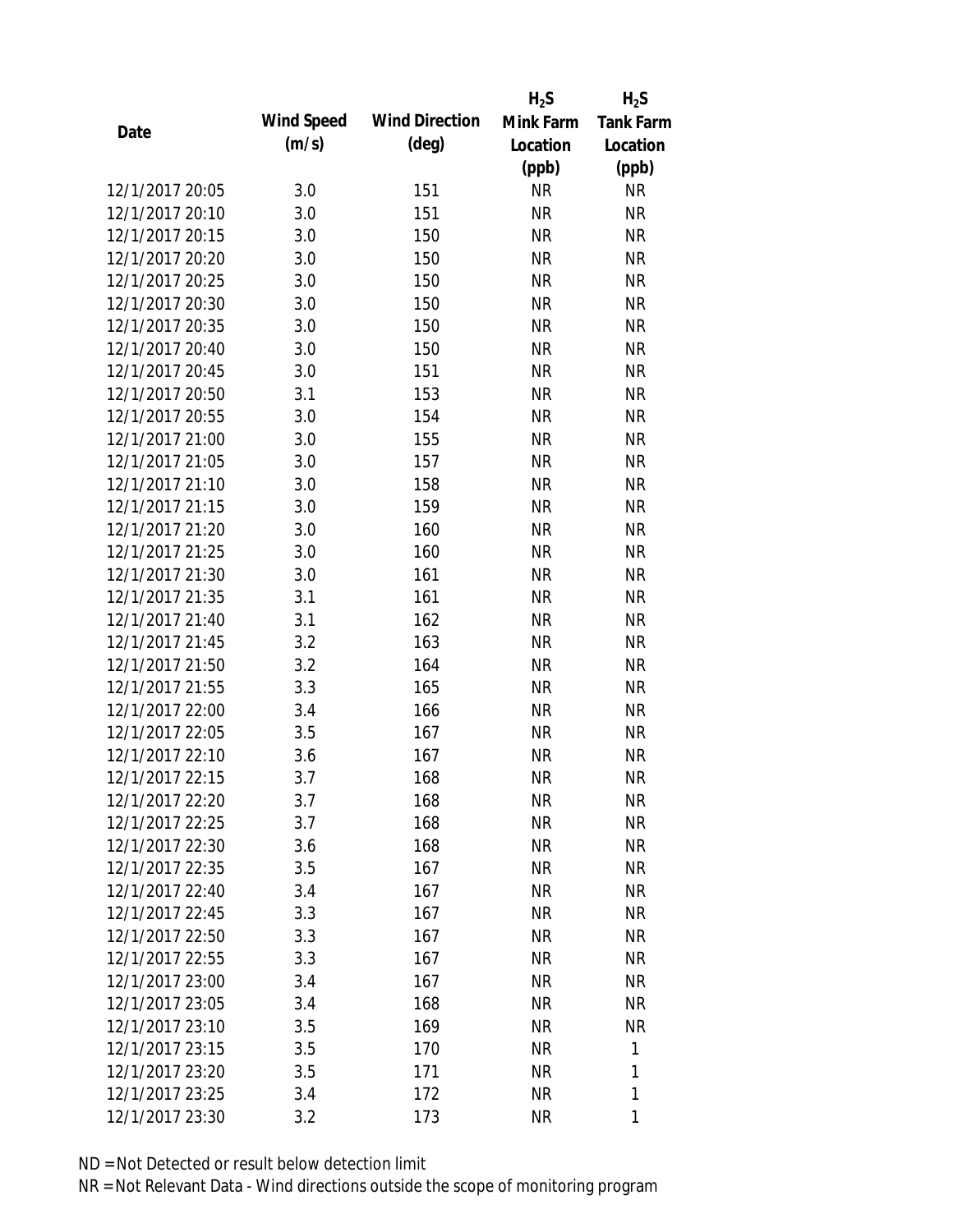|                 |            |                       | $H_2S$    | $H_2S$           |
|-----------------|------------|-----------------------|-----------|------------------|
| Date            | Wind Speed | <b>Wind Direction</b> | Mink Farm | <b>Tank Farm</b> |
|                 | (m/s)      | $(\text{deg})$        | Location  | Location         |
|                 |            |                       | (ppb)     | (ppb)            |
| 12/1/2017 23:35 | 3.0        | 174                   | <b>NR</b> | 1                |
| 12/1/2017 23:40 | 2.8        | 174                   | <b>NR</b> | ND               |
| 12/1/2017 23:45 | 2.6        | 175                   | <b>NR</b> | <b>ND</b>        |
| 12/1/2017 23:50 | 2.4        | 176                   | <b>NR</b> | <b>ND</b>        |
| 12/1/2017 23:55 | 2.3        | 177                   | <b>NR</b> | <b>ND</b>        |
| 12/1/2017 24:00 | 2.1        | 178                   | <b>NR</b> | <b>ND</b>        |
| 12/2/2017 00:05 | 2.0        | 180                   | <b>NR</b> | <b>ND</b>        |
| 12/2/2017 00:10 | 2.0        | 181                   | <b>NR</b> | <b>ND</b>        |
| 12/2/2017 00:15 | 2.0        | 181                   | <b>NR</b> | <b>ND</b>        |
| 12/2/2017 00:20 | 2.1        | 181                   | <b>NR</b> | 1                |
| 12/2/2017 00:25 | 2.2        | 180                   | <b>NR</b> | 1                |
| 12/2/2017 00:30 | 2.3        | 178                   | <b>NR</b> | 1                |
| 12/2/2017 00:35 | 2.5        | 176                   | <b>NR</b> | 1                |
| 12/2/2017 00:40 | 2.6        | 175                   | <b>NR</b> | 1                |
| 12/2/2017 00:45 | 2.7        | 174                   | <b>NR</b> | 1                |
| 12/2/2017 00:50 | 2.6        | 174                   | <b>NR</b> | 1                |
| 12/2/2017 00:55 | 2.5        | 174                   | <b>NR</b> | 1                |
| 12/2/2017 01:00 | 2.4        | 176                   | <b>NR</b> | 1                |
| 12/2/2017 01:05 | 2.2        | 177                   | <b>NR</b> | 1                |
| 12/2/2017 01:10 | 2.2        | 178                   | <b>NR</b> | 1                |
| 12/2/2017 01:15 | 2.2        | 179                   | <b>NR</b> | 1                |
| 12/2/2017 01:20 | 2.4        | 179                   | <b>NR</b> | 1                |
| 12/2/2017 01:25 | 2.6        | 179                   | <b>NR</b> | 1                |
| 12/2/2017 01:30 | 2.8        | 178                   | <b>NR</b> | 1                |
| 12/2/2017 01:35 | 3.0        | 178                   | <b>NR</b> | 1                |
| 12/2/2017 01:40 | 3.1        | 178                   | <b>NR</b> | 1                |
| 12/2/2017 01:45 | 3.2        | 178                   | <b>NR</b> | 1                |
| 12/2/2017 01:50 | 3.2        | 177                   | <b>NR</b> | 1                |
| 12/2/2017 01:55 | 3.2        | 177                   | <b>NR</b> | 1                |
| 12/2/2017 02:00 | 3.3        | 176                   | <b>NR</b> | 1                |
| 12/2/2017 02:05 | 3.4        | 175                   | <b>NR</b> | 1                |
| 12/2/2017 02:10 | 3.5        | 173                   | <b>NR</b> | 1                |
| 12/2/2017 02:15 | 3.6        | 172                   | <b>NR</b> | 1                |
| 12/2/2017 02:20 | 3.6        | 171                   | <b>NR</b> | 1                |
| 12/2/2017 02:25 | 3.6        | 171                   | <b>NR</b> | 1                |
| 12/2/2017 02:30 | 3.6        | 171                   | <b>NR</b> | 1                |
| 12/2/2017 02:35 | 3.4        | 172                   | <b>NR</b> | ND               |
| 12/2/2017 02:40 | 3.3        | 173                   | NR        | <b>ND</b>        |
| 12/2/2017 02:45 | 3.1        | 174                   | <b>NR</b> | ND               |
| 12/2/2017 02:50 | 3.0        | 175                   | <b>NR</b> | ND               |
| 12/2/2017 02:55 | 2.9        | 177                   | <b>NR</b> | ND               |
| 12/2/2017 03:00 | 2.8        | 178                   | <b>NR</b> | <b>ND</b>        |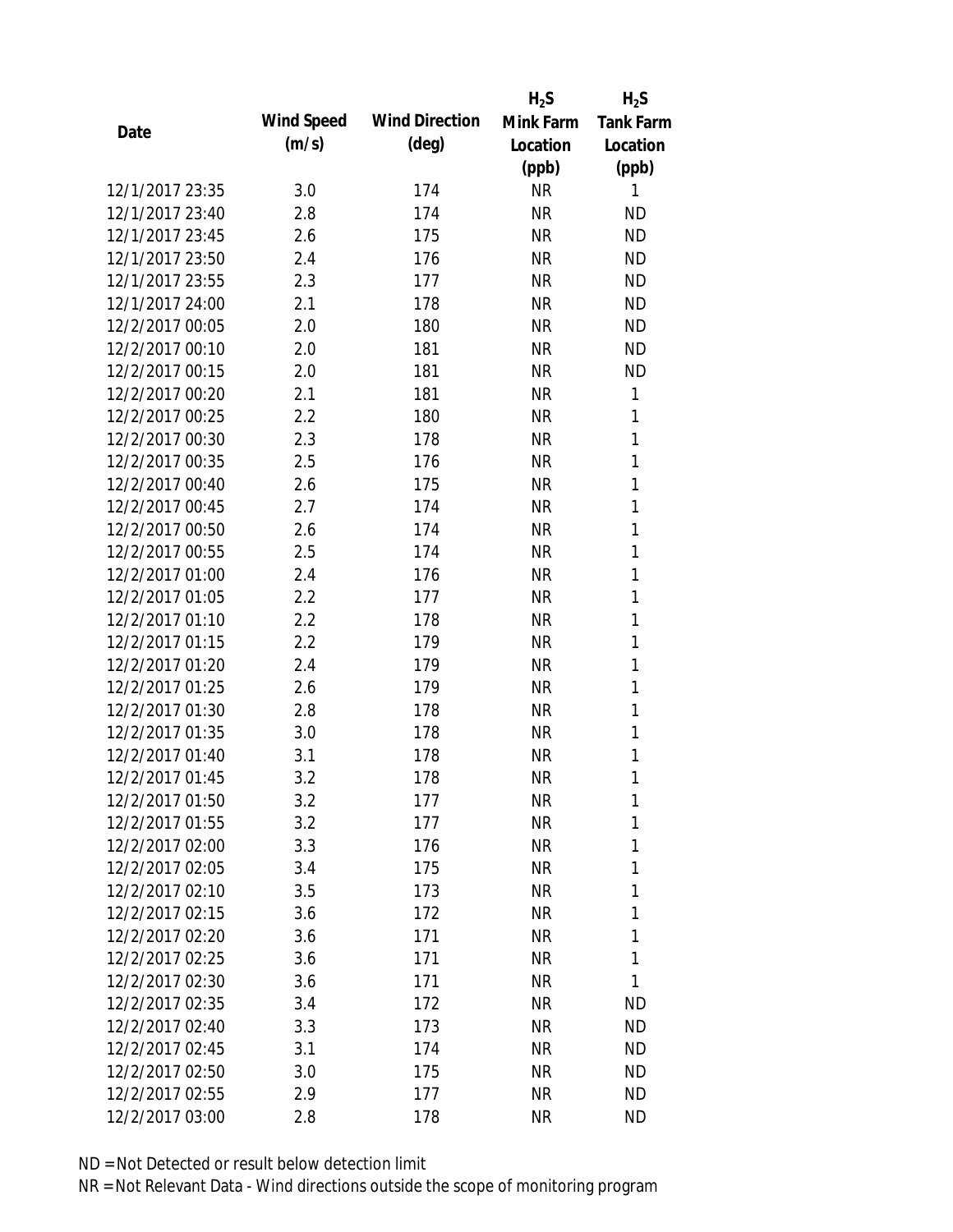|                 |            |                       | $H_2S$    | $H_2S$           |
|-----------------|------------|-----------------------|-----------|------------------|
| Date            | Wind Speed | <b>Wind Direction</b> | Mink Farm | <b>Tank Farm</b> |
|                 | (m/s)      | $(\text{deg})$        | Location  | Location         |
|                 |            |                       | (ppb)     | (ppb)            |
| 12/2/2017 03:05 | 2.8        | 178                   | <b>NR</b> | <b>ND</b>        |
| 12/2/2017 03:10 | 2.8        | 179                   | <b>NR</b> | <b>ND</b>        |
| 12/2/2017 03:15 | 2.9        | 180                   | <b>NR</b> | <b>ND</b>        |
| 12/2/2017 03:20 | 2.9        | 180                   | <b>NR</b> | <b>ND</b>        |
| 12/2/2017 03:25 | 3.0        | 181                   | <b>NR</b> | <b>ND</b>        |
| 12/2/2017 03:30 | 3.0        | 182                   | <b>NR</b> | <b>ND</b>        |
| 12/2/2017 03:35 | 3.0        | 182                   | <b>NR</b> | <b>ND</b>        |
| 12/2/2017 03:40 | 3.0        | 183                   | <b>NR</b> | <b>ND</b>        |
| 12/2/2017 03:45 | 2.8        | 184                   | <b>NR</b> | <b>ND</b>        |
| 12/2/2017 03:50 | 2.7        | 185                   | <b>NR</b> | <b>ND</b>        |
| 12/2/2017 03:55 | 2.6        | 186                   | <b>NR</b> | <b>ND</b>        |
| 12/2/2017 04:00 | 2.5        | 187                   | <b>NR</b> | <b>ND</b>        |
| 12/2/2017 04:05 | 2.4        | 188                   | <b>NR</b> | <b>ND</b>        |
| 12/2/2017 04:10 | 2.4        | 188                   | <b>NR</b> | <b>ND</b>        |
| 12/2/2017 04:15 | 2.4        | 188                   | <b>NR</b> | <b>ND</b>        |
| 12/2/2017 04:20 | 2.4        | 188                   | <b>NR</b> | <b>ND</b>        |
| 12/2/2017 04:25 | 2.5        | 187                   | <b>NR</b> | <b>ND</b>        |
| 12/2/2017 04:30 | 2.5        | 185                   | <b>NR</b> | 1                |
| 12/2/2017 04:35 | 2.7        | 182                   | <b>NR</b> | $\mathbf{1}$     |
| 12/2/2017 04:40 | 2.8        | 179                   | <b>NR</b> | 1                |
| 12/2/2017 04:45 | 2.9        | 175                   | <b>NR</b> | $\mathbf{1}$     |
| 12/2/2017 04:50 | 3.0        | 172                   | <b>NR</b> | $\mathbf{1}$     |
| 12/2/2017 04:55 | 3.1        | 169                   | <b>NR</b> | <b>NR</b>        |
| 12/2/2017 05:00 | 3.1        | 168                   | <b>NR</b> | <b>NR</b>        |
| 12/2/2017 05:05 | 3.0        | 167                   | <b>NR</b> | <b>NR</b>        |
| 12/2/2017 05:10 | 2.9        | 167                   | <b>NR</b> | <b>NR</b>        |
| 12/2/2017 05:15 | 2.7        | 167                   | <b>NR</b> | <b>NR</b>        |
| 12/2/2017 05:20 | 2.5        | 167                   | <b>NR</b> | NR               |
| 12/2/2017 05:25 | 2.4        | 167                   | <b>NR</b> | <b>NR</b>        |
| 12/2/2017 05:30 | 2.3        | 166                   | NR        | <b>NR</b>        |
| 12/2/2017 05:35 | 2.3        | 164                   | <b>NR</b> | <b>NR</b>        |
| 12/2/2017 05:40 | 2.3        | 163                   | <b>NR</b> | <b>NR</b>        |
| 12/2/2017 05:45 | 2.4        | 162                   | NR        | <b>NR</b>        |
| 12/2/2017 05:50 | 2.4        | 162                   | <b>NR</b> | <b>NR</b>        |
| 12/2/2017 05:55 | 2.4        | 162                   | <b>NR</b> | NR               |
| 12/2/2017 06:00 | 2.4        | 163                   | <b>NR</b> | <b>NR</b>        |
| 12/2/2017 06:05 | 2.4        | 164                   | NR        | NR               |
| 12/2/2017 06:10 | 2.4        | 165                   | NR        | <b>NR</b>        |
| 12/2/2017 06:15 | 2.5        | 166                   | <b>NR</b> | NR               |
| 12/2/2017 06:20 | 2.6        | 166                   | NR        | NR               |
| 12/2/2017 06:25 | 2.7        | 166                   | <b>NR</b> | <b>NR</b>        |
| 12/2/2017 06:30 | 2.9        | 165                   | <b>NR</b> | <b>NR</b>        |
|                 |            |                       |           |                  |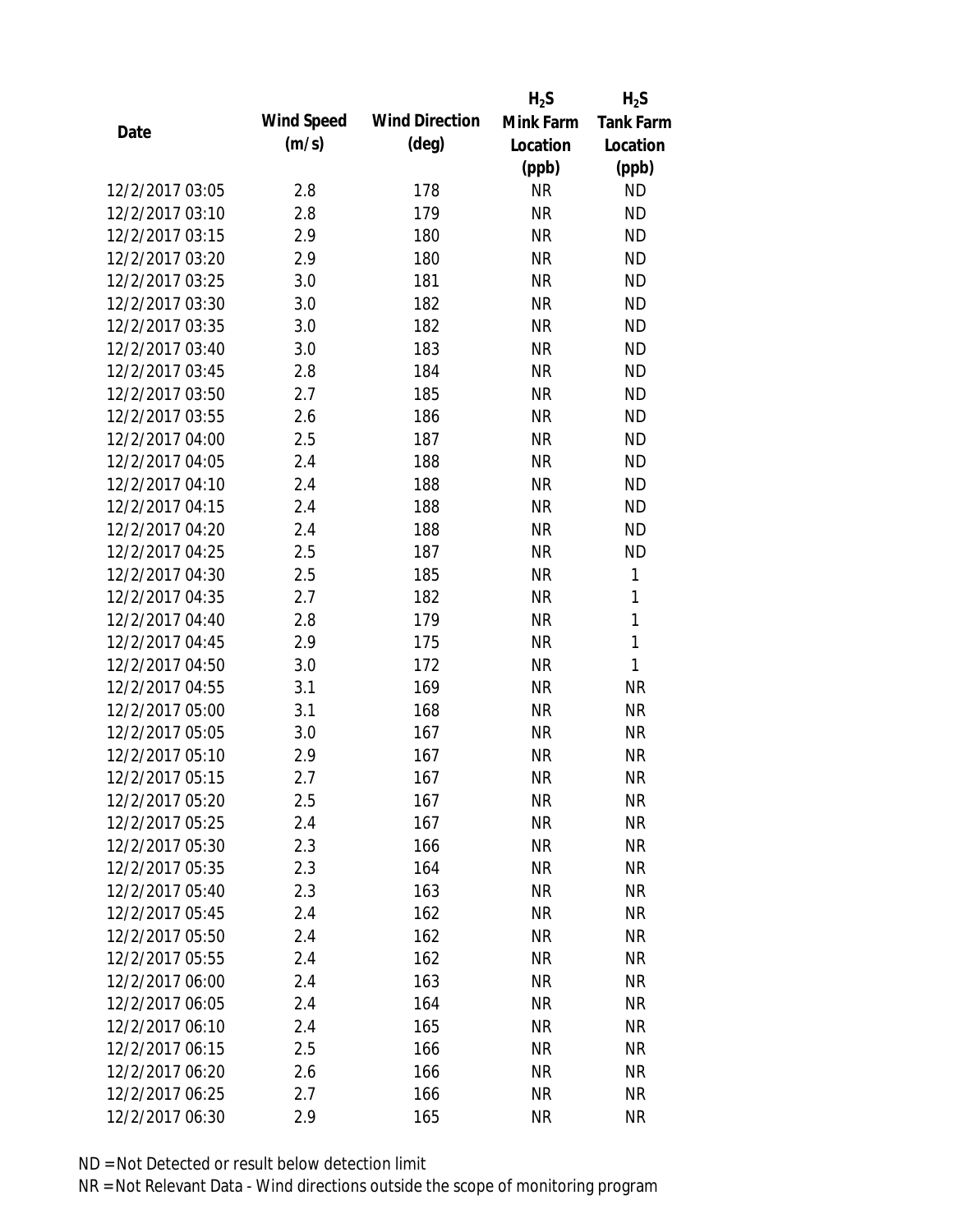|                 |            |                       | $H_2S$    | $H_2S$           |
|-----------------|------------|-----------------------|-----------|------------------|
| Date            | Wind Speed | <b>Wind Direction</b> | Mink Farm | <b>Tank Farm</b> |
|                 | (m/s)      | $(\text{deg})$        | Location  | Location         |
|                 |            |                       | (ppb)     | (ppb)            |
| 12/2/2017 06:35 | 3.0        | 165                   | <b>NR</b> | <b>NR</b>        |
| 12/2/2017 06:40 | 3.2        | 165                   | <b>NR</b> | <b>NR</b>        |
| 12/2/2017 06:45 | 3.3        | 165                   | <b>NR</b> | <b>NR</b>        |
| 12/2/2017 06:50 | 3.4        | 165                   | <b>NR</b> | <b>NR</b>        |
| 12/2/2017 06:55 | 3.5        | 165                   | <b>NR</b> | <b>NR</b>        |
| 12/2/2017 07:00 | 3.5        | 166                   | <b>NR</b> | <b>NR</b>        |
| 12/2/2017 07:05 | 3.5        | 166                   | <b>NR</b> | <b>NR</b>        |
| 12/2/2017 07:10 | 3.5        | 167                   | <b>NR</b> | <b>NR</b>        |
| 12/2/2017 07:15 | 3.5        | 167                   | <b>NR</b> | <b>NR</b>        |
| 12/2/2017 07:20 | 3.5        | 167                   | <b>NR</b> | <b>NR</b>        |
| 12/2/2017 07:25 | 3.5        | 168                   | <b>NR</b> | <b>NR</b>        |
| 12/2/2017 07:30 | 3.5        | 168                   | NR        | <b>NR</b>        |
| 12/2/2017 07:35 | 3.6        | 168                   | <b>NR</b> | <b>NR</b>        |
| 12/2/2017 07:40 | 3.6        | 167                   | <b>NR</b> | <b>NR</b>        |
| 12/2/2017 07:45 | 3.7        | 167                   | <b>NR</b> | <b>NR</b>        |
| 12/2/2017 07:50 | 3.8        | 167                   | <b>NR</b> | <b>NR</b>        |
| 12/2/2017 07:55 | 3.9        | 166                   | <b>NR</b> | <b>NR</b>        |
| 12/2/2017 08:00 | 3.9        | 166                   | <b>NR</b> | <b>NR</b>        |
| 12/2/2017 08:05 | 4.0        | 166                   | <b>NR</b> | <b>NR</b>        |
| 12/2/2017 08:10 | 4.0        | 167                   | <b>NR</b> | <b>NR</b>        |
| 12/2/2017 08:15 | 4.0        | 168                   | <b>NR</b> | <b>NR</b>        |
| 12/2/2017 08:20 | 4.0        | 168                   | <b>NR</b> | <b>NR</b>        |
| 12/2/2017 08:25 | 4.1        | 169                   | <b>NR</b> | <b>NR</b>        |
| 12/2/2017 08:30 | 4.1        | 169                   | <b>NR</b> | <b>NR</b>        |
| 12/2/2017 08:35 | 4.1        | 169                   | <b>NR</b> | <b>NR</b>        |
| 12/2/2017 08:40 | 4.1        | 170                   | <b>NR</b> | <b>ND</b>        |
| 12/2/2017 08:45 | 4.1        | 171                   | <b>NR</b> | <b>ND</b>        |
| 12/2/2017 08:50 | 4.0        | 173                   | NR        | <b>ND</b>        |
| 12/2/2017 08:55 | 3.8        | 174                   | NR        | <b>ND</b>        |
| 12/2/2017 09:00 | 3.6        | 177                   | NR        | ND.              |
| 12/2/2017 09:05 | 3.5        | 179                   | NR        | <b>ND</b>        |
| 12/2/2017 09:10 | 3.3        | 180                   | NR        | ND.              |
| 12/2/2017 09:15 | 3.2        | 181                   | NR        | <b>ND</b>        |
| 12/2/2017 09:20 | 3.1        | 182                   | NR        | <b>ND</b>        |
| 12/2/2017 09:25 | 3.0        | 182                   | <b>NR</b> | 1                |
| 12/2/2017 09:30 | 3.0        | 182                   | NR        | 1                |
| 12/2/2017 09:35 | 2.9        | 181                   | NR        | 1                |
| 12/2/2017 09:40 | 2.9        | 181                   | NR        | 1                |
| 12/2/2017 09:45 | 2.9        | 182                   | NR        | 1                |
| 12/2/2017 09:50 | 2.9        | 183                   | NR        | 1                |
| 12/2/2017 09:55 | 2.9        | 183                   | <b>NR</b> | 1                |
| 12/2/2017 10:00 | 2.9        | 183                   | <b>NR</b> | 1                |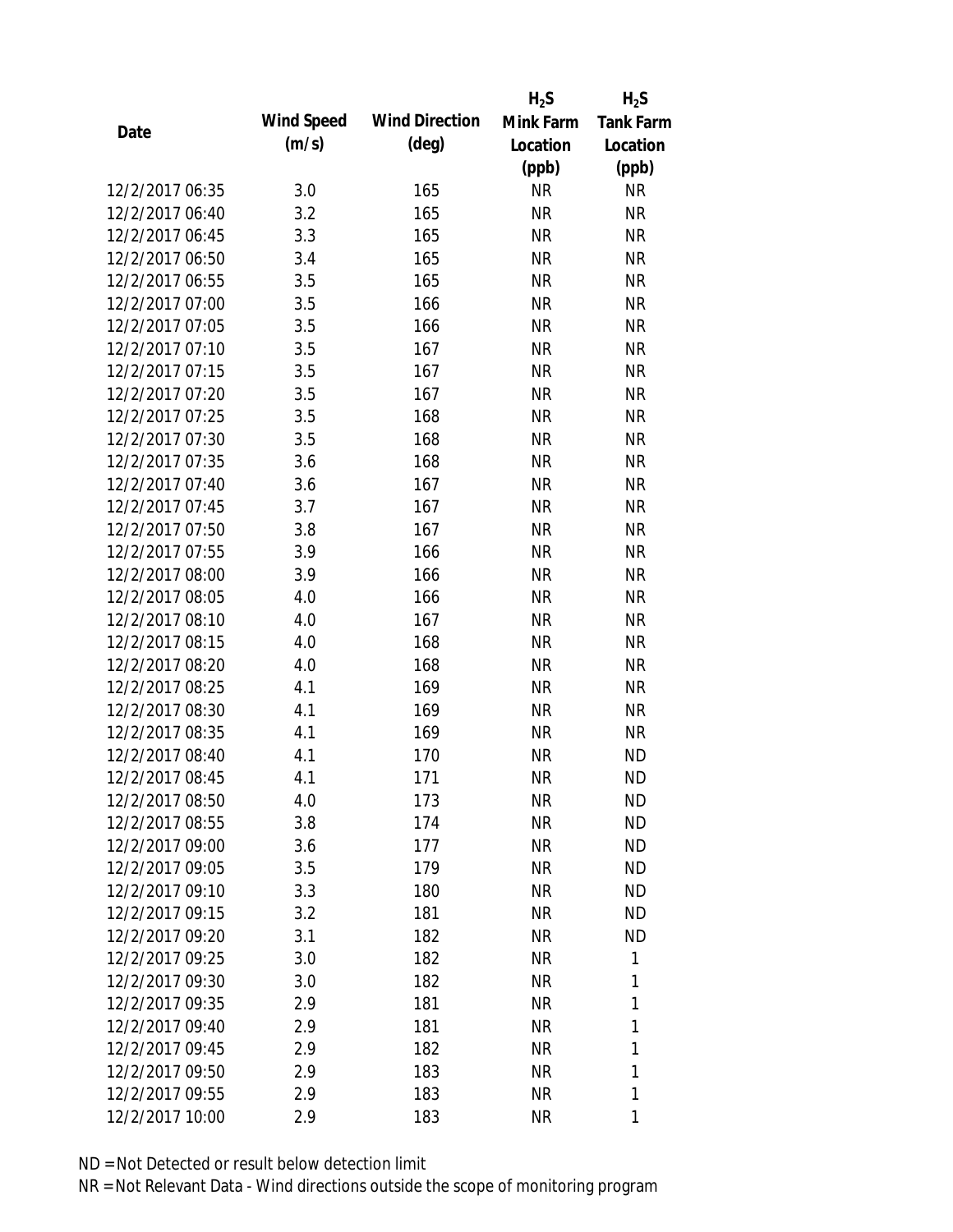|                 |            |                       | $H_2S$    | $H_2S$           |
|-----------------|------------|-----------------------|-----------|------------------|
|                 | Wind Speed | <b>Wind Direction</b> | Mink Farm | <b>Tank Farm</b> |
| Date            | (m/s)      | $(\text{deg})$        | Location  | Location         |
|                 |            |                       | (ppb)     | (ppb)            |
| 12/2/2017 10:05 | 2.9        | 184                   | <b>NR</b> | 1                |
| 12/2/2017 10:10 | 2.9        | 184                   | <b>NR</b> | 1                |
| 12/2/2017 10:15 | 2.8        | 184                   | <b>NR</b> | 1                |
| 12/2/2017 10:20 | 2.7        | 184                   | <b>NR</b> | 1                |
| 12/2/2017 10:25 | 2.7        | 184                   | <b>NR</b> | 1                |
| 12/2/2017 10:30 | 2.7        | 185                   | <b>NR</b> | 1                |
| 12/2/2017 10:35 | 2.7        | 186                   | <b>NR</b> | 1                |
| 12/2/2017 10:40 | 2.8        | 187                   | <b>NR</b> | 1                |
| 12/2/2017 10:45 | 2.8        | 188                   | <b>NR</b> | 1                |
| 12/2/2017 10:50 | 2.9        | 189                   | <b>NR</b> | 1                |
| 12/2/2017 10:55 | 3.0        | 189                   | <b>NR</b> | 1                |
| 12/2/2017 11:00 | 3.0        | 188                   | <b>NR</b> | 1                |
| 12/2/2017 11:05 | 3.0        | 188                   | <b>NR</b> | 1                |
| 12/2/2017 11:10 | 3.0        | 187                   | <b>NR</b> | 1                |
| 12/2/2017 11:15 | 3.0        | 186                   | <b>NR</b> | 1                |
| 12/2/2017 11:20 | 3.0        | 185                   | <b>NR</b> | 1                |
| 12/2/2017 11:25 | 2.9        | 184                   | <b>NR</b> | 1                |
| 12/2/2017 11:30 | 2.9        | 185                   | <b>NR</b> | 1                |
| 12/2/2017 11:35 | 2.9        | 186                   | <b>NR</b> | 1                |
| 12/2/2017 11:40 | 2.8        | 187                   | <b>NR</b> | 1                |
| 12/2/2017 11:45 | 2.7        | 189                   | <b>NR</b> | 1                |
| 12/2/2017 11:50 | 2.6        | 191                   | <b>NR</b> | 1                |
| 12/2/2017 11:55 | 2.5        | 194                   | <b>NR</b> | 1                |
| 12/2/2017 12:00 | 2.3        | 198                   | <b>NR</b> | 1                |
| 12/2/2017 12:05 | 2.2        | 203                   | <b>NR</b> | 1                |
| 12/2/2017 12:10 | 2.1        | 208                   | <b>NR</b> | 1                |
| 12/2/2017 12:15 | 2.0        | 211                   | <b>NR</b> | 1                |
| 12/2/2017 12:20 | 2.0        | 215                   | <b>NR</b> | 1                |
| 12/2/2017 12:25 | 2.1        | 218                   | <b>NR</b> | 1                |
| 12/2/2017 12:30 | 2.3        | 220                   | NR        | 1                |
| 12/2/2017 12:35 | 2.4        | 221                   | NR        | 1                |
| 12/2/2017 12:40 | 2.6        | 223                   | <b>NR</b> | 1                |
| 12/2/2017 12:45 | 2.7        | 226                   | NR        | 1                |
| 12/2/2017 12:50 | 2.8        | 229                   | <b>NR</b> | 1                |
| 12/2/2017 12:55 | 2.8        | 232                   | ND.       | 1                |
| 12/2/2017 13:00 | 2.8        | 237                   | ND        | 1                |
| 12/2/2017 13:05 | 2.8        | 242                   | ND.       | 1                |
| 12/2/2017 13:10 | 2.8        | 245                   | ND.       | 1                |
| 12/2/2017 13:15 | 2.7        | 247                   | <b>ND</b> | 1                |
| 12/2/2017 13:20 | 2.7        | 249                   | ND.       | 1                |
| 12/2/2017 13:25 | 2.7        | 249                   | ND        | 1                |
| 12/2/2017 13:30 | 2.7        | 246                   | ND        | 1                |
|                 |            |                       |           |                  |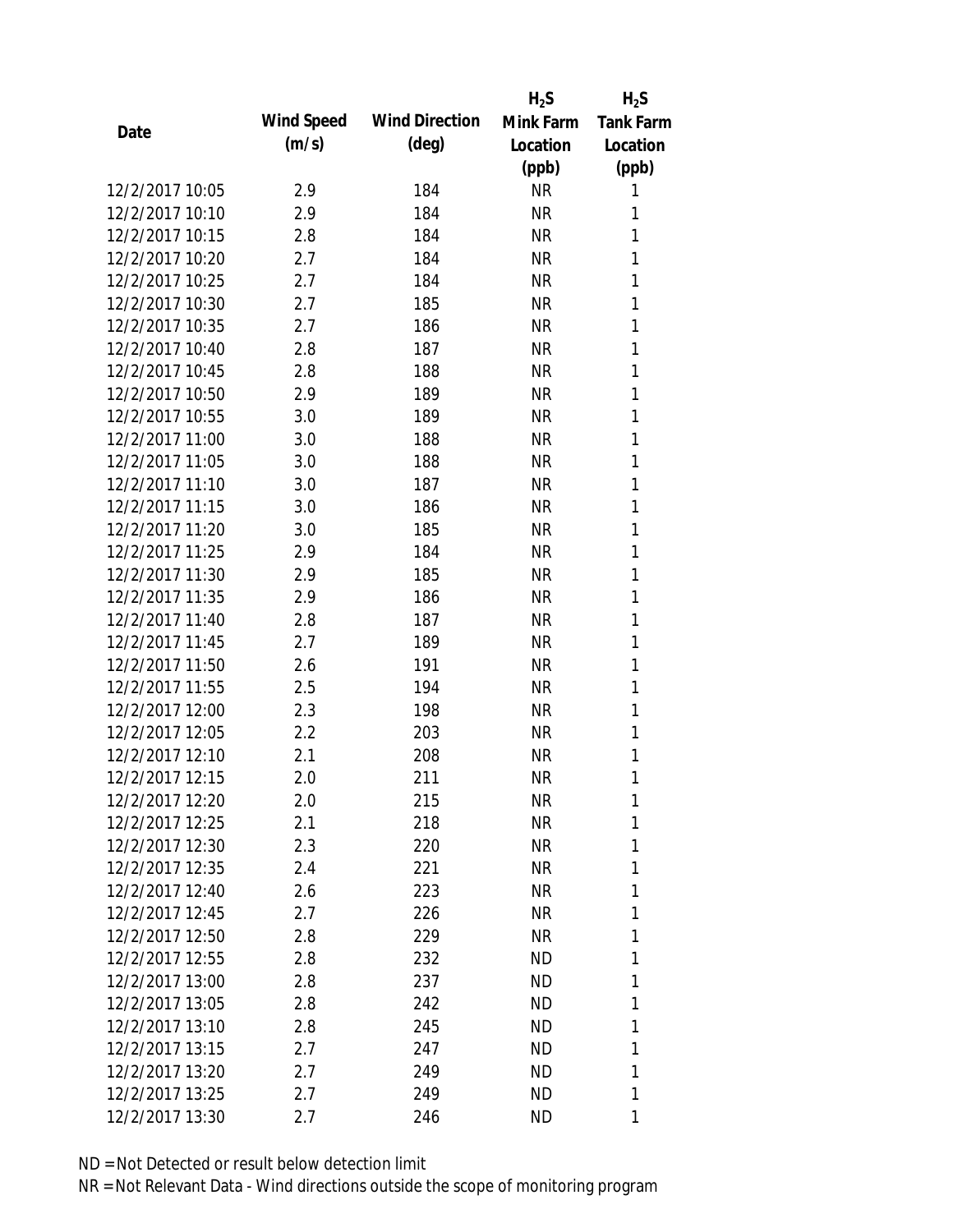|                 |                   |                       | $H_2S$    | $H_2S$           |
|-----------------|-------------------|-----------------------|-----------|------------------|
| Date            | <b>Wind Speed</b> | <b>Wind Direction</b> | Mink Farm | <b>Tank Farm</b> |
|                 | (m/s)             | $(\text{deg})$        | Location  | Location         |
|                 |                   |                       | (ppb)     | (ppb)            |
| 12/2/2017 13:35 | 2.7               | 243                   | <b>ND</b> | 1                |
| 12/2/2017 13:40 | 2.7               | 240                   | <b>ND</b> | <b>ND</b>        |
| 12/2/2017 13:45 | 2.6               | 237                   | <b>ND</b> | <b>ND</b>        |
| 12/2/2017 13:50 | 2.6               | 235                   | <b>ND</b> | <b>ND</b>        |
| 12/2/2017 13:55 | 2.6               | 235                   | <b>ND</b> | <b>ND</b>        |
| 12/2/2017 14:00 | 2.6               | 236                   | <b>ND</b> | <b>ND</b>        |
| 12/2/2017 14:05 | 2.6               | 239                   | <b>ND</b> | <b>ND</b>        |
| 12/2/2017 14:10 | 2.5               | 242                   | <b>ND</b> | <b>ND</b>        |
| 12/2/2017 14:15 | 2.5               | 246                   | <b>ND</b> | <b>ND</b>        |
| 12/2/2017 14:20 | 2.5               | 248                   | <b>ND</b> | <b>ND</b>        |
| 12/2/2017 14:25 | 2.4               | 248                   | <b>ND</b> | <b>ND</b>        |
| 12/2/2017 14:30 | 2.4               | 246                   | <b>ND</b> | <b>ND</b>        |
| 12/2/2017 14:35 | 2.3               | 243                   | <b>ND</b> | <b>ND</b>        |
| 12/2/2017 14:40 | 2.3               | 239                   | <b>ND</b> | <b>ND</b>        |
| 12/2/2017 14:45 | 2.3               | 236                   | <b>ND</b> | <b>ND</b>        |
| 12/2/2017 14:50 | 2.3               | 235                   | <b>ND</b> | 1                |
| 12/2/2017 14:55 | 2.4               | 237                   | <b>ND</b> | 1                |
| 12/2/2017 15:00 | 2.5               | 242                   | <b>ND</b> | <b>ND</b>        |
| 12/2/2017 15:05 | 2.6               | 249                   | <b>ND</b> | <b>ND</b>        |
| 12/2/2017 15:10 | 2.7               | 256                   | <b>ND</b> | <b>ND</b>        |
| 12/2/2017 15:15 | 2.8               | 263                   | <b>ND</b> | <b>ND</b>        |
| 12/2/2017 15:20 | 2.8               | 267                   | <b>ND</b> | <b>ND</b>        |
| 12/2/2017 15:25 | 2.8               | 270                   | <b>ND</b> | <b>ND</b>        |
| 12/2/2017 15:30 | 2.7               | 269                   | <b>ND</b> | 1                |
| 12/2/2017 15:35 | 2.6               | 267                   | <b>ND</b> | 1                |
| 12/2/2017 15:40 | 2.5               | 262                   | <b>ND</b> | $\mathbf{1}$     |
| 12/2/2017 15:45 | 2.4               | 256                   | <b>ND</b> | 1                |
| 12/2/2017 15:50 | 2.3               | 249                   | ΝD        | 1                |
| 12/2/2017 15:55 | 2.2               | 241                   | <b>ND</b> | 1                |
| 12/2/2017 16:00 | 2.2               | 233                   | ND        | 1                |
| 12/2/2017 16:05 | 2.2               | 226                   | NR        | 1                |
| 12/2/2017 16:10 | 2.2               | 219                   | NR        | 1                |
| 12/2/2017 16:15 | 2.3               | 214                   | NR        | 1                |
| 12/2/2017 16:20 | 2.3               | 210                   | NR        | 1                |
| 12/2/2017 16:25 | 2.4               | 207                   | NR        | 1                |
| 12/2/2017 16:30 | 2.4               | 205                   | NR        | 1                |
| 12/2/2017 16:35 | 2.4               | 203                   | NR        | 1                |
| 12/2/2017 16:40 | 2.3               | 201                   | NR        | 1                |
| 12/2/2017 16:45 | 2.3               | 198                   | NR        | 1                |
| 12/2/2017 16:50 | 2.3               | 196                   | NR        | 1                |
| 12/2/2017 16:55 | 2.2               | 193                   | <b>NR</b> | 1                |
| 12/2/2017 17:00 | 2.2               | 190                   | <b>NR</b> | 1                |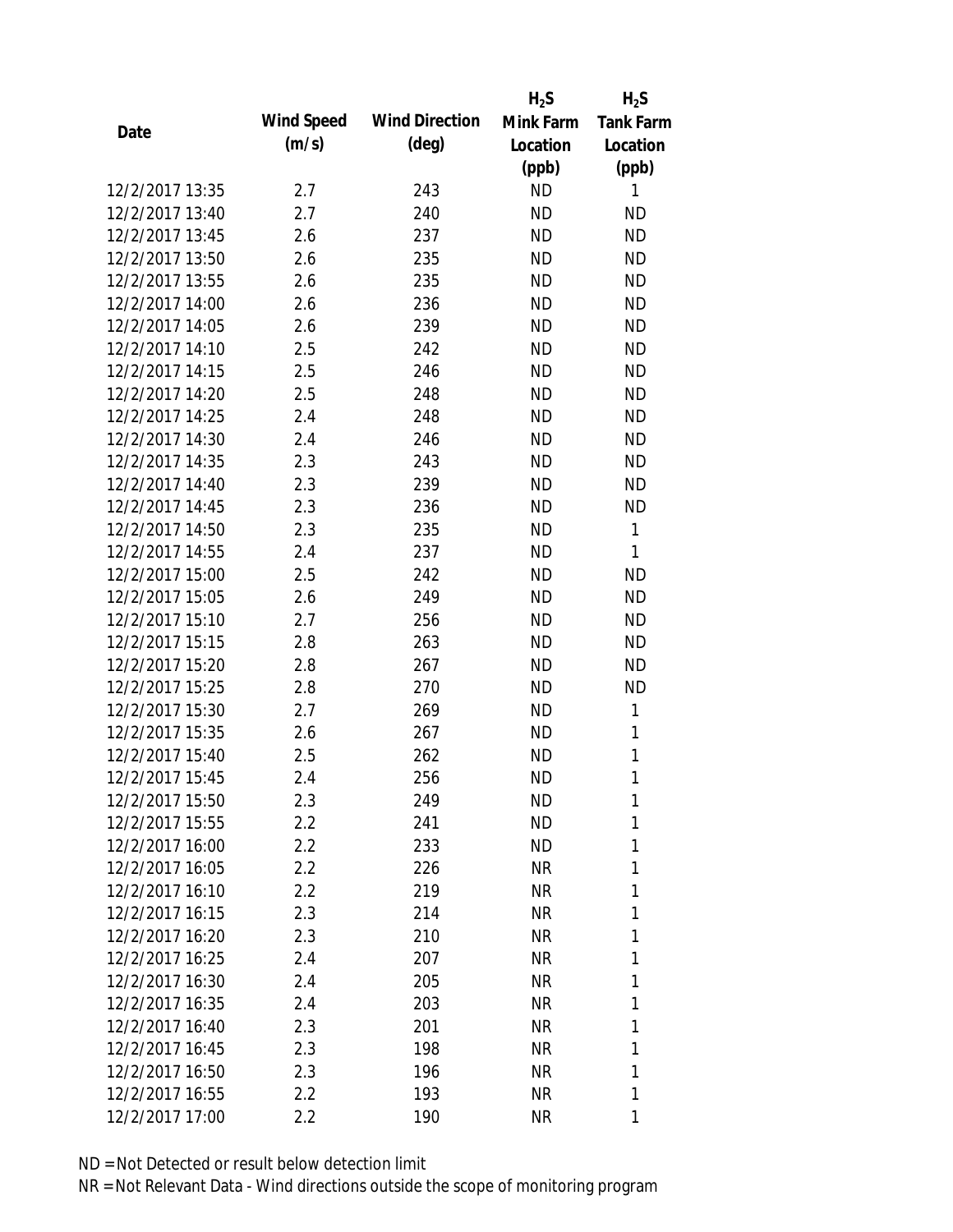|                 |            |                       | $H_2S$    | $H_2S$           |
|-----------------|------------|-----------------------|-----------|------------------|
| Date            | Wind Speed | <b>Wind Direction</b> | Mink Farm | <b>Tank Farm</b> |
|                 | (m/s)      | $(\text{deg})$        | Location  | Location         |
|                 |            |                       | (ppb)     | (ppb)            |
| 12/2/2017 17:05 | 2.1        | 187                   | <b>NR</b> | 1                |
| 12/2/2017 17:10 | 2.1        | 186                   | <b>NR</b> | 1                |
| 12/2/2017 17:15 | 2.0        | 184                   | <b>NR</b> | 1                |
| 12/2/2017 17:20 | 1.8        | 185                   | <b>NR</b> | 1                |
| 12/2/2017 17:25 | 1.6        | 186                   | <b>NR</b> | 1                |
| 12/2/2017 17:30 | 1.4        | 190                   | <b>NR</b> | <b>ND</b>        |
| 12/2/2017 17:35 | 1.1        | 194                   | <b>NR</b> | <b>ND</b>        |
| 12/2/2017 17:40 | 0.9        | 198                   | <b>NR</b> | <b>ND</b>        |
| 12/2/2017 17:45 | 0.8        | 202                   | <b>NR</b> | <b>ND</b>        |
| 12/2/2017 17:50 | 0.7        | 203                   | <b>NR</b> | <b>ND</b>        |
| 12/2/2017 17:55 | 0.8        | 204                   | <b>NR</b> | <b>ND</b>        |
| 12/2/2017 18:00 | 0.8        | 204                   | <b>NR</b> | <b>ND</b>        |
| 12/2/2017 18:05 | 0.9        | 204                   | <b>NR</b> | <b>ND</b>        |
| 12/2/2017 18:10 | 1.0        | 204                   | <b>NR</b> | <b>ND</b>        |
| 12/2/2017 18:15 | 1.0        | 206                   | <b>NR</b> | 1                |
| 12/2/2017 18:20 | 1.1        | 210                   | <b>NR</b> | 1                |
| 12/2/2017 18:25 | 1.1        | 215                   | <b>NR</b> | 1                |
| 12/2/2017 18:30 | 1.1        | 220                   | <b>NR</b> | 1                |
| 12/2/2017 18:35 | 1.1        | 226                   | <b>NR</b> | 1                |
| 12/2/2017 18:40 | 1.2        | 232                   | <b>ND</b> | 1                |
| 12/2/2017 18:45 | 1.3        | 237                   | <b>ND</b> | 1                |
| 12/2/2017 18:50 | 1.4        | 240                   | <b>ND</b> | 1                |
| 12/2/2017 18:55 | 1.6        | 244                   | <b>ND</b> | 1                |
| 12/2/2017 19:00 | 1.7        | 247                   | <b>ND</b> | 1                |
| 12/2/2017 19:05 | 1.9        | 250                   | <b>ND</b> | 1                |
| 12/2/2017 19:10 | 2.0        | 253                   | <b>ND</b> | 1                |
| 12/2/2017 19:15 | 2.1        | 255                   | <b>ND</b> | 1                |
| 12/2/2017 19:20 | 2.3        | 258                   | ΝD        | 1                |
| 12/2/2017 19:25 | 2.3        | 261                   | <b>ND</b> | 1                |
| 12/2/2017 19:30 | 2.4        | 263                   | ND        | 1                |
| 12/2/2017 19:35 | 2.4        | 264                   | ΝD        | 1                |
| 12/2/2017 19:40 | 2.4        | 265                   | <b>ND</b> | 1                |
| 12/2/2017 19:45 | 2.4        | 265                   | ND        | 1                |
| 12/2/2017 19:50 | 2.4        | 265                   | <b>ND</b> | 1                |
| 12/2/2017 19:55 | 2.4        | 264                   | ND        | 1                |
| 12/2/2017 20:00 | 2.4        | 262                   | <b>ND</b> | 1                |
| 12/2/2017 20:05 | 2.5        | 261                   | ND        | 1                |
| 12/2/2017 20:10 | 2.5        | 259                   | ΝD        | 1                |
| 12/2/2017 20:15 | 2.5        | 257                   | <b>ND</b> | 1                |
| 12/2/2017 20:20 | 2.5        | 256                   | <b>ND</b> | 1                |
| 12/2/2017 20:25 | 2.5        | 254                   | ΝD        | 1                |
| 12/2/2017 20:30 | 2.5        | 253                   | ΝD        | 1                |